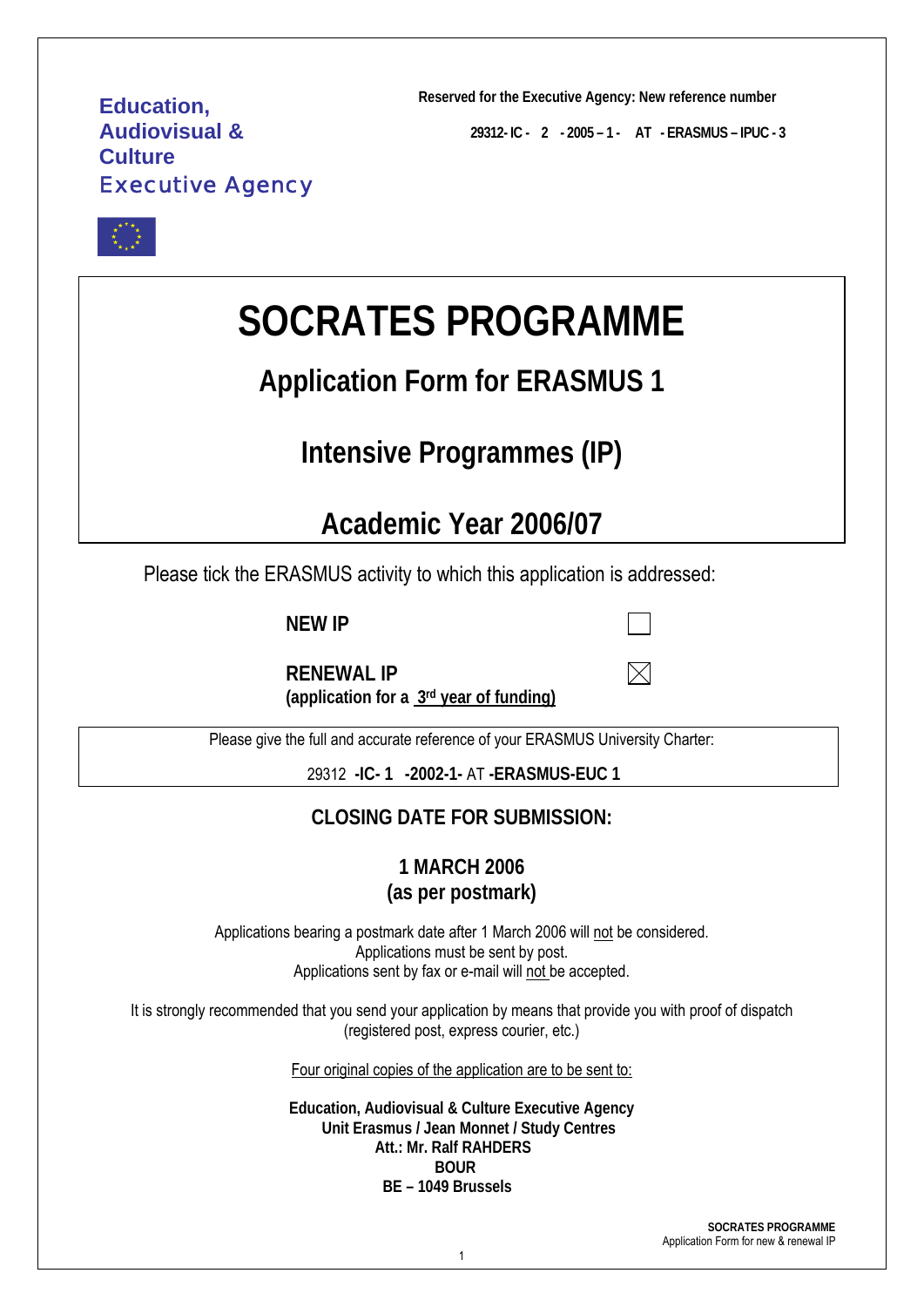# **General information regarding the application and selection procedure**

Important remark: Any institution wishing to participate in SOCRATES/ERASMUS mobility activities and/or as a coordinator in any other SOCRATES/ERASMUS activity (Curriculum Development Projects, Intensive Programmes, preproposals for Thematic Networks) must be a holder of an **ERASMUS University Charter** in order to gain access to the Programme**.** 

- **This form is to be used if your institution wishes to apply for:**
	- **NEW Intensive Programmes (IP), i.e. IPs that have not received any Community funding so far.**
	- **RENEWAL of Intensive Programmes (IP), i.e. IPs that have already received SOCRATES funding in the academic year 2005/06.**

**Please note:** IP projects that have already been awarded a grant for three consecutive years (i.e. 2003/04, 2004/05 and 2005/06) **cannot** apply anymore for further funding of this project, i.e. renew this project. However, one and the same partnership may develop a new project with new content and submit a NEW Intensive Programme (IP) proposal.

- If your are applying for a **Renewal of an Intensive Programme**, in Section 4 of this form "Description: Erasmus Intensive Programme" you do not need to answer to the points of chapters 1, 2, 4, 6, 7 and 8 of section 4. However, it is compulsory to answer to chapters 3 and 5 of section 4.
- Before completing the form, please read the relevant sections in the *SOCRATES Guidelines for Applicants* and the *SOCRATES General Call for Proposals 2006*, which contain additional information on specific priorities for that year. Further information can also be found on the SOCRATES website: http://europa.eu.int/comm/education/socrates.html
- The form must be completed in one of the official languages of the European Union. These are marked with an asterisk (\*) in Annex 2 of the *Instructions on completing the applications forms for Intensive Programmes*.
- The application must be typewritten or word-processed using a computer, character size 11 pt minimum.
- The 4 original copies of the application form must bear the original hand-written signature of the head of the coordinating institution and the original stamp of this institution.
- All the four original copies of the application must be sent in the same envelope.
- All applications will receive an acknowledgement of receipt.
- In accordance with standard practice of the Executive Agency, the information provided in your application may be used for the purposes of evaluating the SOCRATES programme. The relevant data protection regulations will be respected.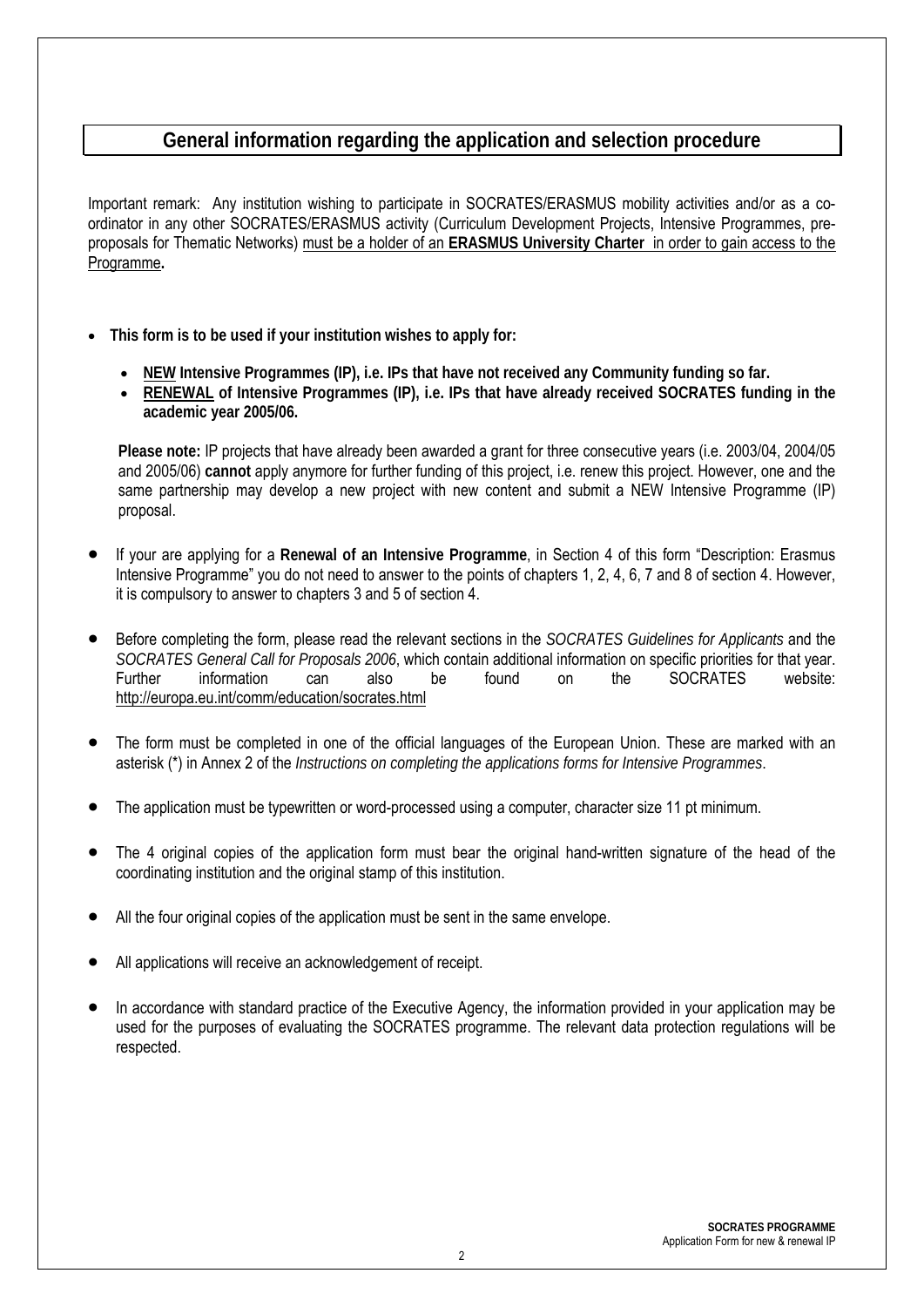• Applications will be judged against the eligibility and quality criteria set out in the *Guidelines for Applicants* and the *General Call for Proposals 2006.* 

For visitors and further information please use the following address:

**Education , Audiovisual & Culture Executive Agency Unit Erasmus / Jean Monnet / Study Centres**  Rue Colonel Bourg 135-139 B-1140 Brussels Mr. Gilles GERVAIS Telephone: +32 2 29 67 744 Fax: +32 29 21 326 e-mail: Gilles.Gervais@cec.eu.int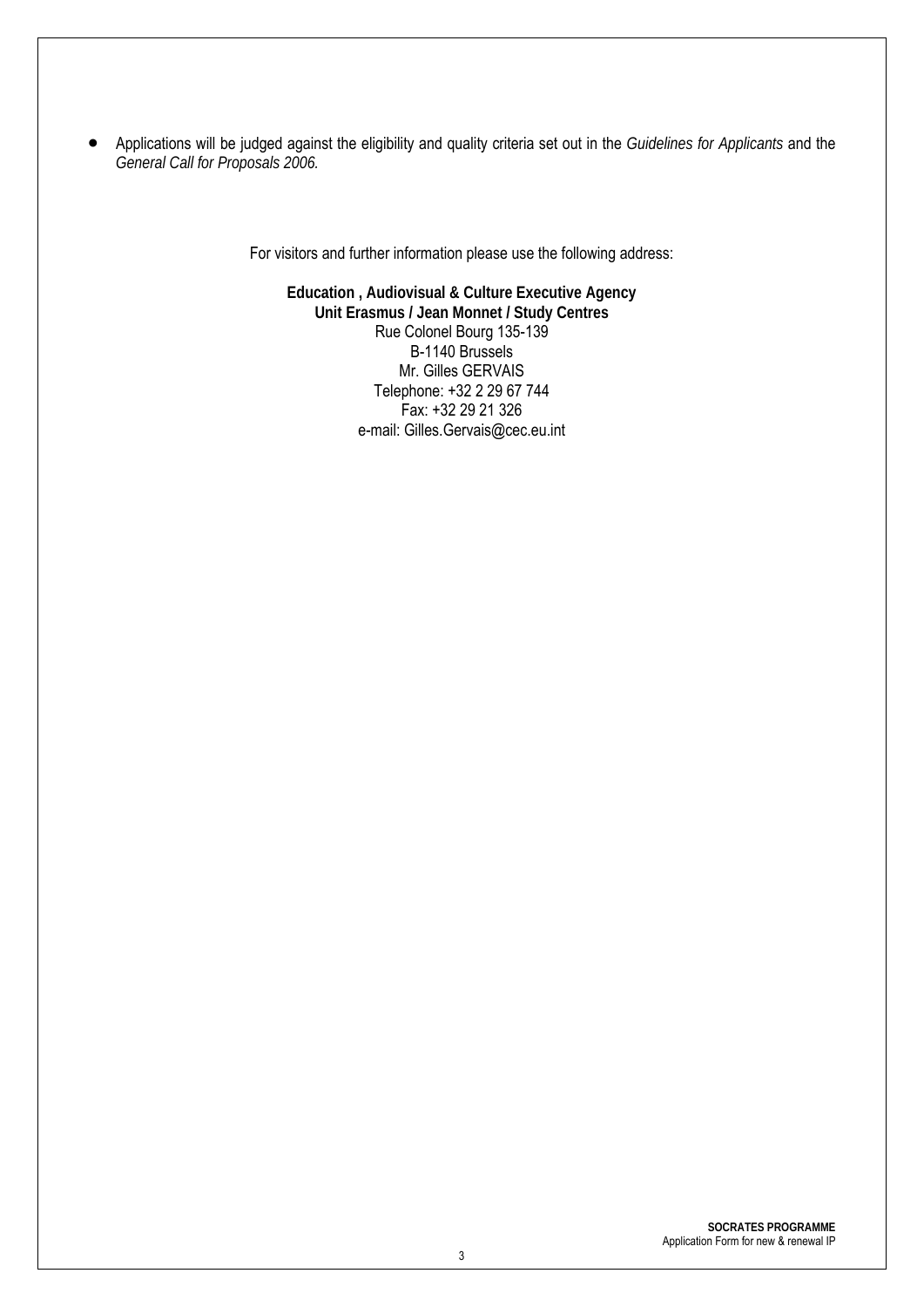# **SECTION 1 - IDENTIFICATION**

#### **1. Project title**

Please use a maximum of 12 words; start with an acronym or abbreviation, if applicable.

#### RESPONSIBLE USE OF SOIL AND LAND AND REGIONAL DEVELOPMENT

To fill in this part, please use the subject area codes indicated in Annex 4 of the instructions.

| Subject                    | Area | 01.0 |
|----------------------------|------|------|
| Code(s)<br>(maximum three) |      | 02 O |
|                            |      |      |

#### **2. Summary of the project**

Please identify clearly, in a maximum of 200 words, the following aspects of your project: Objectives (including thematic area), Target groups, Main activities and Expected outputs.

If your application is successful, this summary will be used as the description of your project and will therefore be part of your contract. It may also be used in an official SOCRATES compendium and for other information purposes. You are therefore requested to formulate it very carefully and to provide this summary in English, French or German.

#### *Please enclose a diskette / CD-Rom in Word format with this summary.*

Our common soils are ´per excellence´ very important for sustainable development, ever since the World Summit for Environment and Development in Rio de Janeiro in 1992, where Agenda 21 was adopted and the Framework Convention on Climate Change was signed. The trend towards uncontrolled sealed surfaces and damage of an asset that is extremely short and cannot be reproduced, is continuing. The targeted reduction in the growth rate of permanently sealed surfaces is to be achieved by looking for concrete measures and solutions.

The aims of this project are to co-operate in the development of measures against uncontrolled sealing and damage of soil and land. We want to work on concepts for solving these complex problems in cooperation with graduate students and Ph.D. students from nine Danubian countries (DE, AT, HU, SK, BG, SI, YU, CZ, UA) and also representatives of science and political administration.

The project is organised in three parts. First we want to analyse the impact of the threats related to soil and show actual trends in landuse. Secondly, within a future search workshop in Neusiedl am See we will develop operational procedures and work on actionplans for responsible use of soil and resource-sparing regional development.

Finally, the result of this process will be a development concept as a starting point for a ´learning region´ in the Danubian space. This means, we have to create awareness among all the stakeholders in the region for a responsible use of our soils and by learning from each other more and more.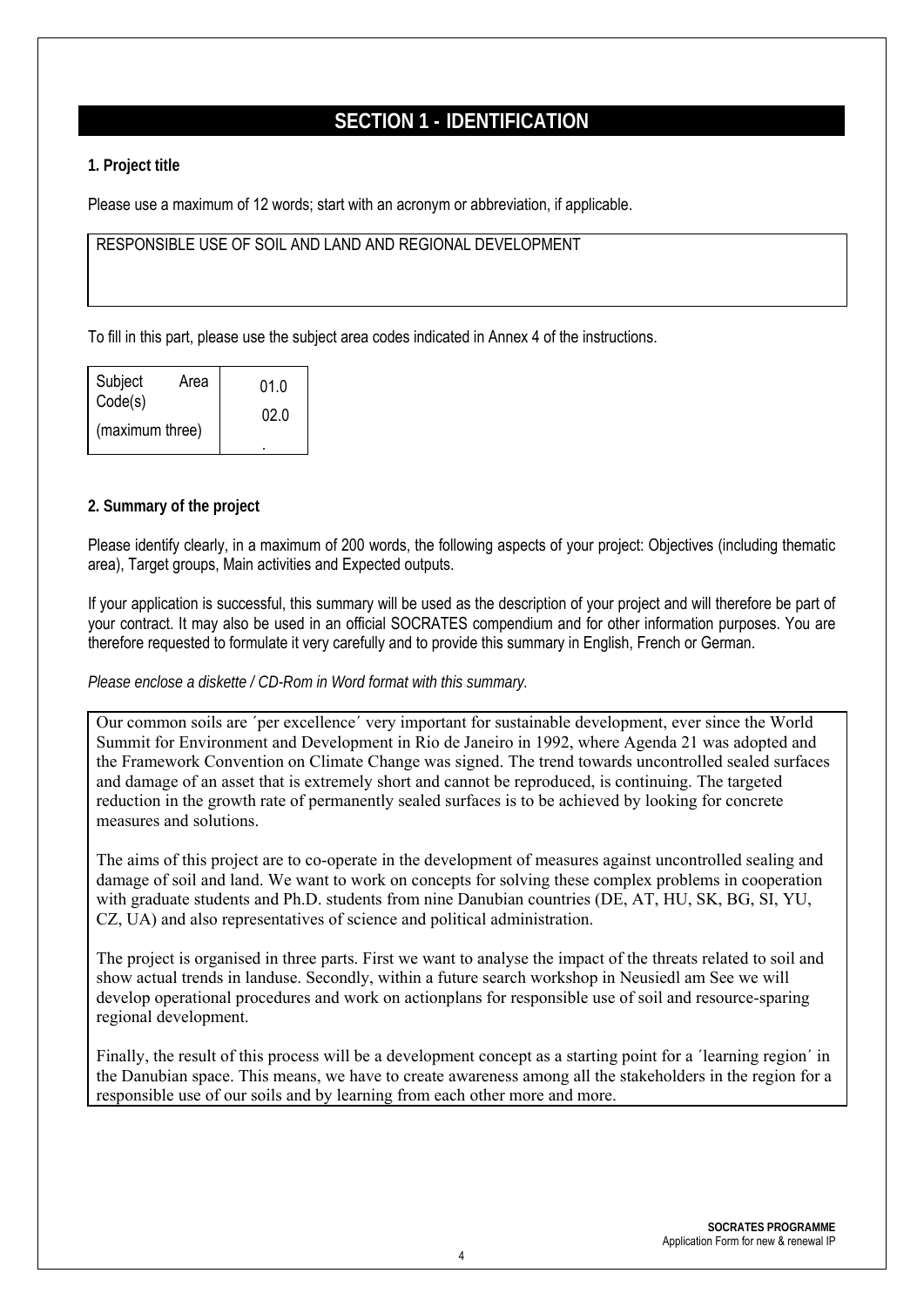#### **3. Project duration and languages**

The maximum duration of funding for an IP is three consecutive years. If the duration of your IP is more than one academic year, you are requested – in case of approval of the IP- to submit a renewal application for the following year(s) of funding.

Please note that funding of IP projects will be annual. The contractual period for the 2006 application round will start on **1 October 2006** and finish on **30 September 2007**.

| Project duration<br>If this is a proposal for a new IP, please tick the respective box(es) according to the planned length of the project.                                                                                                        |                                                                                                                                                                                                                                  |  |  |  |
|---------------------------------------------------------------------------------------------------------------------------------------------------------------------------------------------------------------------------------------------------|----------------------------------------------------------------------------------------------------------------------------------------------------------------------------------------------------------------------------------|--|--|--|
| academic year                                                                                                                                                                                                                                     | 2 academic years<br>3 academic years                                                                                                                                                                                             |  |  |  |
|                                                                                                                                                                                                                                                   |                                                                                                                                                                                                                                  |  |  |  |
| Language in which you would like the grant contract to be issued                                                                                                                                                                                  |                                                                                                                                                                                                                                  |  |  |  |
| 1st preference<br>$\Box$ de $\boxtimes$ en $\Box$ fr                                                                                                                                                                                              | 2nd preference (language in which you would like a translation of the contractual<br>package)<br>$\Box$ da $\boxtimes$ de $\Box$ el $\Box$ en $\Box$ es $\Box$ fi $\Box$ fr $\Box$<br>$\Box$ it $\Box$ nl $\Box$<br>$PO \cap SE$ |  |  |  |
| Language in which you would like correspondence with the Executive Agency to be conducted<br>(to facilitate cooperation with your partners, you are advised to enter the language most commonly used for communication within<br>the partnership) |                                                                                                                                                                                                                                  |  |  |  |
| 1st preference<br>MDE.                                                                                                                                                                                                                            | 2nd preference<br>DE<br> ES <br>- FII<br> FR <br>NL.<br>EL<br>$\boxtimes$ en i                                                                                                                                                   |  |  |  |

#### **4. Location, date, duration of the IP and minimum number of students participating**

Please note the following:

- − the **planned location** (town + country) of the IP must be in a country **eligible** to participate in the SOCRATES programme;
- − the **minimum** duration of the IP is 10 continuous full days of subject-related work (i.e. separated only by a weekend) and its **maximum** duration is 3 months; Please note: subject-related days do **not** include preparatory work, social programme outside the IP topic or travel days. The IP must take place without interruption and subject-related work days can only be separated by weekends.
- − The number of students travelling from countries other than the country where the Intensive Programme takes place **must not be less than 10**.

| Location of the IP<br>(country, town)       | Osterreich, Neusiedl am See (www.neusiedlamsee.at) |                                                                                     |    |                                                  |    |
|---------------------------------------------|----------------------------------------------------|-------------------------------------------------------------------------------------|----|--------------------------------------------------|----|
| Start date of the IP (course)<br>(dd/mm/yy) | 18/3/2007                                          | Duration of the IP<br>(number of days of<br>subject-related work,<br>$min.10$ days) | 12 | Duration of stay in<br>the location of the<br>IP | 15 |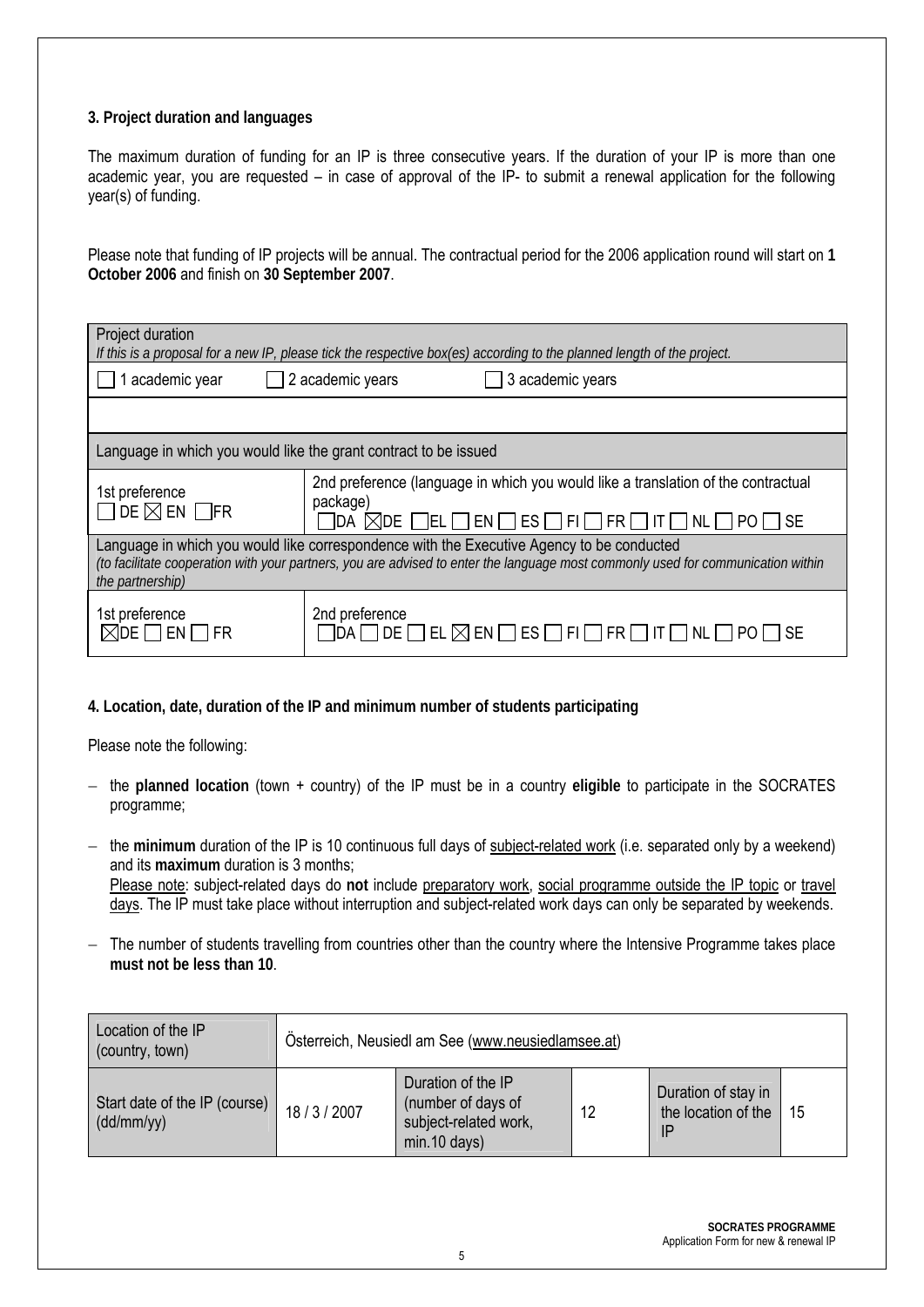#### **5. Financial support from the European Community**

Please note that, under the Financial Regulation applicable to the general budget of the European Communities, **no beneficiary may receive for a single project more than one amount of funding awarded by the European Community.** In other words, if your project is selected and receives a SOCRATES / ERASMUS grant, you are not entitled to financial support from another Community Programme aimed at supporting the same project for the same period.

Has the proposal, or any aspect thereof or any larger project to which it may belong, already been supported **in the past**  by the European Community?

 $\nabla$ No

Yes. *Please specify the programme, date, type of activity (e.g. preparatory visit) and, if possible, contract number(s):*

Is this proposal, or any aspect thereof or any larger project to which it may belong, **currently** being supported under the SOCRATES Programme or some other European Union Programme?

 $\nabla$ No

Yes. *Please specify the programme, date, type of activity (e.g. preparatory visit) and, if possible, contract number(s):*

Is this proposal, or any aspect thereof or any larger project to which it may belong, currently **the subject of any other application** for support from the European Community?

 $\nabla$ No

Yes. *Please specify the programme(s).*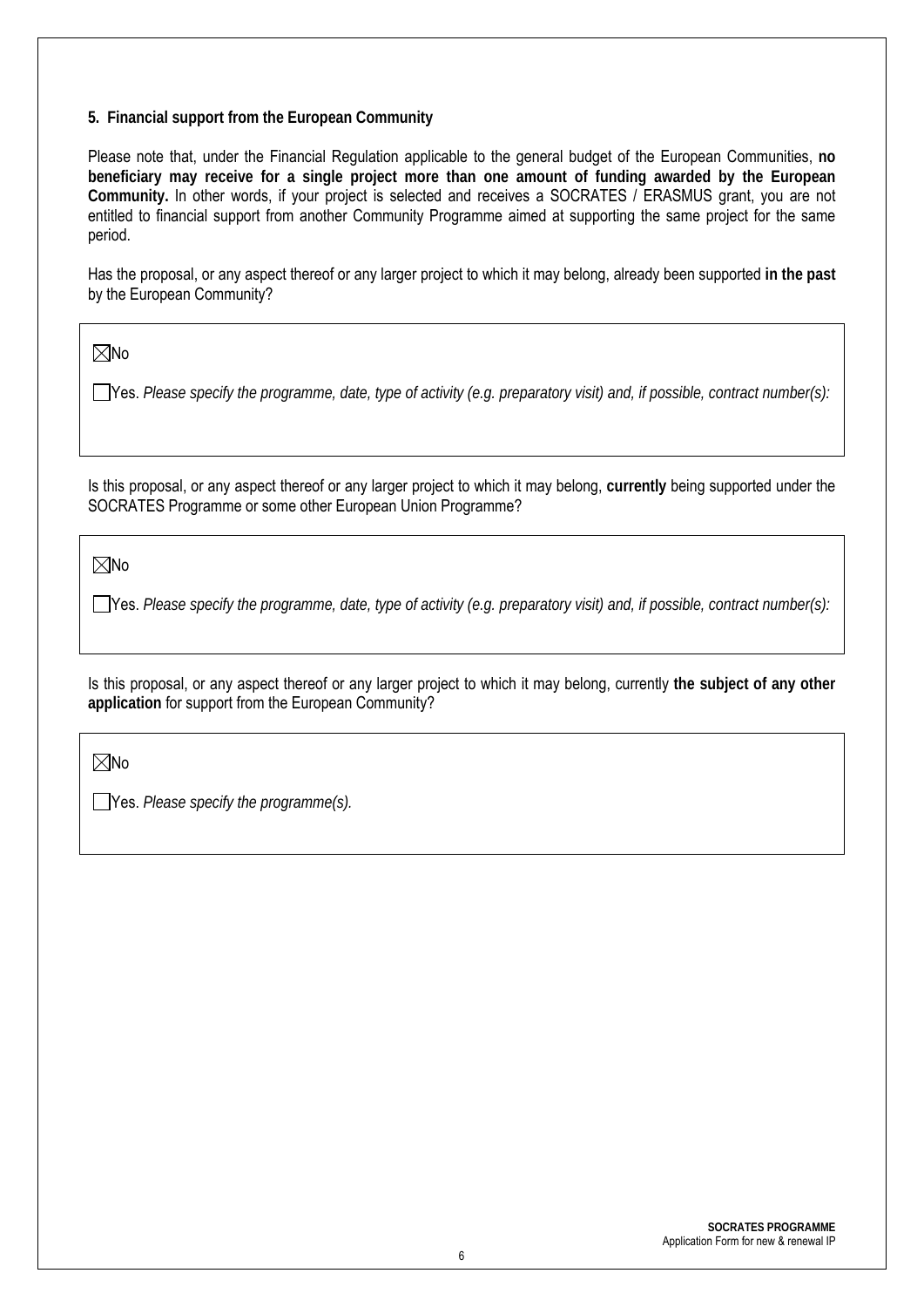#### **6. Coordinating institution (= Partner institution No 1)**

Please note that an IP project must be **co-ordinated by a higher education institution which is holder of an ERASMUS University Charter** and must involve institutions from at least three countries participating in the SOCRATES programme, at least **one of which must belong to the European Union**. Apart from this, the project may involve non higher education institutions as partner institutions.

To fill in this part, please use the country codes and region codes indicated in Annex 2 of the instructions.

You should also give the ERASMUS ID code for your institution (e.g. B for Belgium and BRUXEL01 in the next space). If you are in any doubt regarding your code, you should contact your National Agency.

**6.1 Legal Representative** 

(The same person as specified in the Erasmus University Charter application of your institution)

| Full legal name of the institution in the national<br>language                               | UNIVERSITÄT FÜR BODENKULTUR WIEN                                    |                |                                    |
|----------------------------------------------------------------------------------------------|---------------------------------------------------------------------|----------------|------------------------------------|
| Acronym of the institution, if applicable                                                    | <b>BOKU</b>                                                         |                |                                    |
| Full name of the Institution in English (formal or informal<br>translation)                  | UNIVERSITY OF NATURAL RESOURCES AND APPLIED<br>LIFE SCIENCES VIENNA |                |                                    |
| Country code                                                                                 | AT                                                                  | Region<br>code | AT 13                              |
| <b>ERASMUS ID code</b><br>(e.g. B BRUXEL01)                                                  | A Wien 03                                                           |                |                                    |
| Website                                                                                      | http://www.boku.ac.at                                               |                |                                    |
| Legal representative of the institution (head of the<br>institution):<br>Last and first name | Dürrstein Hubert                                                    |                |                                    |
| Title (optional)<br>(e.g. Prof., Dr, etc.)                                                   | Univ.Prof. Dipl. FW Dr.                                             | Gender         | F (female)<br>$\boxtimes$ M (male) |
| Department/unit                                                                              | Rectorate                                                           |                |                                    |
| Official function within the institution                                                     | Rector                                                              |                |                                    |
| Legal address of the institution                                                             |                                                                     |                |                                    |
| Street and number                                                                            | Gregor Mendelstrasse 33                                             |                |                                    |
| Postcode & town                                                                              | A-1180 Wien                                                         |                |                                    |
| Country                                                                                      | AT                                                                  |                |                                    |
| Phone (including country and area codes)                                                     | ++43 / 1 / 47654 1000                                               |                |                                    |
| Fax (including country and area codes)                                                       | +43 / 1 / 47654 1005                                                |                |                                    |
| E-mail address                                                                               | rektorat@boku.ac.at                                                 |                |                                    |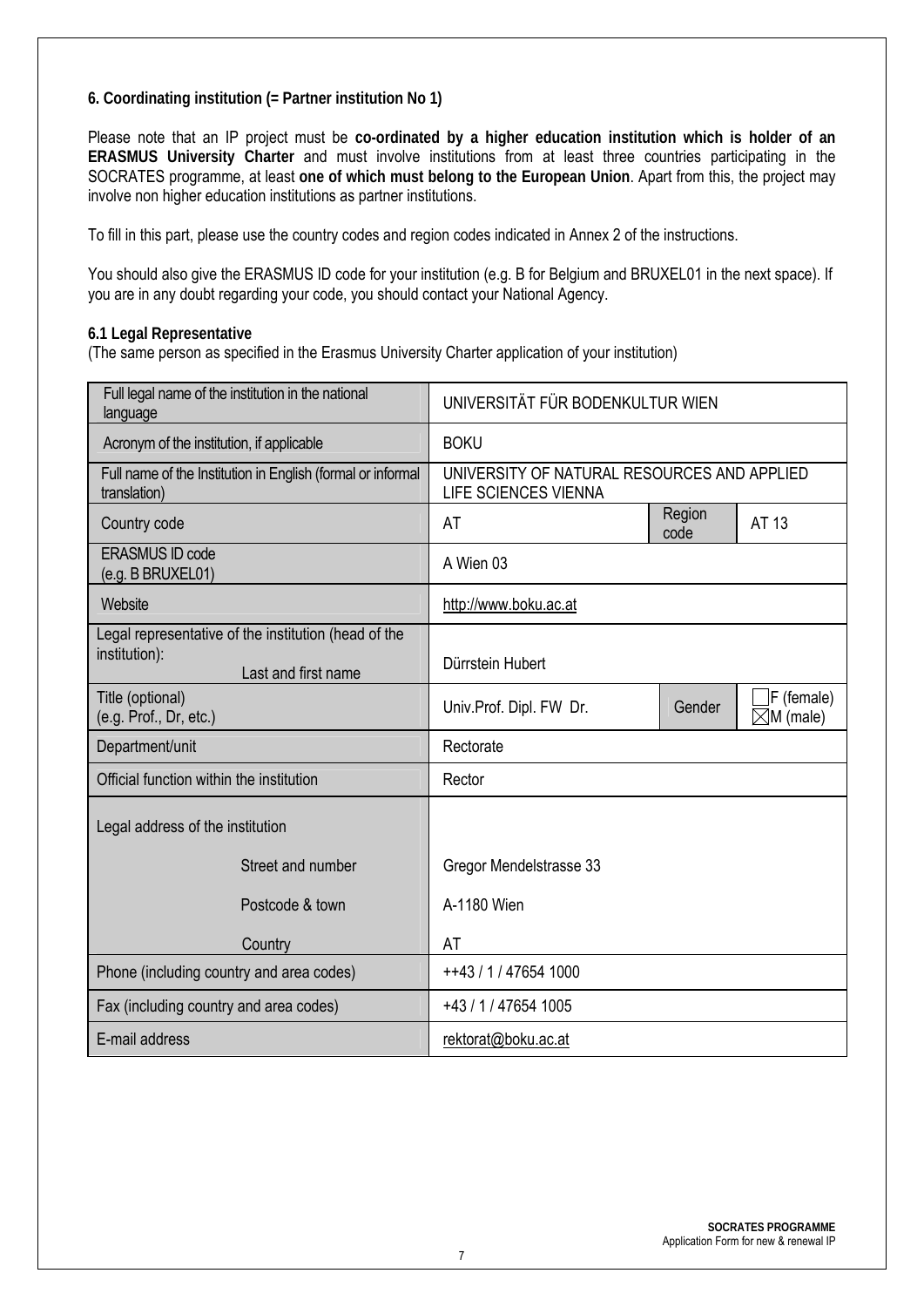#### **6.2. ERASMUS Institutional Coordinator**

(The same person as specified in the Erasmus University Charter application of your institution).

The ERASMUS co-ordinator of the institution or contact person is the person in charge of supervising all ERASMUS activities within your institution.

| <b>ERASMUS Institutional Coordinator:</b>  |                                     |        |                                    |  |
|--------------------------------------------|-------------------------------------|--------|------------------------------------|--|
| Last and first name                        | Calderón-Peter Margarita            |        |                                    |  |
| Title (optional)<br>(e.g. Prof., Dr, etc.) | Dr.                                 | Gender | $\boxtimes$ F (female)<br>M (male) |  |
| Department/unit                            | Centre for International Relations  |        |                                    |  |
| Official function within the institution   | Head                                |        |                                    |  |
| Correspondence address:<br><b>Street</b>   | Peter Jordanstrasse 82 a            |        |                                    |  |
| Postcode & town                            | A-1190 Wien                         |        |                                    |  |
| Country and region                         | AT                                  |        |                                    |  |
| Phone (including country and area codes)   | +43 / 1 / 47654 2601                |        |                                    |  |
| Fax (including country and area codes)     | +43 / 1 / 47654 2606                |        |                                    |  |
| E-mail address                             | margarita.calderon-peter@boku.ac.at |        |                                    |  |

#### **6.3 Coordinator of the project**

(The address provided hereafter will be used for the acknowledgement of receipt and all further correspondence relating to the project).

| Project coordinator:                     |                                                                          |                      |  |
|------------------------------------------|--------------------------------------------------------------------------|----------------------|--|
| Last and first name                      | Winfried E.H. Blum                                                       |                      |  |
| Title (optional)                         | o.Univ. Prof. Dipl.-Ing. Dr.rer.nat.                                     | F (female)<br>Gender |  |
| (e.g. Prof., Dr, etc.)                   | DDDr. hc                                                                 | $\boxtimes$ M (male) |  |
| Department/Unit                          | Department of Forest and Soil Science, Institute of Soil<br>Science, IBF |                      |  |
| Official function within the institution | Head of the institute IBF, Ordinary professor,                           |                      |  |
| Correspondence address:                  |                                                                          |                      |  |
| <b>Street</b>                            | Peter Jordanstrasse 82                                                   |                      |  |
| Postcode & town                          | A-1190 Wien                                                              |                      |  |
| Country and region                       | AT                                                                       |                      |  |
| Phone (including country and area codes) | ++43 / 1 / 47654 3101                                                    |                      |  |
| Fax (including country and area codes)   | ++43 / 1 / 47654 3130                                                    |                      |  |
| E-mail address                           | winfried.blum@boku.ac.at                                                 |                      |  |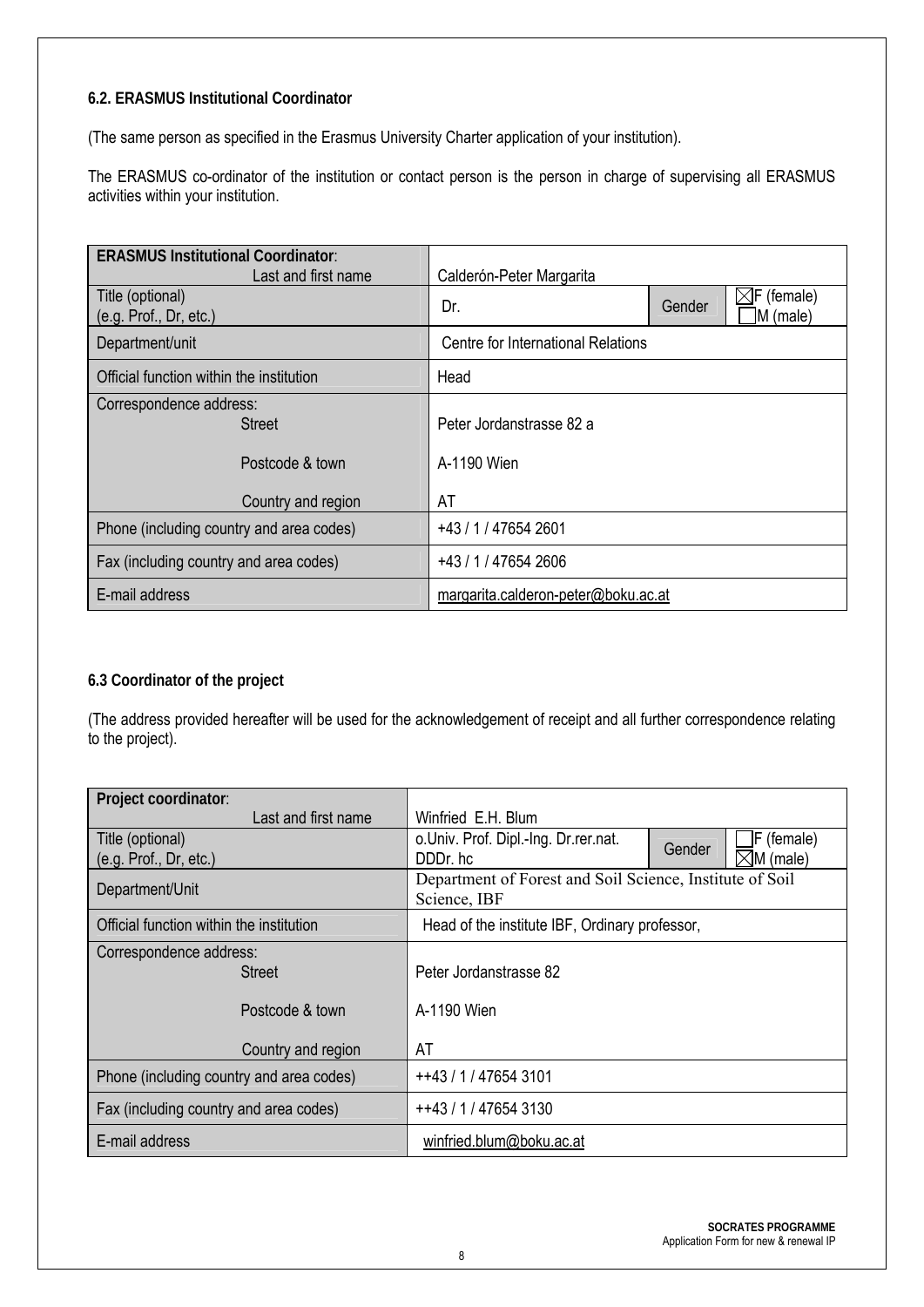#### **6.4 Bank Identification**

**Please complete and sign the appropriate bank identification form** – Annex A - also available on the Europa Server at the following address: http://europa.eu.int/comm/budget/execution/ftiers\_en.htm **and attach it to your application**.

*The Executive Agency may consider rejecting your application if this information is not included.*

#### **6.5 Legal Entity Form**

**Please complete the appropriate Legal Entity form** (only for the applying organisation) available on the Europa Server at the following address: http://europa.eu.int/comm/budget/execution/legal\_entities\_en.htm **and attach the requested documents**.

There are two different forms provided for organisations, one for private organisations and one for public organisations.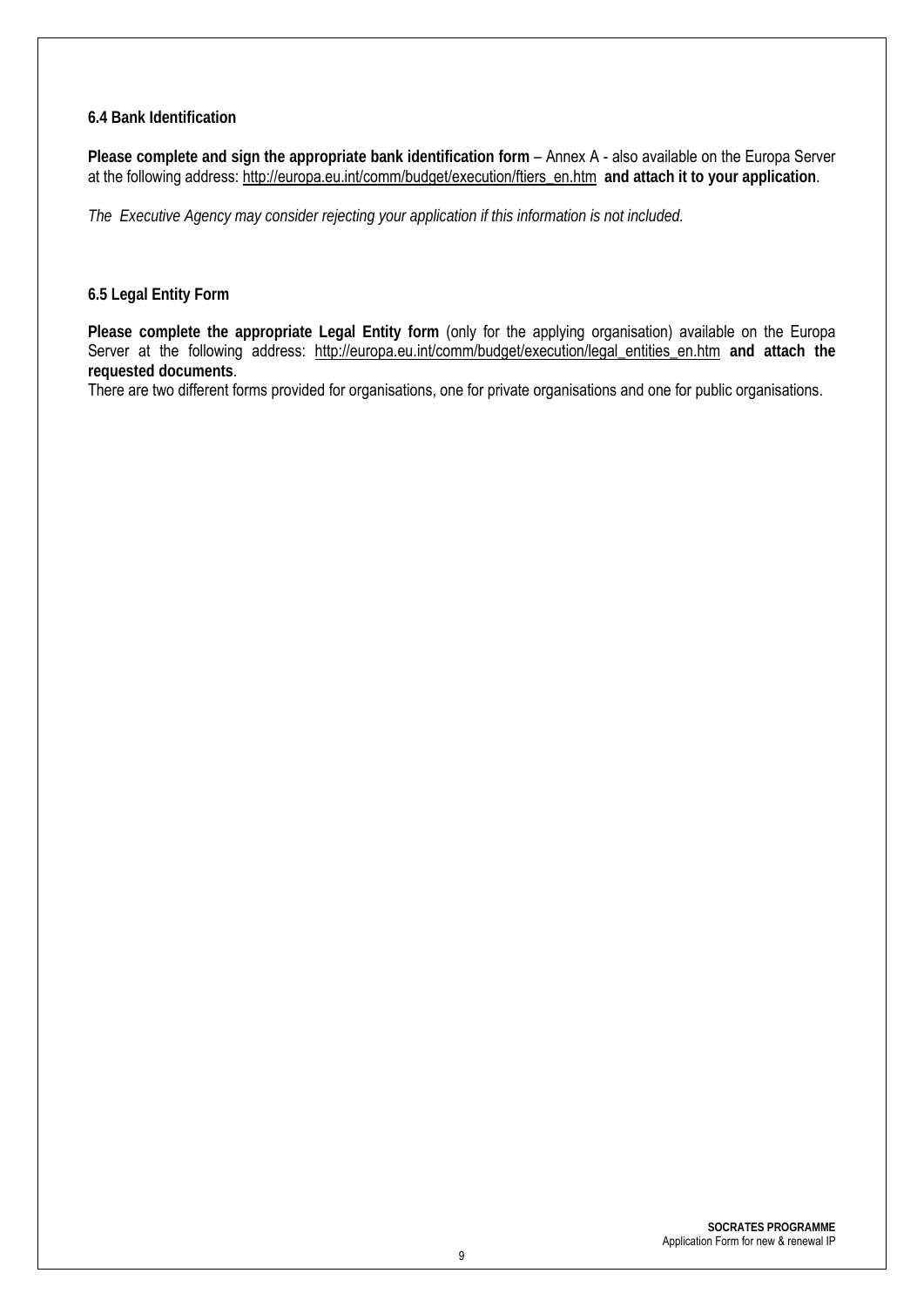#### 7. Other participating institutions

Please note that all IP projects must involve **higher education institutions eligible for ERASMUS** and must involve institutions from at least three countries participating in the SOCRATES programme**, at least one of which must belong to the European Union**. Please make sure that the participating institutions No 2 and No 3 fulfil these criteria. Apart from this, the project may involve non higher education institutions as participating institutions.

You should also give the ERASMUS ID code for your institution (e.g. B for Belgium and BRUXEL01 in the next space). If you are in any doubt regarding your code, you should contact your National Agency.

Partnership agreements on ERASMUS Transnational Co-operation Projects have to be concluded prior to the submission of the application, i.e. before 1 March 2006 (see model in Annex 3 of the instructions). Although these agreements should **not be attached** to your application, the Executive Agency may request them at a later stage during or after the selection process.

Add copies of the following pages if necessary.

#### **Participating institution No 2**

| Full legal name of the institution in the national<br>language                               | "Лесотехнически университет"                                         |                 |                                                        |                |     |
|----------------------------------------------------------------------------------------------|----------------------------------------------------------------------|-----------------|--------------------------------------------------------|----------------|-----|
| Acronym of the institution, if applicable                                                    |                                                                      |                 |                                                        |                |     |
| Full name of the Institution in English, if possible                                         | UNIVERSITY OF FORESTRY (LESOTECHNICAL UNIVERSITY)                    |                 |                                                        |                |     |
| Department/Unit                                                                              | Dept. of Management and Natural Ressources                           |                 |                                                        |                |     |
| <b>ERASMUS ID CODE</b><br>(e.g. B BRUXEL01)                                                  | BG-Sofia-12                                                          | Country<br>code | <b>BG</b>                                              | Region<br>code | BG1 |
| Legal representative of the institution (head<br>of the institution):<br>Last and first name | Nino Ninov, Prof. Dr. Sc. Rector                                     |                 |                                                        |                |     |
| Contact person (person responsible for the<br>project in the department)                     | Function: Ass. Prof. Dr.<br>Family Name: Mihova                      |                 | $\boxtimes$ F (female) M (male)<br>First Name: Katinka |                |     |
| Legal address of the institution:<br>Street and number<br>Postcode & town<br>Country         | 10 Kliment Ohridski Blvd.<br><b>BG-1756 Sofia</b><br><b>Bulgaria</b> |                 |                                                        |                |     |
| Phone (including country and area code)                                                      | $+359 - 2 - 91907 - 288$                                             |                 |                                                        |                |     |
| Fax (including country and area code)                                                        | $+359 - 2 - 86229 - 30$                                              |                 |                                                        |                |     |
| E-mail address                                                                               | katinkabg@yahoo.com                                                  |                 |                                                        |                |     |
| Website                                                                                      | http://www.ltu.bg                                                    |                 |                                                        |                |     |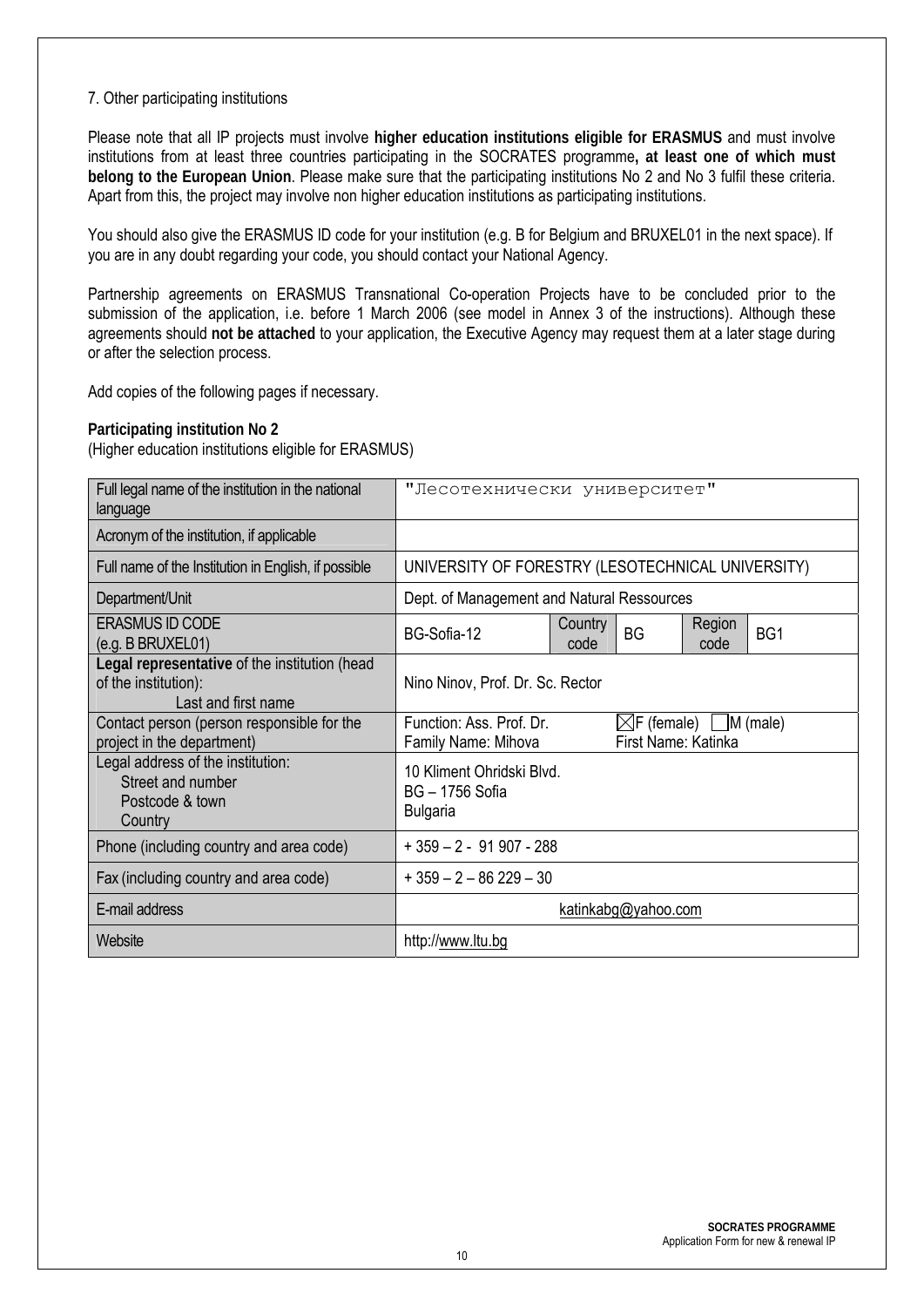#### **Participating institution No 3** (Higher education institutions eligible for ERASMUS)

| Full legal name of the institution in the national<br>language                               | <b>Budapesti Corvinus Egyetem</b>                     |                 |                    |                                                  |             |
|----------------------------------------------------------------------------------------------|-------------------------------------------------------|-----------------|--------------------|--------------------------------------------------|-------------|
| Acronym of the institution, if applicable                                                    |                                                       |                 |                    |                                                  |             |
| Full name of the Institution in English, if possible                                         | <b>CORVINUS UNIVERSITY BUDAPEST</b>                   |                 |                    |                                                  |             |
| Department/Unit                                                                              | Inst. For Landscape Planning and Regional Development |                 |                    |                                                  |             |
| <b>ERASMUS ID CODE</b><br>(e.g. B BRUXEL01)                                                  | HU Budapest 03                                        | Country<br>code | <b>HU</b>          | Region<br>code                                   | <b>HU01</b> |
| Legal representative of the institution (head<br>of the institution):<br>Last and first name | Dr. Tam's Mészáros                                    |                 |                    |                                                  |             |
| Contact person (person responsible for the<br>project in the department)                     | Function: Univ. Prof.<br>Family Name: Csemez          |                 | First Name: Attila | $\mathsf{F}$ (female) $\mathbb{\times}$ M (male) |             |
| Legal address of the institution:<br>Street and number<br>Postcode & town<br>Country         | Villanyi ut 35-43<br>H - 1118 Budapest<br>Hungary     |                 |                    |                                                  |             |
| Phone (including country and area code)                                                      | $+136 - 1 - 372 - 6281$                               |                 |                    |                                                  |             |
| Fax (including country and area code)                                                        | $+136 - 1 - 372 - 6338$                               |                 |                    |                                                  |             |
| E-mail address                                                                               | Attila.csemez@uni-corvinus.hu                         |                 |                    |                                                  |             |
| Website                                                                                      | http://www.uni-corvinus.hu                            |                 |                    |                                                  |             |

#### **Participating institution No 4**

| Full legal name of the institution in the national<br>language                               | Univerza v Ljubljani                                                                                                   |  |  |
|----------------------------------------------------------------------------------------------|------------------------------------------------------------------------------------------------------------------------|--|--|
| Acronym of the institution, if applicable                                                    |                                                                                                                        |  |  |
| Full name of the Institution in English, if possible                                         | UNIVERSITY OF LJUBLJANA                                                                                                |  |  |
| Department/Unit                                                                              | Biotechnical Faculty, Centre for Soil and Environmental Science                                                        |  |  |
| <b>ERASMUS ID CODE</b><br>(e.g. B BRUXEL01)                                                  | Country<br>Region<br>$\mathsf{SI}$<br>SI<br>SI LJUBL JA01<br>code<br>code                                              |  |  |
| Legal representative of the institution (head<br>of the institution):<br>Last and first name | Andreja Kocijancic, Prof. Dr. Rector                                                                                   |  |  |
| Contact person (person responsible for the<br>project in the department)                     | Function: Senior Lecturer M.Sc.<br>$\vert$ F (female) $\vert\angle$ M (male)<br>First Name: Tomaz<br>Family Name: Prus |  |  |
| Legal address of the institution:<br>Street and number<br>Postcode & town<br>Country         | Kongresni trg 12<br>SI-1000 Ljubljana<br>Slowenia                                                                      |  |  |
| Phone (including country and area code)                                                      | $+386 - 1 - 2418500$<br>rektor@uni-lj.si                                                                               |  |  |
| Fax (including country and area code)                                                        | $+386 - 1 - 2418660$                                                                                                   |  |  |
| E-mail address                                                                               | Tomaz.prus@bf.uni-lj.si                                                                                                |  |  |
| Website                                                                                      | http://www.bf.uni-lj.si                                                                                                |  |  |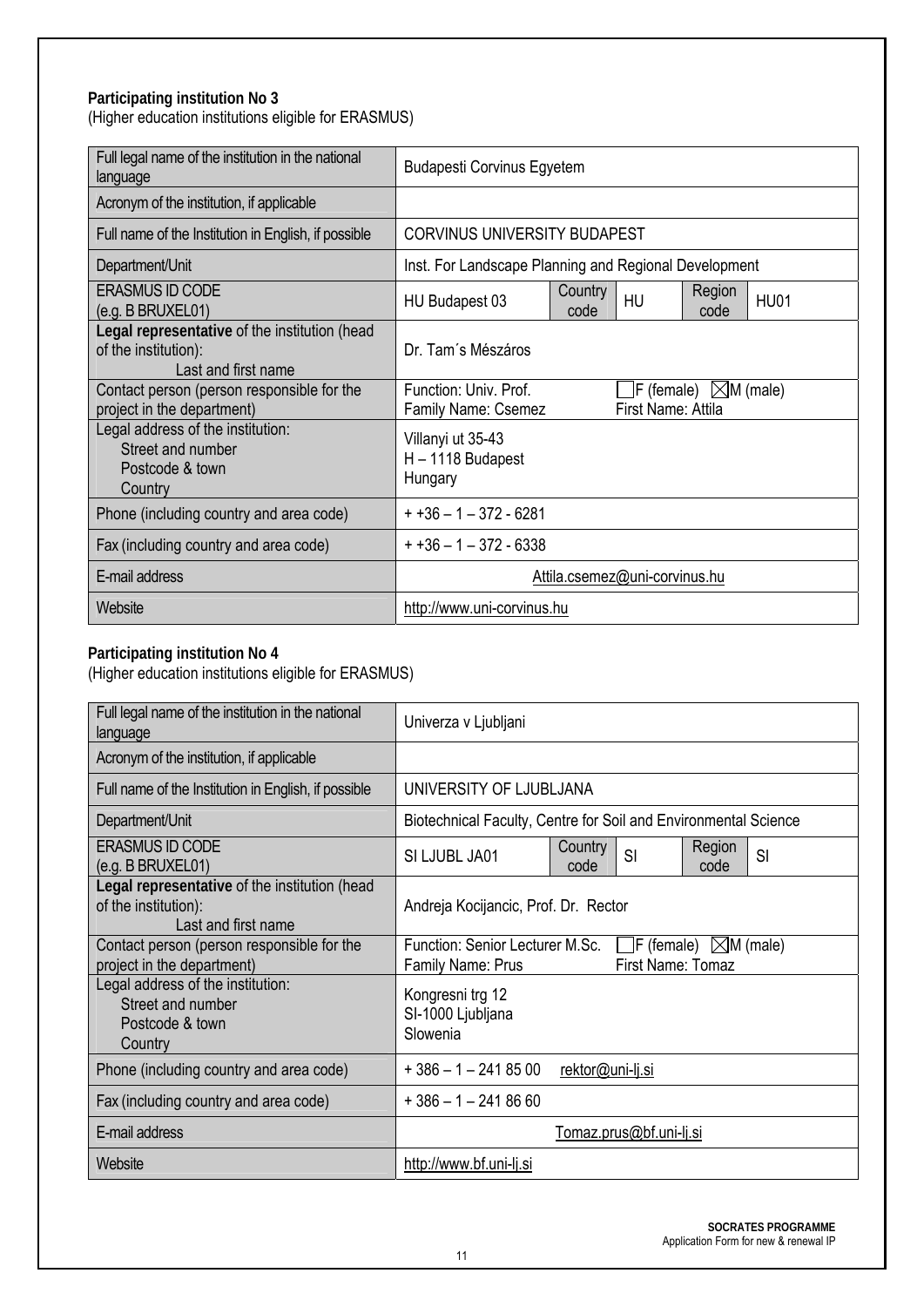#### **Participating institution No 5** (Higher education institutions eligible for ERASMUS)

| Full legal name of the institution in the national<br>language                               | Szent István Egyetem                              |                 |                   |                                   |             |
|----------------------------------------------------------------------------------------------|---------------------------------------------------|-----------------|-------------------|-----------------------------------|-------------|
| Acronym of the institution, if applicable                                                    | <b>SZIE</b>                                       |                 |                   |                                   |             |
| Full name of the Institution in English, if possible                                         | <b>ST.STEPHEN UNIVERSITY</b>                      |                 |                   |                                   |             |
| Department/Unit                                                                              | Institute of Environmental Management, Gödöllö    |                 |                   |                                   |             |
| <b>ERASMUS ID CODE</b><br>(e.g. B BRUXEL01)                                                  | HU Godollo 01                                     | Country<br>code | HU                | Region<br>code                    | <b>HU01</b> |
| Legal representative of the institution (head<br>of the institution):<br>Last and first name | Molnár Jószef, Rector                             |                 |                   |                                   |             |
| Contact person (person responsible for the<br>project in the department)                     | Function: vice director<br>Family Name: Onodi     |                 | First Name: Gábor | $\Box$ F (female) $\Box$ M (male) |             |
| Legal address of the institution:<br>Street and number<br>Postcode & town<br>Country         | Páter Károly utca 1<br>HU 2100 Gödöllö<br>Hungary |                 |                   |                                   |             |
| Phone (including country and area code)                                                      | $+136 - 28 - 522 - 012$                           |                 |                   |                                   |             |
| Fax (including country and area code)                                                        | $+36 - 28 - 415 - 383$                            |                 |                   |                                   |             |
| E-mail address                                                                               | onodi@kgi.gau.hu                                  |                 |                   |                                   |             |
| Website                                                                                      | http://www.ktg.gau.hu                             |                 |                   |                                   |             |

#### **Participating institution No 6**

| Full legal name of the institution in the national<br>language                               | Slovenská Technická Univerzita v Bratislava                                                                |  |  |
|----------------------------------------------------------------------------------------------|------------------------------------------------------------------------------------------------------------|--|--|
| Acronym of the institution, if applicable                                                    | <b>STU Bratislava</b>                                                                                      |  |  |
| Full name of the Institution in English, if possible                                         | SLOVAK UNIVERSITY OF TECHNOLOGY BRATISLAVA                                                                 |  |  |
| Department/Unit                                                                              | Faculty of Civil Engineering, Katedra architektury                                                         |  |  |
| <b>ERASMUS ID CODE</b><br>(e.g. B BRUXEL01)                                                  | Country<br>Region<br><b>SK</b><br><b>SK01</b><br>SK BRATISL 01<br>code<br>code                             |  |  |
| Legal representative of the institution (head<br>of the institution):<br>Last and first name | Vladimir Bales, Univ. Prof. Dr. Sc. Rektor                                                                 |  |  |
| Contact person (person responsible for the<br>project in the department)                     | $\boxtimes$ F (female) $\Box$ M (male)<br>Function: Doz.<br>First Name: Jarmila<br>Family Name: Husenicova |  |  |
| Legal address of the institution:<br>Street and number<br>Postcode & town<br>Country         | Radlinskeho 11<br>SK-81368 Bratislava<br>Slovakia                                                          |  |  |
| Phone (including country and area code)                                                      | $+421 - 2 - 59274 - 545$                                                                                   |  |  |
| Fax (including country and area code)                                                        | $+421 - 2 - 5926 - 1448$                                                                                   |  |  |
| E-mail address                                                                               | husenc@svf.stuba.sk                                                                                        |  |  |
| Website                                                                                      | http://www.svf.stuba/sk/                                                                                   |  |  |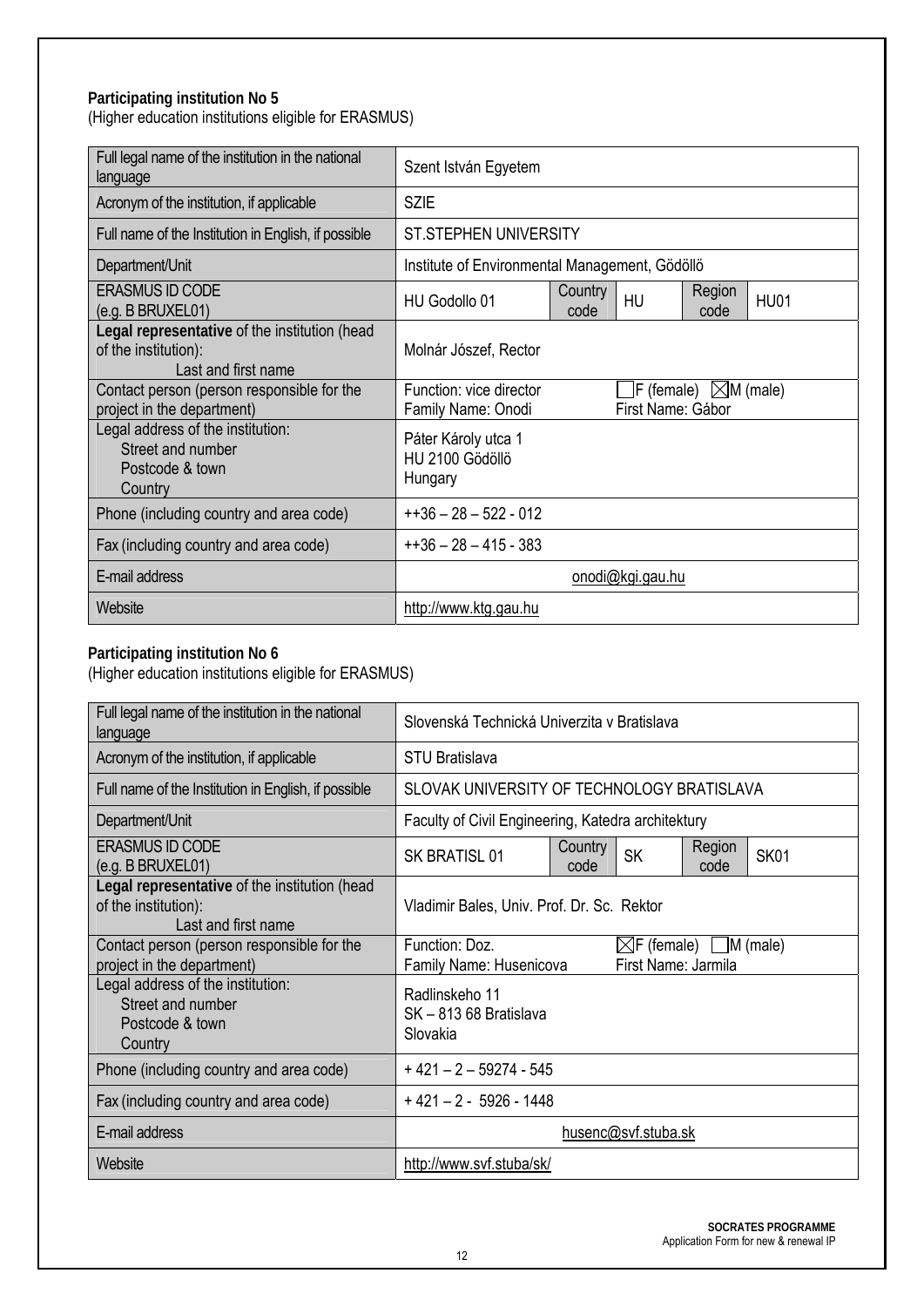# **Participating institution No 7**

(Higher education institutions eligible for ERASMUS)

| Full legal name of the institution in the national<br>language                               | Fakulta architektury, STU Bratislava Slovensko                                                                                    |  |  |
|----------------------------------------------------------------------------------------------|-----------------------------------------------------------------------------------------------------------------------------------|--|--|
| Acronym of the institution, if applicable                                                    | <b>FASTU Bratislava</b>                                                                                                           |  |  |
| Full name of the Institution in English, if possible                                         | FACULTY OF ARCHITECTURE, SLOVAK TECHNICAL UNIVERSITY                                                                              |  |  |
| Department/Unit                                                                              | Faculty of Architecture, Department of City Planning                                                                              |  |  |
| <b>ERASMUS ID CODE</b><br>(e.g. B BRUXEL01)                                                  | Country<br>Region<br><b>SK</b><br><b>SK01</b><br>SK BRATISL 01<br>code<br>code                                                    |  |  |
| Legal representative of the institution (head<br>of the institution):<br>Last and first name | Prof. Ing. Arch. Peter Gál PhD. Dean                                                                                              |  |  |
| Contact person (person responsible for the<br>project in the department)                     | Function: Univ. Prof. Arch. Dr.<br>$\mathsf{F}$ (female) $\mathbb{\boxtimes M}$ (male)<br>First Name: Maros<br>Family Name: Finka |  |  |
| Legal address of the institution:<br>Street and number<br>Postcode & town<br>Country         | Nám Slobody 19<br>SK-81245 Bratislava<br>Slovakia                                                                                 |  |  |
| Phone (including country and area code)                                                      | $+421 - 2 - 57276277$                                                                                                             |  |  |
| Fax (including country and area code)                                                        | $+421 - 2 - 544435122$                                                                                                            |  |  |
| E-mail address                                                                               | finka@fa.stuba.sk                                                                                                                 |  |  |
| Website                                                                                      | http://www.svf.stuba/sk/                                                                                                          |  |  |

#### **Participating institution No 8**

| Full legal name of the institution in the national<br>language                               | Fachhochschule Deggendorf                                                                                        |  |  |
|----------------------------------------------------------------------------------------------|------------------------------------------------------------------------------------------------------------------|--|--|
| Acronym of the institution, if applicable                                                    | FH DEG                                                                                                           |  |  |
| Full name of the Institution in English, if possible                                         | UNIVERSITY OF APPLIED SCIENCES                                                                                   |  |  |
| Department/Unit                                                                              | Department of Civil Engineering / Institute of water Management and<br><b>Hydraulic Engineering</b>              |  |  |
| <b>ERASMUS ID CODE</b><br>(e.g. B BRUXEL01)                                                  | Region<br>Country<br>DE<br><b>DE 224</b><br>D DEGGEND01<br>code<br>code                                          |  |  |
| Legal representative of the institution (head<br>of the institution):<br>Last and first name | Höpfl Reinhard, Univ. Prof. Dr., Rektor                                                                          |  |  |
| Contact person (person responsible for the<br>project in the department)                     | $\Box$ F (female) $\Box$ M (male)<br>Function: Professor Dipl.-Ing.<br>First Name: Rudolf<br>Family Name: Metzka |  |  |
| Legal address of the institution:<br>Street and number<br>Postcode & town<br>Country         | Edlmairstrasse 6-8<br>$D - 94469$ Deggendorf<br>Deutschland                                                      |  |  |
| Phone (including country and area code)                                                      | +49 9473 910124                                                                                                  |  |  |
| Fax (including country and area code)                                                        | +49 9473 910125                                                                                                  |  |  |
| E-mail address                                                                               | metzka@t-online.de                                                                                               |  |  |
| Website                                                                                      | http://www.fh-deggendorf.de                                                                                      |  |  |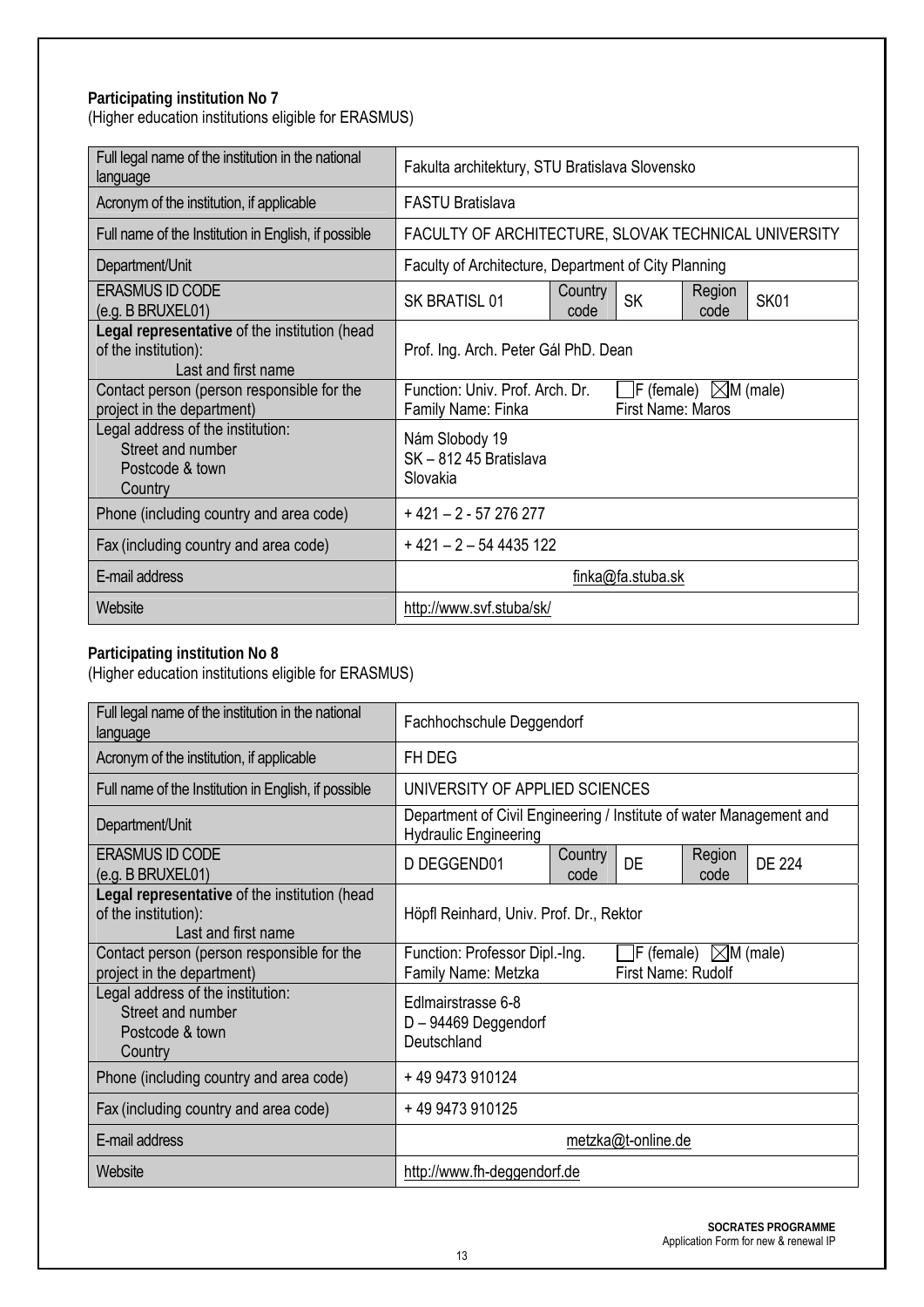#### **Participating institution No 9**

(Higher education institutions eligible for ERASMUS)

| Full legal name of the institution in the national<br>language                               | Masarykova univerzita, Přírodovědecká fakulta                         |  |                      |                                           |  |
|----------------------------------------------------------------------------------------------|-----------------------------------------------------------------------|--|----------------------|-------------------------------------------|--|
| Acronym of the institution, if applicable                                                    | <b>MU Brno</b>                                                        |  |                      |                                           |  |
| Full name of the Institution in English, if possible                                         | Masaryk University, Faculty of Science                                |  |                      |                                           |  |
| Department/Unit                                                                              | Institute of Geography                                                |  |                      |                                           |  |
| <b>ERASMUS ID CODE</b><br>(e.g. B BRUXEL01)                                                  | Region<br>Country<br><b>CZ</b><br>CZ 06<br>CZ BRNO 05<br>code<br>code |  |                      |                                           |  |
| Legal representative of the institution (head<br>of the institution):<br>Last and first name | Petr Fiala, prof. PhDr., Ph.D., Rector                                |  |                      |                                           |  |
| Contact person (person responsible for the<br>project in the department)                     | Function: Assist. Prof.<br>Family Name: Herber                        |  | First Name: Vladimír | $\vert$ F (female) $\vert\angle$ M (male) |  |
| Legal address of the institution:<br>Street and number<br>Postcode & town<br>Country         | Kotlarska 2<br>611 37 BRNO<br>Czech Republic                          |  |                      |                                           |  |
| Phone (including country and area code)                                                      | + 420 - 549 49 4110                                                   |  |                      |                                           |  |
| Fax (including country and area code)                                                        | $+420 - 549491490$                                                    |  |                      |                                           |  |
| E-mail address                                                                               | herber@sci.muni.cz                                                    |  |                      |                                           |  |
| Website                                                                                      | http://www.geogr.muni.cz                                              |  |                      |                                           |  |

#### **Participating institution No 10**

| Full legal name of the institution in the national<br>language                               | Сумський національний аграрний університет                                                                            |  |  |
|----------------------------------------------------------------------------------------------|-----------------------------------------------------------------------------------------------------------------------|--|--|
| Acronym of the institution, if applicable                                                    |                                                                                                                       |  |  |
| Full name of the Institution in English, if possible                                         | <b>Sumy National Agrarian University</b>                                                                              |  |  |
| Department/Unit                                                                              |                                                                                                                       |  |  |
| <b>ERASMUS ID CODE</b><br>(e.g. B BRUXEL01)                                                  | Country<br>Region<br><b>UA</b><br>Sumy<br>code<br>code                                                                |  |  |
| Legal representative of the institution (head<br>of the institution):<br>Last and first name | Prof. Volodymyr Ladyka                                                                                                |  |  |
| Contact person (person responsible for the<br>project in the department)                     | $\mathsf{F}$ (female) $\mathbb{Z}$ M (male)<br>Function: Vicerector, Dr.<br>First Name: Andriy<br>Family Name: Melnik |  |  |
| Legal address of the institution:<br>Street and number<br>Postcode & town<br>Country         | Kirova Street, 160,<br>40021, Sumy<br>Ukraine                                                                         |  |  |
| Phone (including country and area code)                                                      | +380-0542-213-476                                                                                                     |  |  |
| Fax (including country and area code)                                                        | +38 (0542) 213-472 Department of International Cooperation                                                            |  |  |
| E-mail address                                                                               | fic@sau.sumy.ua, melnik@sau.sumy.ua                                                                                   |  |  |
| Website                                                                                      | www.sau.sumy.ua                                                                                                       |  |  |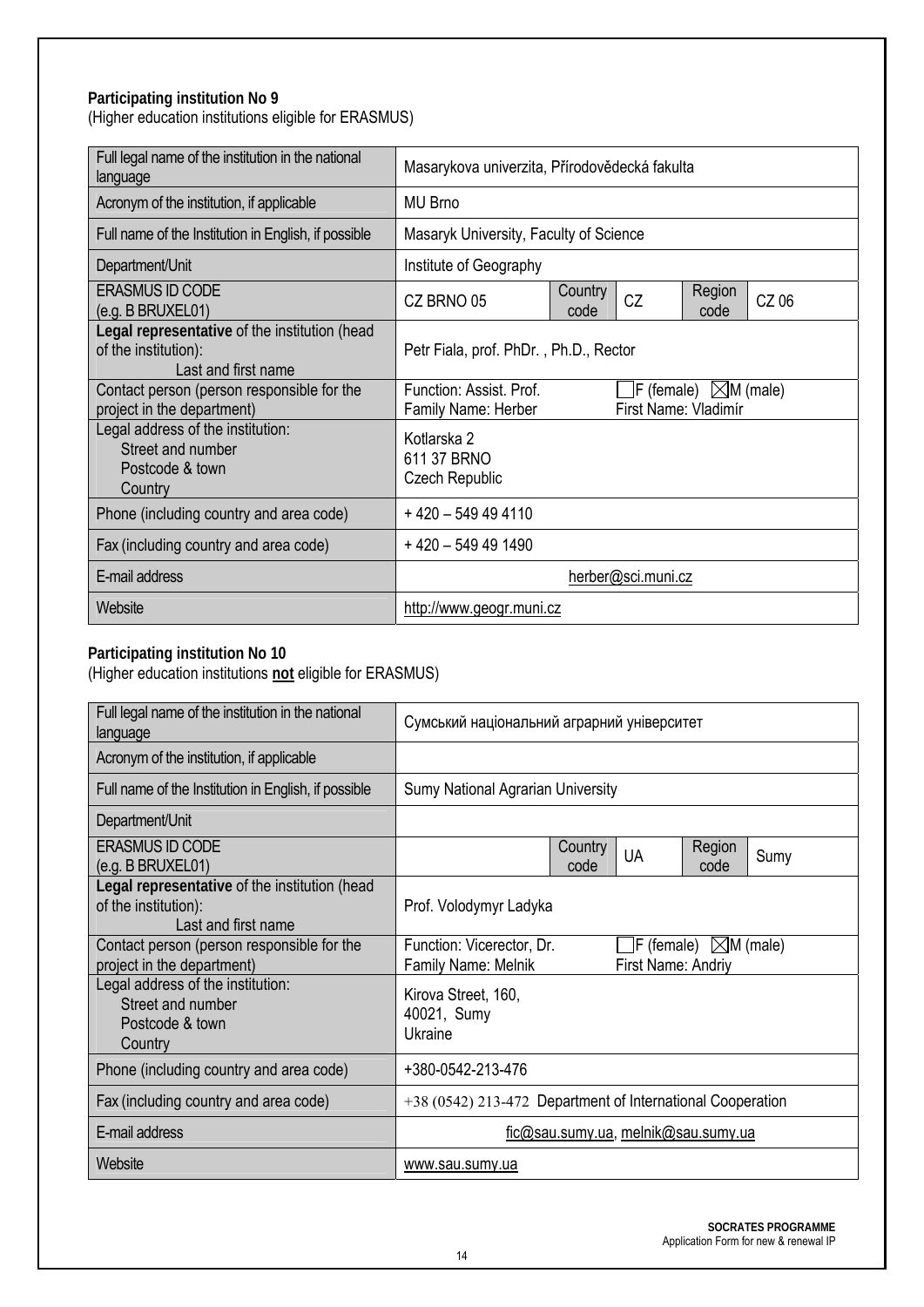#### **Participating institution No 11**  (Higher education institutions **not** eligible for ERASMUS)

| Full legal name of the institution in the national<br>language                               | Univerzitet u Beogradu                                                                                                        |  |  |
|----------------------------------------------------------------------------------------------|-------------------------------------------------------------------------------------------------------------------------------|--|--|
| Acronym of the institution, if applicable                                                    |                                                                                                                               |  |  |
| Full name of the Institution in English, if possible                                         | University of Belgrade                                                                                                        |  |  |
| Department/Unit                                                                              | Faculty of Geography                                                                                                          |  |  |
| <b>ERASMUS ID CODE</b><br>(e.g. B BRUXEL01)                                                  | Country<br>Region<br>YU<br>code<br>code                                                                                       |  |  |
| Legal representative of the institution (head<br>of the institution):<br>Last and first name | Prof. Dr. Borislav Stojkov                                                                                                    |  |  |
| Contact person (person responsible for the<br>project in the department)                     | Function: Prof. Dr. Head of the institute<br>$\Box$ F(female) $\Box M$ (male)<br>First Name: Borislav<br>Family Name: Stojkov |  |  |
| Legal address of the institution:<br>Street and number<br>Postcode & town<br>Country         | Studentski trg 3/III<br>Yu-11000 Belgrade<br>Serbia and Montenegro                                                            |  |  |
| Phone (including country and area code)                                                      | $+381$ 11 637421, Institute $+381$ 11 635153, +381 11 637405<br>Rectorate                                                     |  |  |
| Fax (including country and area code)                                                        | +381 11 638 818, 2638 912 Rectorate                                                                                           |  |  |
| E-mail address                                                                               | stojkov@gef.bg.ac.yu                                                                                                          |  |  |
| Website                                                                                      | www.bg.ac.yu/                                                                                                                 |  |  |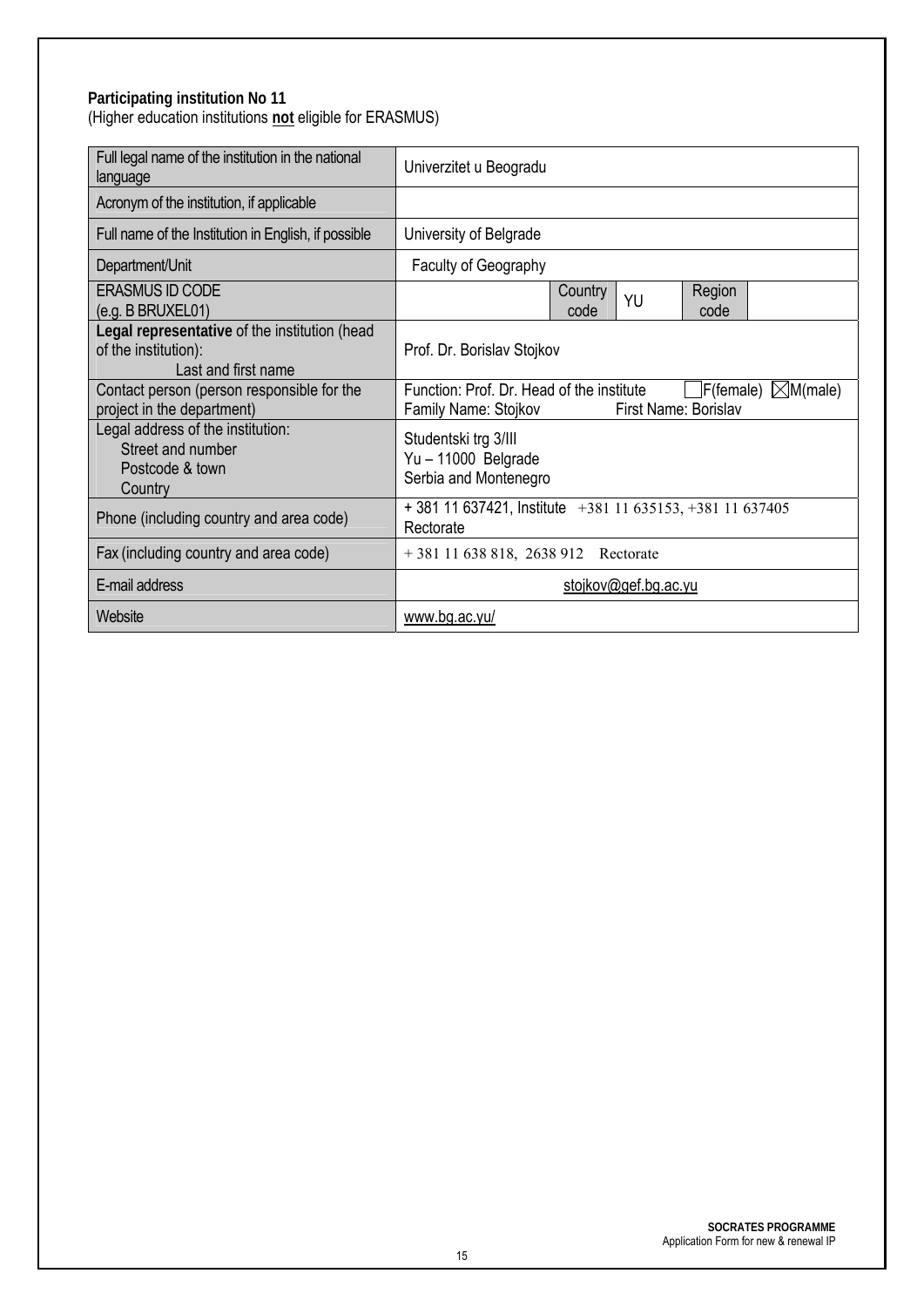# **SECTION 2 - BUDGET**

*Please note that costs of the project (as presented in the tables 2.1., 2.2., 2.3. and 2.4.) and the requested grant to cover part of these costs refer to ONE contractual year only. The contractual period of this application round is from 1 October 2006 to 30 September 2007.*

- The budget should be coherent with the work plan presented in Section 4.
- All amounts should be provided in Euros.

Please adhere strictly to the format provided in the tables and check the figures provided carefully (applications containing calculation errors may be penalised in the selection process).

*Before filling in the tables, please read Annex 1 of the Instructions carefully.*

| 2.1. GENERAL SUMMARY OF EXPENDITURE                                |             |                    |  |  |
|--------------------------------------------------------------------|-------------|--------------------|--|--|
| Type of costs                                                      |             | Costs $(\epsilon)$ |  |  |
| 1. Organisational costs                                            |             |                    |  |  |
| 1.1 - Preparation of the programme                                 | 5.000€      |                    |  |  |
| 1.2 - Implementation of the programme<br>1.500€                    |             |                    |  |  |
| 1.3 - Follow-up of the programme<br>1.500 €                        |             |                    |  |  |
| Sub-total organisational costs                                     | 8.000€      |                    |  |  |
| 2. Travel costs (from tables 2.2. and 2.3.)                        | 3.415,00 €  |                    |  |  |
| 3. Accommodation and subsistence costs (from tables 2.2. and 2.3.) | 21.685,00 € |                    |  |  |
| <b>TOTAL EXPENDITURE</b>                                           |             | 33.100,00 €        |  |  |

Please note:

The applicant must provide a project budget that is in equilibrium, and TOTAL EXPENDITURE (table 2.1) should be equal to TOTAL FUNDING (table 2.4).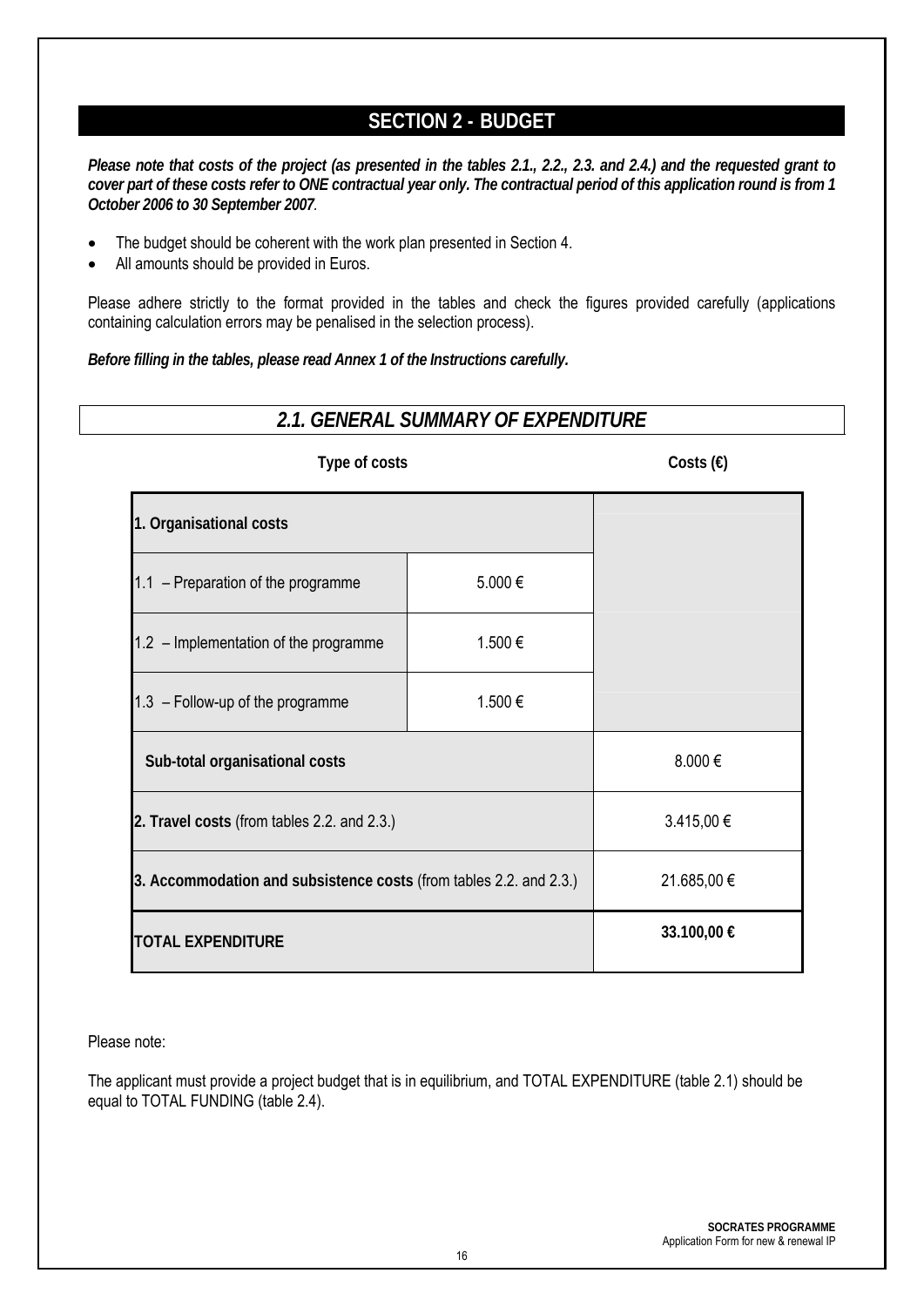# *2.2. STUDENT MOBILITY: TRAVEL, ACCOMMODATION AND SUBSISTENCE COSTS*

*Please fill in the following table. Add additional copies of this page if necessary. Please note that the costs listed in this table refer exclusively to travel, accommodation and subsistence related to the students' participation in the actual Intensive Programme.* 

|              | Number of<br>students<br>participating in<br>the IP | Origin<br>(country and<br>town or city) | <b>Destination</b><br>(country and<br>town or city) | Duration of stay<br>(number of<br>days) | <b>Total</b><br>travel costs (in EUR)<br>To be included in heading 2 of the<br><b>General Summary of Expenditure</b> | <b>Total</b><br>accommodation and subsistence<br>costs (in EUR)<br>To be included in heading 3 of the<br><b>General Summary of Expenditure</b> |
|--------------|-----------------------------------------------------|-----------------------------------------|-----------------------------------------------------|-----------------------------------------|----------------------------------------------------------------------------------------------------------------------|------------------------------------------------------------------------------------------------------------------------------------------------|
|              | 3                                                   | $(1)$ AT - BOKU<br><b>WIEN</b>          | <b>NEUSIEDL</b><br>am SEE/AT                        | 15                                      | $6,00 \le x \le 2 \times 3 = 36,00 \in$                                                                              | $30,50 \in x 3 x 15 = 1372,50 \in$                                                                                                             |
|              | $\overline{2}$                                      | $(2)$ BG - SOFIA                        | <b>NEUSIEDL</b><br>am SEE/AT                        | 15                                      | $128,70 \in x 2 \times 2 = 514,80 \in$                                                                               | $30,50 \in x 2 \times 15 = 915,00 \in$                                                                                                         |
|              | 3                                                   | $(3)$ HU -<br><b>BUDAPEST</b>           | <b>NEUSIEDL</b><br>am SEE/AT                        | 15                                      | $30,00 \le x \le 2 \times 3 = 180,00 \in$                                                                            | $30,50 \in x 3 x 15 = 1372,50 \in$                                                                                                             |
|              | $\overline{4}$                                      | $(4)$ SI -<br>LJUBLJANA                 | <b>NEUSIEDL</b><br>am SEE/AT                        | 15                                      | $67,60 \le x \le 2 \times 4 = 540,80 \in$                                                                            | $30,50 \in x 4 x 15 = 1830,00 \in$                                                                                                             |
|              | $\overline{2}$                                      | $(5)$ HU -<br>GÖDÖLLÖ                   | <b>NEUSIEDL</b><br>am SEE/AT                        | 15                                      | $30,00 \le x \le 2 \times 2 = 120,00 \in$                                                                            | $30,50 \in x 2 \times 15 = 915,00 \in$                                                                                                         |
|              | $\overline{4}$                                      | $(6)$ SK – STU<br><b>BRATISLAVA</b>     | <b>NEUSIEDL</b><br>am SEE/AT                        | 15                                      | $10,10 \in x 2x 4 = 80,80 \in$                                                                                       | $30,50 \in x 4 x 15 = 1830,00 \in$                                                                                                             |
|              | 3                                                   | (7) SK-FASTU<br><b>BRATISLAVA</b>       | <b>NEUSIEDL</b><br>am SEE/AT                        | 15                                      | $10,10 \in x \cdot 2 \times 3 = 60,60 \in$                                                                           | $30,50 \text{ } \in \text{x} \space 3 \text{ } \text{x} \space 15 = 1372,50 \text{ } \in \text{ }$                                             |
|              | $\overline{4}$                                      | $(8)$ DE $-$<br><b>DEGGENDORF</b>       | <b>NEUSIEDL</b><br>am SEE/AT                        | 15                                      | 58,80 € x 2 x 4 = 470,40 €                                                                                           | $30,50 \in x 4 x 15 = 1830,00 \in$                                                                                                             |
|              | 3                                                   | $(9)$ CZ - BRNO                         | <b>NEUSIEDL</b><br>am SEE/AT                        | 15                                      | $28,40 \in x 2 x 3 = 170,40 \in$                                                                                     | $30,50 \in x 3 x 15 = 1372,50 \in$                                                                                                             |
| <b>TOTAL</b> | 30                                                  |                                         |                                                     |                                         | 2.173,80 €                                                                                                           | 12.810,00 €                                                                                                                                    |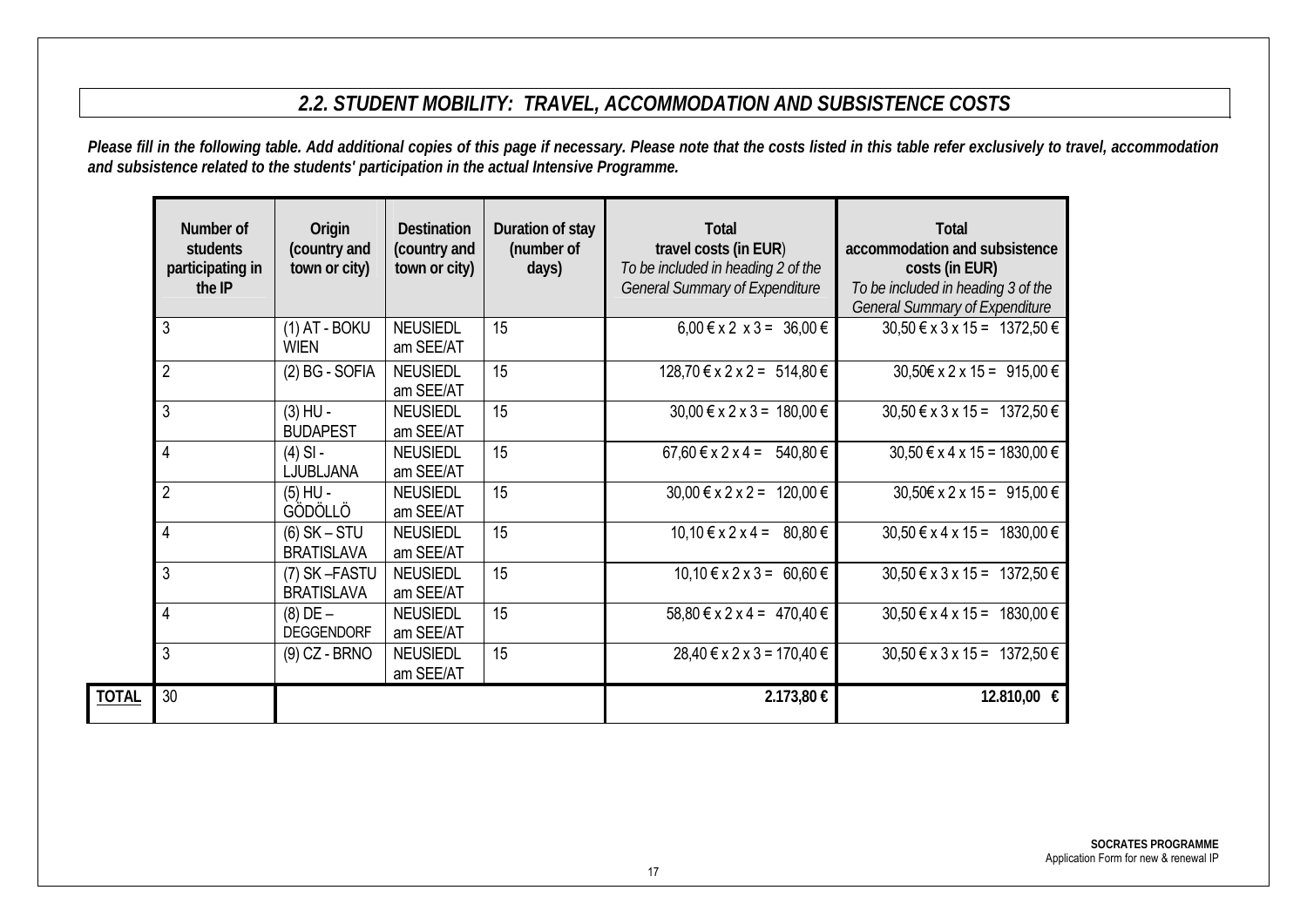# *2.3. TEACHER MOBILITY : TRAVEL, ACCOMMODATION AND SUBSISTENCE COSTS*

*Please fill in the following table. Add additional copies of this page if necessary. Please note that the costs listed in this table refer exclusively to travel, accommodation and subsistence related to the teachers' participation in the actual Intensive Programme. Any staff mobility costs not related to the participation in the actual Intensive Programme should be accounted for under the heading "Organisational costs".*

|              | Number of university<br>teachers participating<br>$in$ the IP | Origin<br>(town or city/<br>country) | <b>Destination</b><br>(town or<br>city/country) | <b>Duration</b><br>(number of<br>days) | <b>Total</b><br>travel costs (in EUR)<br>To be included in heading 2 of the<br><b>General Summary of Expenditure</b> | <b>Total</b><br>accommodation and subsistence<br>costs (in EUR)<br>To be included in heading 3 of the<br><b>General Summary of Expenditure</b> |
|--------------|---------------------------------------------------------------|--------------------------------------|-------------------------------------------------|----------------------------------------|----------------------------------------------------------------------------------------------------------------------|------------------------------------------------------------------------------------------------------------------------------------------------|
|              | $\overline{2}$                                                | $(1)$ AT - BOKU<br><b>WIEN</b>       | <b>NEUSIEDL</b><br>am SEE/AT                    | $1 \times 15$<br>1x2                   | $6,00 \in x$ 2 $x$ 2 = 24,00 $\in$                                                                                   | $122 \text{ } \in x \text{ } 6 = 732,00 \text{ } \in$<br>79 € x 9 = 701,00 €<br>$122 \text{ } \in x2 = 244,00 \in$                             |
|              | $\overline{2}$                                                | (2) BG - SOFIA                       | <b>NEUSIEDL</b><br>am SEE/AT                    | $1 \times 6$<br>1x6                    | $128,70 \in x 2 \times 2 = 514,80 \in$                                                                               | $122 \le x 6 = 732.00 \le$<br>$122 \text{ } \in x 6 = 732,00 \in$                                                                              |
|              |                                                               | $(3)$ HU -<br><b>BUDAPEST</b>        | <b>NEUSIEDL</b><br>am SEE/AT                    | $1 \times 3$                           | $30,00 \le x \le 2 \times 1 = 60,00 \in$                                                                             | $122 \le x 3 = 366,00 \in$                                                                                                                     |
|              | $\overline{2}$                                                | $(4)$ SI -<br>LJUBLJANA              | <b>NEUSIEDL</b><br>am SEE/AT                    | 1x6<br>1x6                             | $67,60 \le x \le 2 \times 2 = 270,40 \in$                                                                            | $122 \text{ } \in x 6 = 732,00 \in$<br>$122 \text{ } \in x 6 = 732,00 \text{ } \in$                                                            |
|              |                                                               | $(5)$ HU -<br>GÖDÖLLÖ                | <b>NEUSIEDL</b><br>am SEE/AT                    | 1x2                                    | $30,00 \le x \le 2 \times 1 = 60,00 \in$                                                                             | $122 \text{ } \in x2 = 244,00 \in$                                                                                                             |
|              | $\overline{2}$                                                | $(6)$ SK – STU<br><b>BRATISLAVA</b>  | <b>NEUSIEDL</b><br>am SEE/AT                    | 1x6<br>$1 \times 6$                    | $10,10 \le x \le 2 \times 2 = 40,40 \in$                                                                             | $122 \text{ } \in x2 = 732,00 \in$<br>$122 \text{ } \in x 6 = 732,00 \in$                                                                      |
|              | $\overline{2}$                                                | (7) SK-FASTU<br><b>BRATISLAVA</b>    | <b>NEUSIEDL</b><br>am SEE/AT                    | 1x2<br>1x2                             | $10,10 \le x \le 2 \times 2 = 40,40 \in$                                                                             | $122 \text{ } \in x2 = 244,00 \in$<br>$122 \text{ } \in x2 = 244,00 \in$                                                                       |
|              |                                                               | $(8)$ DE $-$<br><b>DEGGENDORF</b>    | <b>NEUSIEDL</b><br>am SEE/AT                    | 1x2                                    | $58,80 \text{ } \in \text{x} \text{ } 2 \text{ } \text{x} = 117,60 \text{ } \in \text{ }$                            | $122 \text{ } \in x2 = 244,00 \in$                                                                                                             |
|              | $\overline{2}$                                                | $(9)$ CZ – BRNO                      | <b>NEUSIEDL</b><br>am SEE/AT                    | 1x6<br>1x6                             | $28,40 \in x 2 x 2 = 113,60 \in$                                                                                     | $122 \text{ } \in x \text{ } 6 = 732,00 \text{ } \in$<br>$122 \text{ } \in x \text{ } 6 = 732,00 \text{ } \in$                                 |
| <b>TOTAL</b> | 15                                                            |                                      |                                                 |                                        | 1.241,20€                                                                                                            | 8.875,00 €                                                                                                                                     |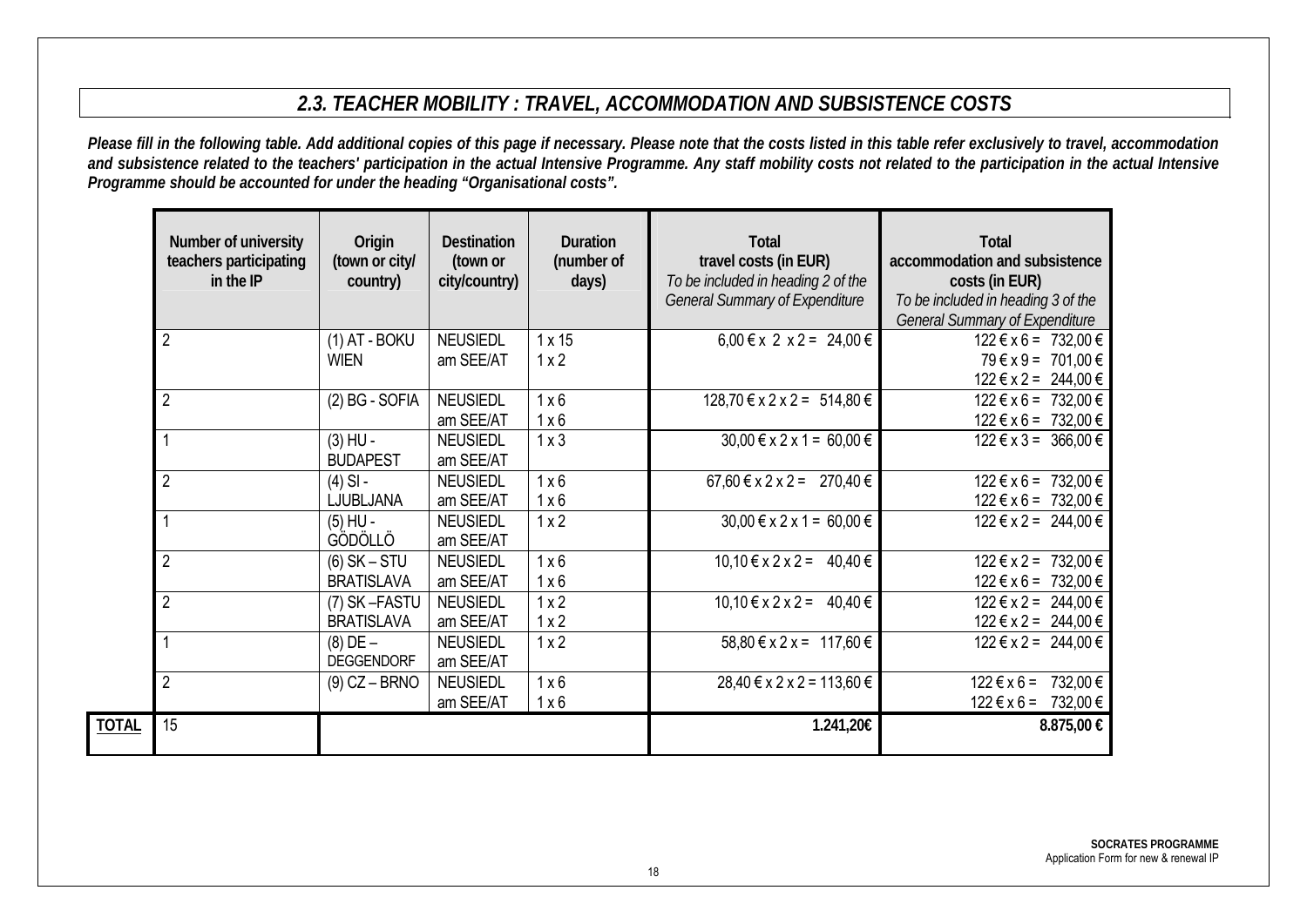# *2.4. GENERAL TABLE OF SOURCES OF FUNDING*

| <b>Sources</b>                                                                                                   | Amounts (EUR) |
|------------------------------------------------------------------------------------------------------------------|---------------|
| <b>Financial support requested from the SOCRATES Programme</b><br>(must not exceed the 75% of the TOTAL FUNDING) | 24.800,00 €   |
| Contribution to the actual budget by the partner<br>organisations                                                | 2.000,00 €    |
| Financial support requested from public sources (national,<br>regional, etc.) specially intended for this IP     | 6.300,00 €    |
| Financial support from the private sector or private<br>institutions specially intended for this IP              |               |
| Other sources of funding                                                                                         |               |
| <b>TOTAL FUNDING</b><br>(same as total for table 2.1)                                                            | 33.100,00 €   |

#### Please note:

- The financial support requested from the SOCRATES Programme cannot amount to 100% of TOTAL FUNDING but it must not exceed **75%** of the TOTAL FUNDING.
- In order to calculate a realistic amount of co-financing from the partner institutions and third parties, please take into consideration the financial rules that the Executive Agency will apply and that are indicated in the *Instructions on completing the application forms for Intensive Programmes*, ANNEX 1. See, in particular, **point C** (*Calculation of Eligible Cost*):
	- a) The Community will co-finance only **50%** of Organisational Costs within the limits indicated;
	- b) For Accommodation and Subsistence costs a lump sum amount will be calculated following the rules to apply;
	- c) The Community will co-finance a maximum of **75%** of the total amount of the eligible costs relating to travel, accommodation and subsistence costs.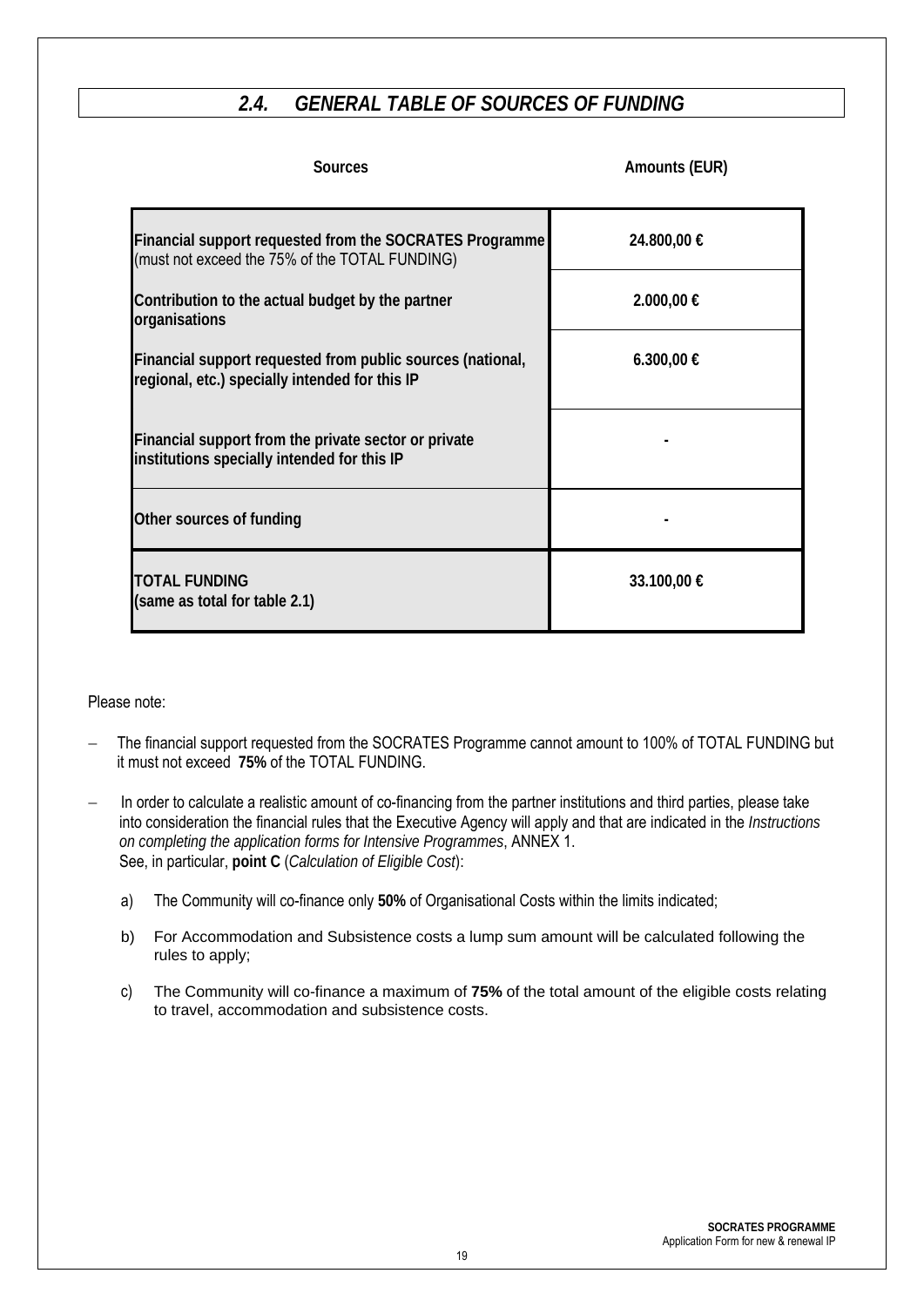# **SECTION 3 - DECLARATION**

To be completed by the person legally authorised to sign on behalf of the coordinating institution, (see Section 1. item 6.1).

I, the undersigned, certify that the information contained in all the sections of this application is complete and accurate, to the best of my knowledge, and declare that I am aware of the content of the instructions proposed for filling in the application form.

I confirm that the project submitted complies with the aims and priorities described in the European Policy Statement (EPS) of my institution. The appropriate authorities of all the participating institutions have confirmed in writing their agreement with the application as submitted.

I state on my honour that the institution on behalf of which I am acting as legal representative has the financial and operational capacity for carrying through the proposed project and does not fall under one of the exclusion criteria stipulated in Chapter II of the *SOCRATES General call for proposals 2006*.

If my grant application should be approved, I authorise the Education, Audiovisual and Culture Executive Agency to publish on its website or on any other appropriate medium:

- the name and address of the beneficiary of the SOCRATES grant
- the subject of the grant
- the amount awarded and the cover rate for costs inherent in the approved work programme.

Signature of the Legal Representative Stamp of the Applicant (head of institution)

Place: Vienna **Date 22/02/2006** (day/month/year)

Name and position in capitals

Univ. Prof. Dipl. – Fw. Dr. HUBERT DÜRRSTEIN RECTOR

#### **Checklist**

| All questions in the application form have been answered                                                                                      |  |
|-----------------------------------------------------------------------------------------------------------------------------------------------|--|
| Each page has been numbered                                                                                                                   |  |
| The budget is indicated in Euros and has been checked for calculation errors                                                                  |  |
| The 4 copies bear the original hand-written signature of the legal representative of the coordinating<br>institution                          |  |
| The 4 original copies of the application are being sent to the Executive Agency before the closing date of 1<br>March 2006 (date as postmark) |  |
| The financial identification form, Annex A, is attached (filled in and duly signed in original).                                              |  |
| The legal entity form is attached (filled in and duly signed in original)                                                                     |  |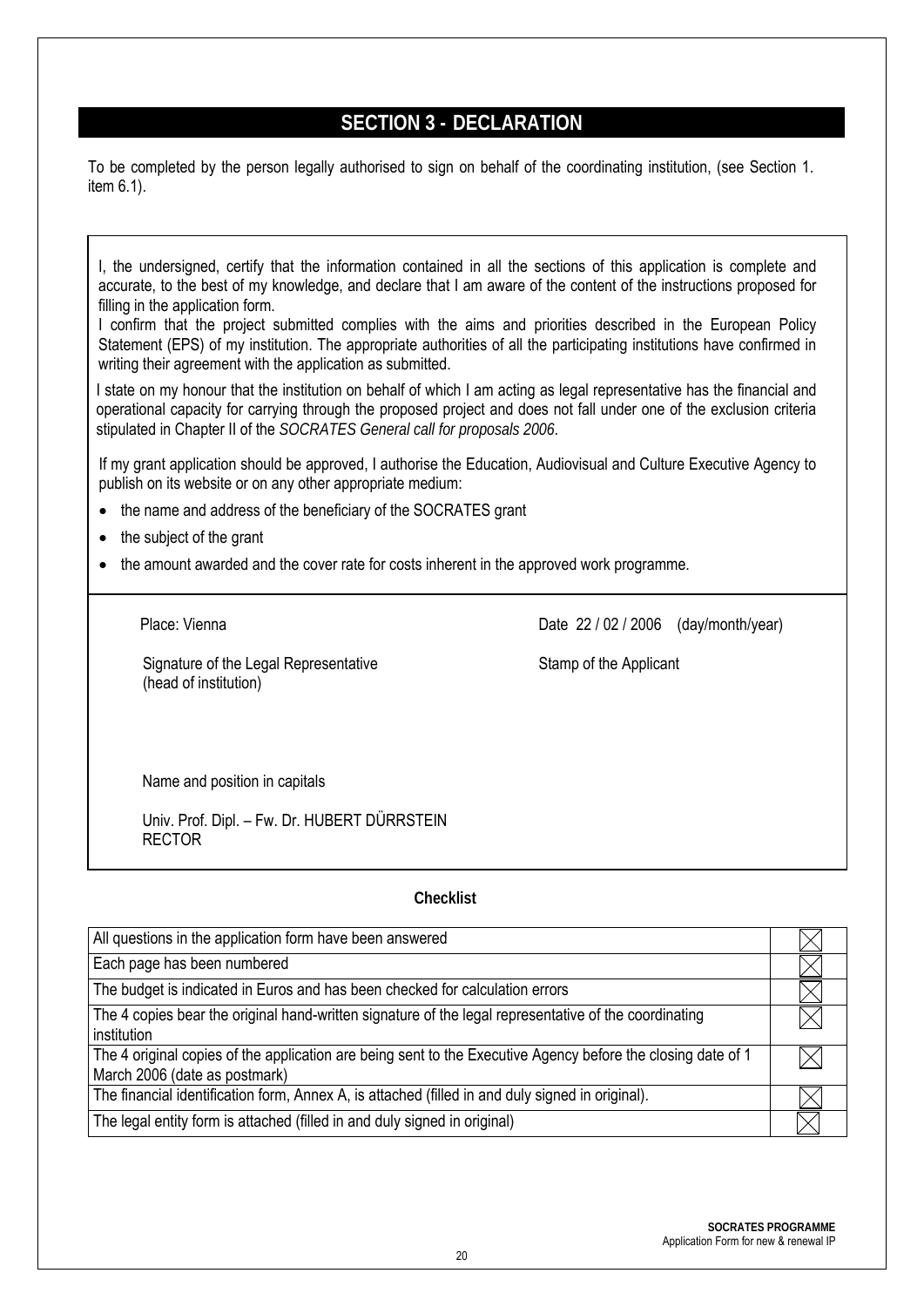# **SECTION 4 – DESCRIPTION: ERASMUS INTENSIVE PROGRAMME (IP)**

Please describe **all aspects** of your project set out in this section, on **numbered sheets**, using the **same order** and the **same numbering of questions** as given in the questions. Please respect the maximum length of text indicated, and append **supporting documents** only where these have a direct and material bearing on the application for support.

- **1. Rationale, Objectives, Target Groups (maximum 2 pages)**
- 1.1 Explain the **rationale** of and **background** to the project (current situation, previous or preparatory work, the results of any needs analysis undertaken, etc.). You may attach appropriate but succinct supporting documents.
- 1.2 Define the concrete **aims and objectives** of the project and describe the ways in which the situation set out under 1.1 above will be changed and the needs set out in 1.1 addressed by the project.
- 1.3 Explain how the project contributes to the aims and priorities described in the **European Policy Statement** of your institution and - if possible - of the partner institutions.
- 1.4 Show how the IP ties in with the existing teaching programmes of the participating institutions and explain what you consider to be **innovative** about the project, namely in relation to defining or building a European dimension.
- 1.5 Indicate the main **pedagogical and didactical approaches** and concepts which will be used. If the project involves Information and Communication technologies (ICT), explain the nature of the ICT involvement.
- 1.6 Specify the level (undergraduate, postgraduate, Master, etc.) of the students which are **direct beneficiaries** of the project and describe how they are selected.

You can see the content of chap.1 on our website http://www.academia-danubiana.net/documents/appl\_ip\_soil\_engl.pdf

> **SOCRATES PROGRAMME**  Application Form for new & renewal IP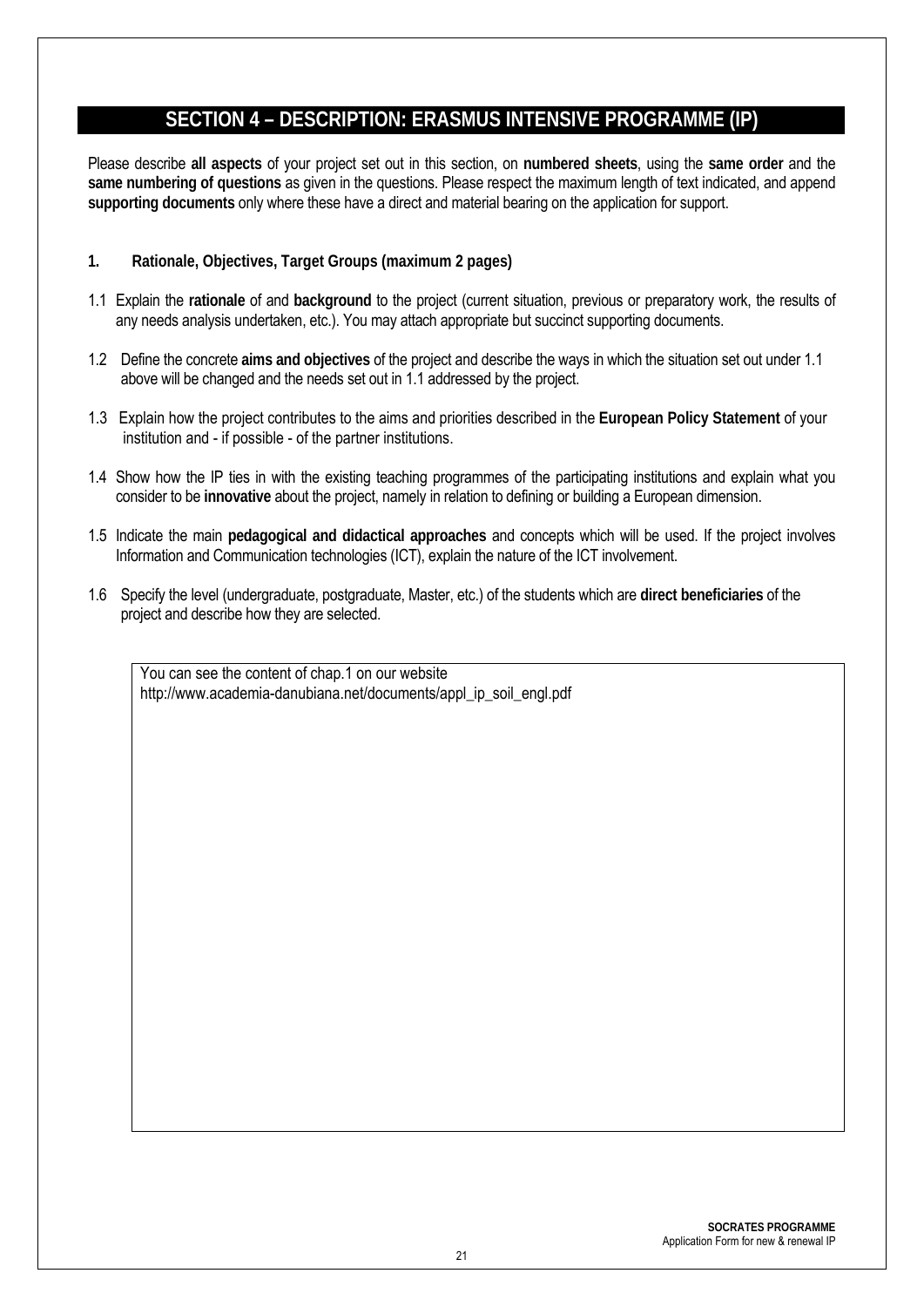- **2. Envisaged outputs (maximum 2 pages)**
- 2.1 Describe precisely the envisaged **outputs** of the project (the programme implemented, qualitative and quantitative description of the teaching material produced specifically for the planned IP, report/theses from the students, webbased exercises, multimedia products, websites, etc.). **Specify** in each case the nature, volume, structure, content and language envisaged (where applicable).
- 2.2 Describe the provisions that have been foreseen to ensure **academic recognition** of the studies undertaken within the project. If the use of **ECTS** is foreseen, please indicate the amount of ECTS credits to be awarded to students participating in the project.
- 2.3 Indicate any additional benefits and spin-offs expected from the project (e.g. future implementation of the intensive programme as a regular part of the study programmes of the participating institutions, integration of the project results in a future curriculum development project etc.).

You can see the content of chap.2 on our website http://www.academia-danubiana.net/documents/appl\_ip\_soil\_engl.pdf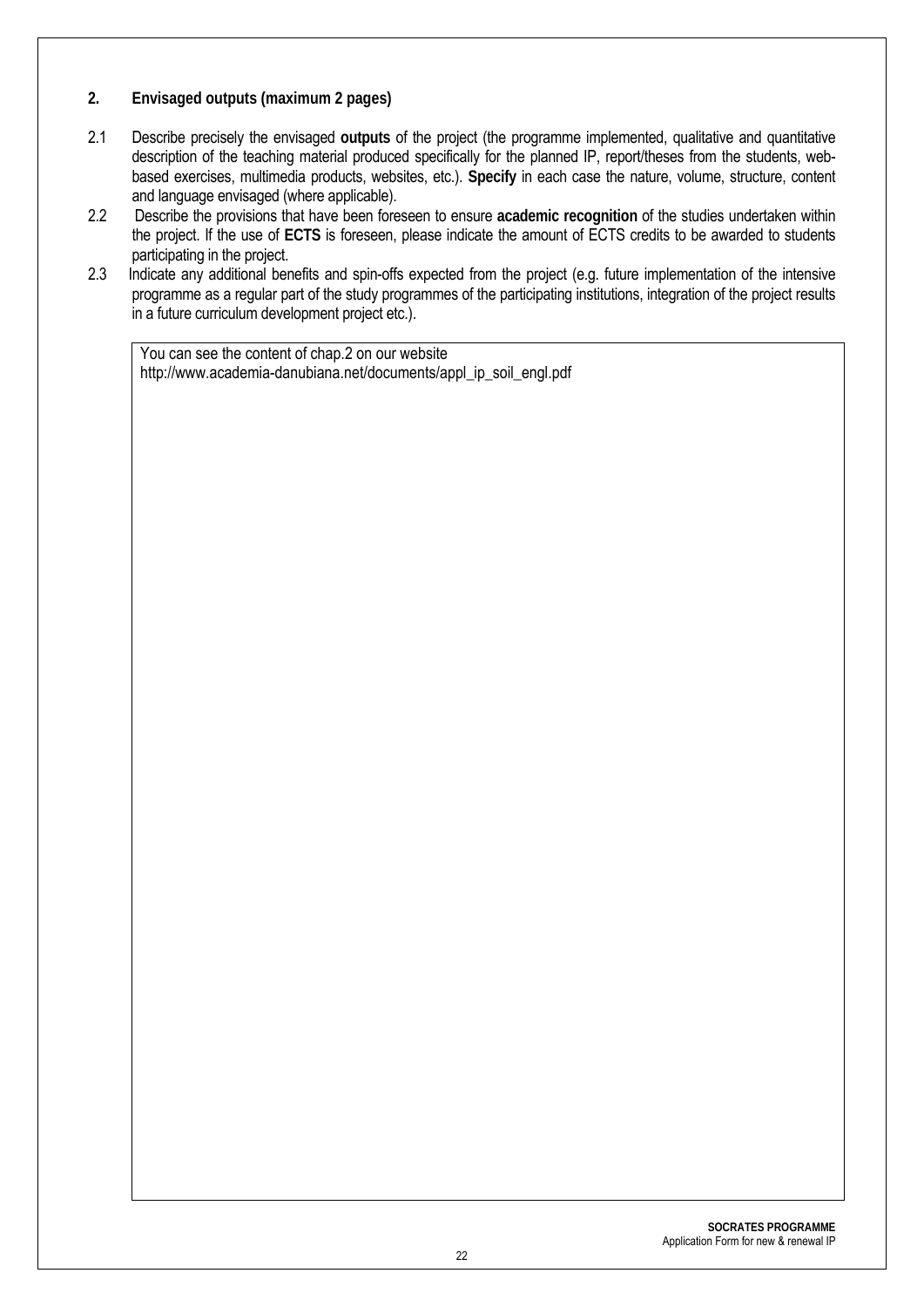#### **3. Planning of activities (maximum 2 pages)**

- 3.1 Describe and justify the **overall working methods** the partnership intends to use when carrying out the project (management procedures, pedagogical methods, joint design, types of meetings, etc.).
- 3.2 Provide an overall **work plan**. To this end, please divide the project into the relevant **stages** (such as design and content of the courses, definition of teaching methods, editing and production of material, dissemination, etc.) which you envisage. Show within each stage, what **activities** the partnership will undertake, which partner(s) will be responsible for each stage and by when each activity will have been completed).
- 3.3 List and briefly describe the **subjects to be taught** during the IP, indicating the number of teaching hours for each subject.
- 3.4 Present, on a separate sheet, **an outline on how the programme of the IP (course) will be implemented on a day-by-day basis**.

In addition to the days of subject-related work, you are asked to indicate also arrival- and departure days, as well as days foreseen for cultural activities, but please note that these days are not taken into consideration when counting the **minimum requirement of 10 days of course-related work**. Please note also that presenting this provisional programme is obligatory for evaluating your application.

#### **3.. PLANNING OF ACTIVITIES**

Experts from various sciences, planning fields and practical work of city and regional planning, soil sciences, nature protection from seven European countries are collecting their comprehensive experiences for effective soil protection and new kinds of land use management. The work up of scientific subjects leads to an essential significance as a basis for political decisions. The results will be transferred as a learning strategy, which shall help to increase the awareness about soils as the International Union of Soil Sciences in Vienna is recommending, to put the issue of soils permanently on the International Agenda.

Within the **first phase** of the IP SOIL I project from 2004 to 2005 we were analyzing the theoretical and practical examples from the 'five research clusters', and were integrating the topics systemically and were working on various case studies and projects about soil and land use to understand the problems. The results of this first phase you can already find on our website http://www.academiadanubiana.net

The **second phase** from 2005 to 2006 deals with conceptualizing a concept about soil and land use towards a thematic strategy for soil protection and sustainable land use. The question will be, how to bridge between the available scientific knowledge on one side and those who need it for defining policies, and operational procedures, such as stakeholders, and decision makers on the other side.http://www.academia-danubiana.net/projects/IPSOIL%20II.html Therefore the main target will be, to develop methodological approaches, how to initiate a dialogue between those who own soil and those who are interested in keeping soil multifunctional.

Finally the aim of this IP project within the **third phase** from 2006 to 2007 will carry out a common vision for achieving a concept for a 'learning region' to obtain goals of a resource saving regional development in the Danube space. This concept for a ´**learning region**´ will establish a sustainable learning support and mobilise regional and local actors, authorities, organisations and associations to a committed and effective involvement, utilisation and support for developing new concepts of responsible land use.

Within the scientific and educational network of the 'Academia Danubiana' local authorities, students, teachers and non-governmental organizations (Neusiedl am See, BOKU, IFF, WIBAG, Regional Consulting and others) of the Neusiedler See region will be integrated within the project. Its main outputs include a consultative learning audit and the development of a set of tools for policy makers and the research community in the frame of the International Union of Soil Sciences. The results of this IP should be supported in practical application.

For realizing the expected goals a process will be initiated as an innovative beginning, which the students can transfer in their region as a result of the IP. Because most of the citizens realize that shaping the future character of their community or environment is an important task. The local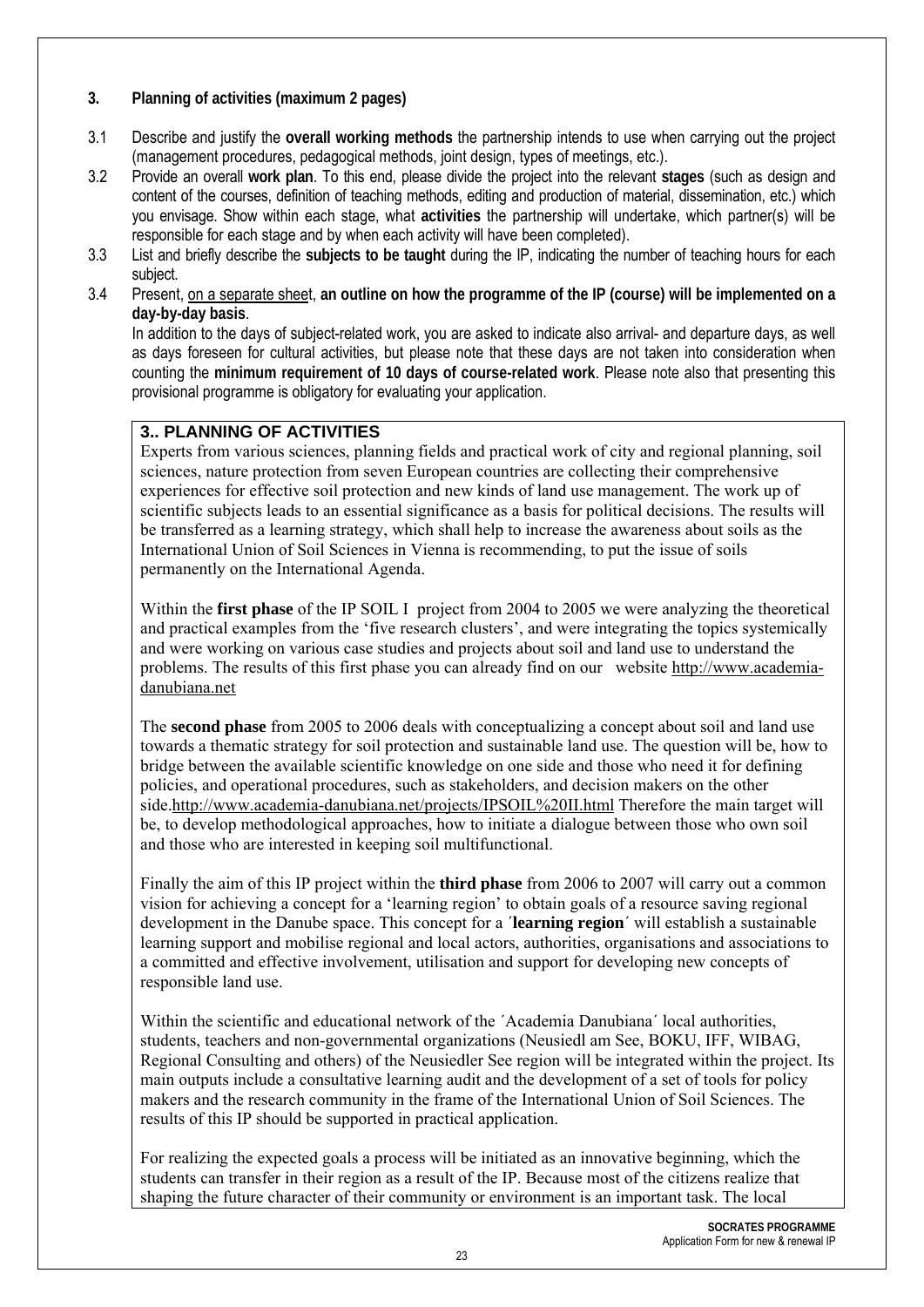community as a **'**learning region**'** will be characterized by a shared vision for perspectives of the future and creating new qualities of team learning. If we want to bring society into the art of governance and to encourage the creativity of all social groups, than they should realize their intellectual potential for solving the land use problems.

#### **3.2 Work plan**

| <b>PHASEN</b>     | <b>ACTIVITIES</b>                         | <b>PARTNER</b>     | <b>RESULT</b>       |
|-------------------|-------------------------------------------|--------------------|---------------------|
| 1. PRE-           | + Projectmanagement, teamworkspace        | + Coordination     | + Introduction of   |
| <b>PARATORY</b>   | + Development of appropriate methods      | team               | coord. Team to all  |
| <b>WORK</b>       |                                           |                    |                     |
|                   | for the strategy model 'learning region'  |                    | project partners    |
| Oct.-Nov. 2006    | + Preparation of the Kick off meeting     |                    |                     |
| 2. KICK-OFF       | + Coordination of the activities          | + coordination     | + Actionplan        |
| 23+24.11.2006     |                                           | team               |                     |
| $\mathcal{E}$     | + Concepts for a resource saving          | + all participants | +Comparable data    |
| <b>INVENTORY</b>  | regional development in the Danube        |                    | set and preliminary |
| Dez.-Feb 07       | region                                    |                    | info. on the IP     |
| 4. IP SOIL III    | 1. Introduction and lectures              | + participants,    | + Modules for a     |
| 18.03.-1.4.2007   | 1. Transdisciplinarity                    | politicians,       | Strategy concept    |
| <b>BLOCK 1</b>    | 2. Multifunctional soil and land use      | stakeholders of    | soil and land use   |
|                   | 3. Explaining new governance              | the region         |                     |
|                   | 4. Learning region concept                |                    |                     |
|                   |                                           |                    |                     |
| <b>BLOCK 2</b>    | + Seminar Development a set of tools      | $+$ participants   | + thematic strategy |
|                   | for bridging between science and politics | Students and profs | for soil protection |
| <b>BLOCK 3</b>    | + Workshop The community as a             | + local actors,    | + Finding common    |
|                   | 'Learning region'                         | NGO's, Regional    | ground of a         |
|                   |                                           | Consulting, ZSI,   | 'learning region'   |
| <b>BLOCK 4</b>    | Student work                              | $+$ Students       | + Presentation      |
| 5. FOLLOW UP      | +Set up of future network project         | + all participants | + Strategy model,   |
| April – Sept 2007 | outlook                                   | ZSI, Regional      | 'soil and land use' |
|                   | + Completion of a final report            | Consulting,        | Learning Region     |

### **3.3 SUBJECTS TO BE TAUGHT (2 hours) THE TRANSDISCIPLINARITY APPROACH**

1..Prof.Blum – Bridging between science and politics for responsible land use concerning EU policies.

2..Prof. Herber – Economic pressures in relation to soil and land use in urban, rural and high mountainous regions (Prof. Viturka) and Prof. Melnik - Ways of sustainable soil and land existence and utilization in Sumy region in Ukraine.

3..Prof. Korvin, Prof. Husenicova – Problems of soil property rights in Slovakia

4..Prof. Metzka – A holistic view about future water management strategies in the Danube region **MULTIFUNCTIONAL SOIL AND LAND USE** 

5..Prus –Social values and attitudes and multifunctional soil use and Land use ethics

6..Dora Rebeka Kertesz – Vienna. The green map concept in Neusiedl am See

7..Finka – Development of strategies and operational procedures of spatially relevant plg. activities **EXPLANING NEW GOVERNANCE** 

8. Ada Pellert - Cooperation of Information between science, economy and politics

9..Strohmaier –The role of universities (Uniregio) in regional development in the Centrope region

10..Claus Michalek - New qualities of team learning – Experiences from the IPSOIL project

11..Regional Consulting, Puchinger – New polycentric governing styles for sustainability

### **THE LEARNING REGION CONCEPT**

12..Prof. Stojkov - Belgrade. The Danube space as a ´learning region´

13..Lentsch – Neusiedl am See. "Effective governance towards a ´learning region´

14..Hochgerner ZSI – Vienna. The ´learning region´ concept as an experiment of a comprehensive development and transformation process of a region.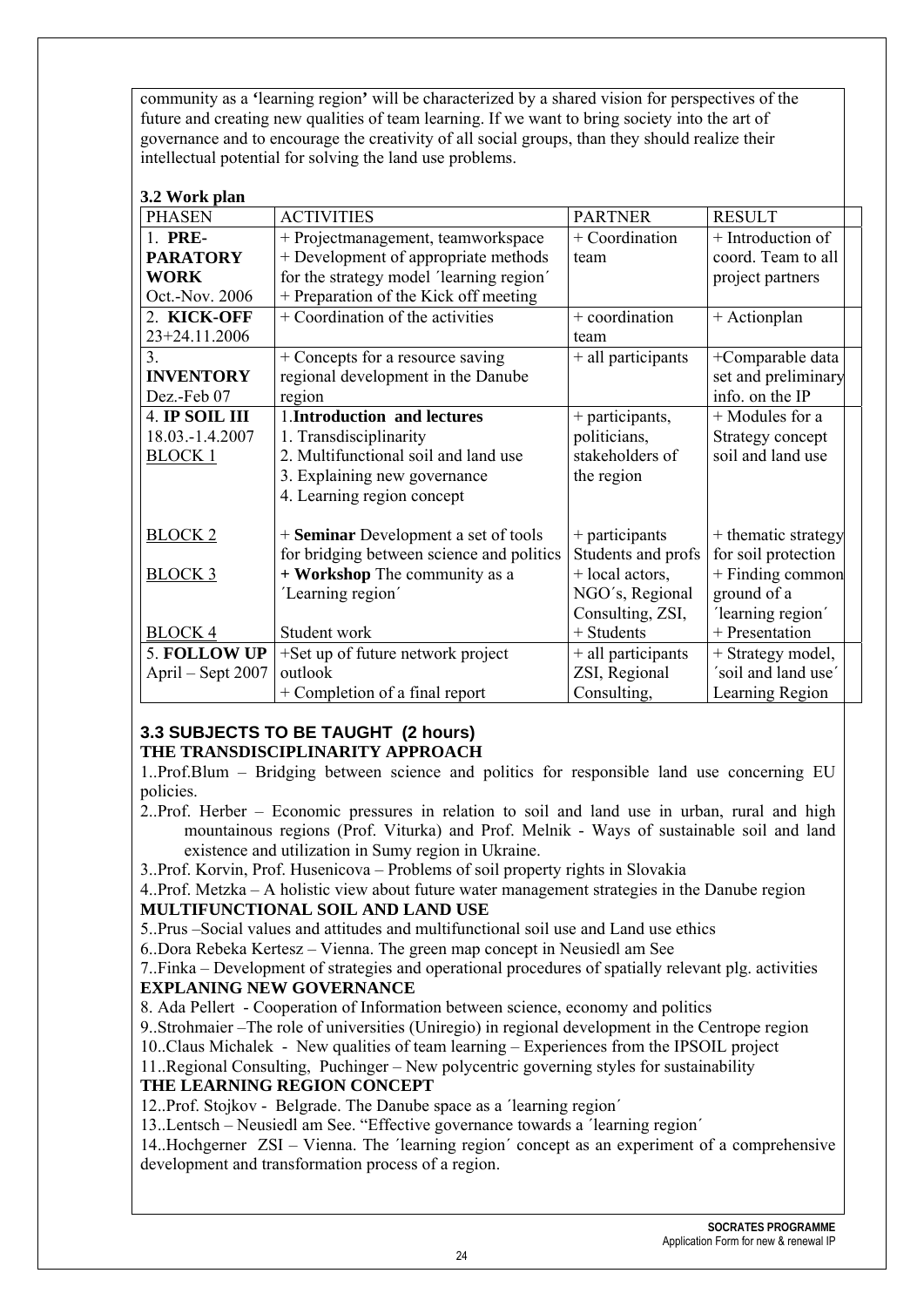|               | <b>3.4 PROGRAMME OF THE IP COURSE</b><br>IP SOIL III from March $18th$ till April $1st$ 2007 in Neusiedl am See.                                   |       |                                                                                                            |
|---------------|----------------------------------------------------------------------------------------------------------------------------------------------------|-------|------------------------------------------------------------------------------------------------------------|
|               |                                                                                                                                                    |       |                                                                                                            |
| Days          | Time schedule $8:00 - 12:00$                                                                                                                       | lunch | Time schedule $14:00 - 18:00$                                                                              |
| 18. Sunday    | Day of arrival                                                                                                                                     |       |                                                                                                            |
| 19. Monday    | <b>BLOCK 1 Introduction and</b><br>lectures<br>1. Introduction transdisciplinarity<br>BLUM, HERBER, KORVIN<br>/HUSENICOVA, METZKA<br><b>MELNIK</b> |       | 2. Multifunctional soil and land use<br>PRUS, KERTESZ, FINKA                                               |
| 20. Tuesday   | 3. Explaining new governance<br>PELLERT, STROHMAIER,<br>MICHALEK, FINKA                                                                            |       | 4. Learning region concept<br>STOJKOV, LENTSCH,<br><b>HOCHERGERNER</b>                                     |
| 21. Wednesday | + Discussion about the learning<br>region concept                                                                                                  |       | <b>Excursion</b> - Akos Pottyondi<br>Hungarian national park                                               |
| 22. Thursday  | <b>BLOCK 2</b> Seminar stud and<br>profs. Development of a set of<br>tools for bridging between science<br>and politics                            |       | Continuing<br>stud and profs<br>thematic strategy for soil protection<br>and multifunctional land use      |
| 23. Friday    | Continuing<br>stud and profs                                                                                                                       |       | Continuing<br>stud and profs                                                                               |
| 24. Saturday  | Summary of the first week<br>stud and profs                                                                                                        |       |                                                                                                            |
| 25. Sunday    | Cultural activity                                                                                                                                  |       |                                                                                                            |
| 26.Monday     | <b>BLOCK 3 Workshop The</b><br>community as a 'Learning region'<br>Participants and local actors                                                   |       | <b>Workshop</b> - The community as a<br>'Learning region'. Participants and<br>local actors                |
| 27. Tuesday   | <b>BLOCK 4 Student work Finding</b><br>common ground for achieving a<br>concept for a 'learning region'                                            |       | <b>Student work</b> Finding common<br>ground for future development of a<br>'learning region'              |
| 28. Wednesday | <b>Student work</b> Finding common<br>ground for achieving a concept for<br>a 'learning region'                                                    |       | <b>Excursion</b><br>Baroque landscape in<br>Schlosshof                                                     |
| 29. Thursday  | Preparation presentation of the<br>participants                                                                                                    |       | <b>Presentation - Haus im Puls</b><br>- Local authorities<br>- regional stakeholders<br>- Press conference |
| 30.Friday     | Summary, organisational<br>questions<br>Final publication                                                                                          |       | <b>Future activities</b><br>Curriculum development                                                         |
| 31. Saturday  | Feed back                                                                                                                                          |       |                                                                                                            |
| 1. Sunday     | <b>Departure</b>                                                                                                                                   |       |                                                                                                            |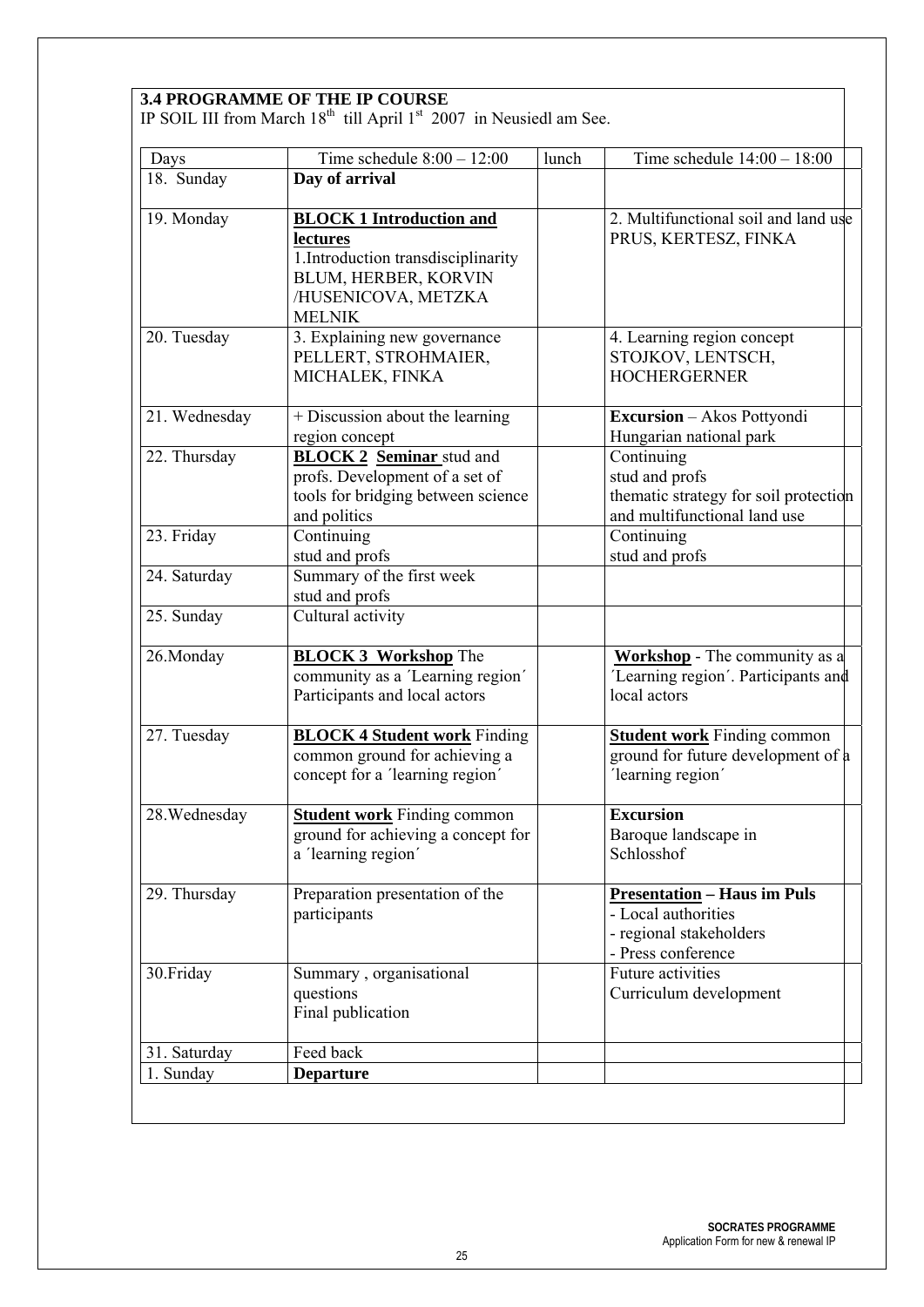- **4. Evaluation and dissemination (maximum 1 page)**
- 4.1 Describe what measures will be taken to **monitor** and **evaluate** the IP.
- 4.2 Indicate how, if at all, you intend to continue the activities beyond the period of support from the Community.<br>4.3 Give your assessment of the potential for the outputs from the project to be widely disseminated, be
- Give your assessment of the potential for the outputs from the project to be widely disseminated, beyond the participating organisations and countries.

You can see the content of chap.4 on our website http://www.academia-danubiana.net/documents/appl\_ip\_soil\_engl.pdf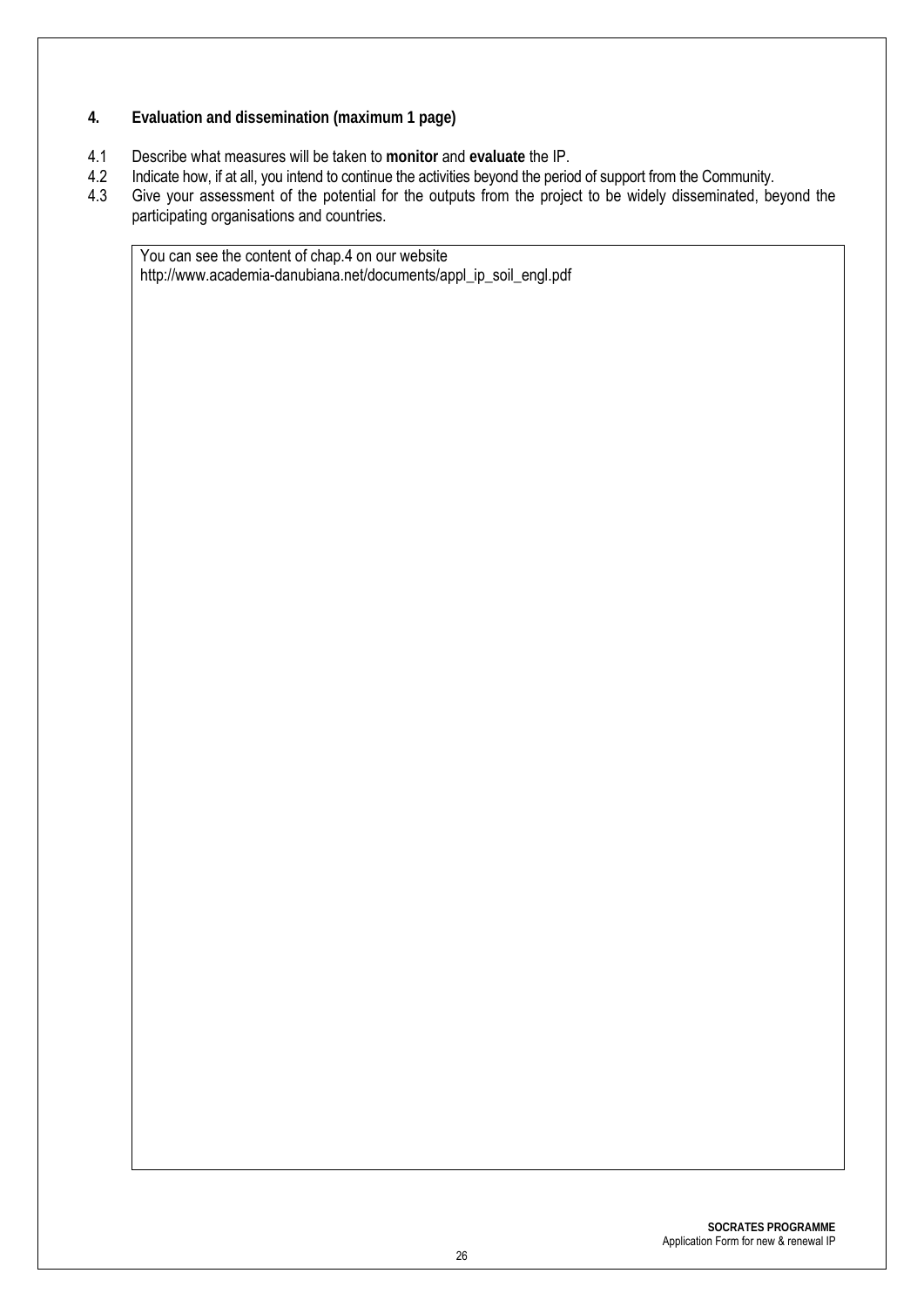#### **5. Partnership composition and contribution**

- 5.1 Provide for the coordinating institution and each of the other **higher education institutions participating** in the project the following information:
	- **type of the institution** and short description of main areas and types of activity.
	- **expertise** of the institution in the field covered by the project and experience in cooperation at local, regional, national and transnational level (Socrates and other).
- 5.2 Provide for partners, **other than higher education institutions**, the following information:
	- type and size of the institution
	- the specialisation of the institution and its experience in the field or the project
- 5.2 Indicate which specific tasks are to be assigned to each partner institution involved and describe the number and the profile of personnel to be involved in the project.
- 5.4 In addition to the formal partner institutions (that can receive a Community funding), list and explain the role of **any other organisations** which will participate actively in the project without receiving a Socrates grant.

#### **5. PARTNERSHIP COMPOSITION AND CONTRIBUTION**

### **5.1.. PARTICIPATING HIGHER EDUCATION INSTITUTIONS**

#### **5.1.1.. COORDINATING INSTITUTION – UNIVERSITY OF NATURAL RESOURCES AND APPLIED LIFE SCIENCES, VIENNA (BOKU )**

+ Type of the institution and description of main areas and types of activity

Founded in 1872, the University of Natural Resources and Applied Life Sciences, Vienna, known too by its acronym "BOKU", now comprises 13 departments and four service centres in Vienna, as well as a number of experimental centres around Vienna. The university has approx. 5000 students (of which 15% are international), provides courses at the bachelor, masters and doctoral levels, has approx. 700 permanent teaching staff who are also engaged in research, a broad range of external lecturers, and some 430 persons working in services and administration. More specific information is available on BOKU's website at http://www.boku.ac.at/705.html?&L=1

+ Expertise of the institution in the field covered by the project

The topic of a sustainable soil management is a main task on all levels at the Institute of Soil Research (http://www.boku.ac.at/boden/) at the University of Natural Resources and Applied Life Sciences in Vienna with the director Prof. Winfried F.H. Blum. The mission of the Institute of soil science is: soil – the basis of our life. This is the first time in one of the European regions we will transfer operational goals and objectives for soil protection within the basis of the ´EU soil communication´: "Towards a thematic strategy for soil protection" – COM (2002, 179 Brussels). Within this strategy there are explicitly mentioned the objectives of our application, in particular the eight threats of soil. The five main soil research clusters serve as a theoretical framework for the realization of this project. On the basis of the soil indicator framework - the DPSIR APPROACH – and its application in practice helps to understand complex systems and processes and react by developing responses and solutions for strategies and operational procedures, to create landscapes involving with great responsibility. This framework of the 'five main soil research clusters' serve as a theoretical background for our project.

#### **5.1.2.. PARTICIPATING INSTITUTIONS LESOTECHNICAL UNIVERSITY SOFIA**

+ Type of the institution and description of main areas and types of activity

The University of Forestry (Lesotechnical university) in Sofia comprises five faculties. The faculty of ´Business Management´ is including five Departments. The Department of ´Management and Utilisation of Natural resources´ was founded in 1950. The subjects to be taught spans from Forestry economy, soil assessment till economy of natural resources. http://www.ltu.bg

#### + Expertise of the institution in the field covered by the project

Prof. Pouhalev and Assoc.Prof. Katinka Mihova are engaged at the Department of Management of Natural Resources in Sofia, University of Forestry. They teach Environmental Economics and Management for students Ecology and Environment Protection and Urban Management for students Landscape Architecture at the University. Additional fields of scientific interests (incl. fields of teaching courses): Environmental Impact Assessment, Urban ecology, Sustainable development.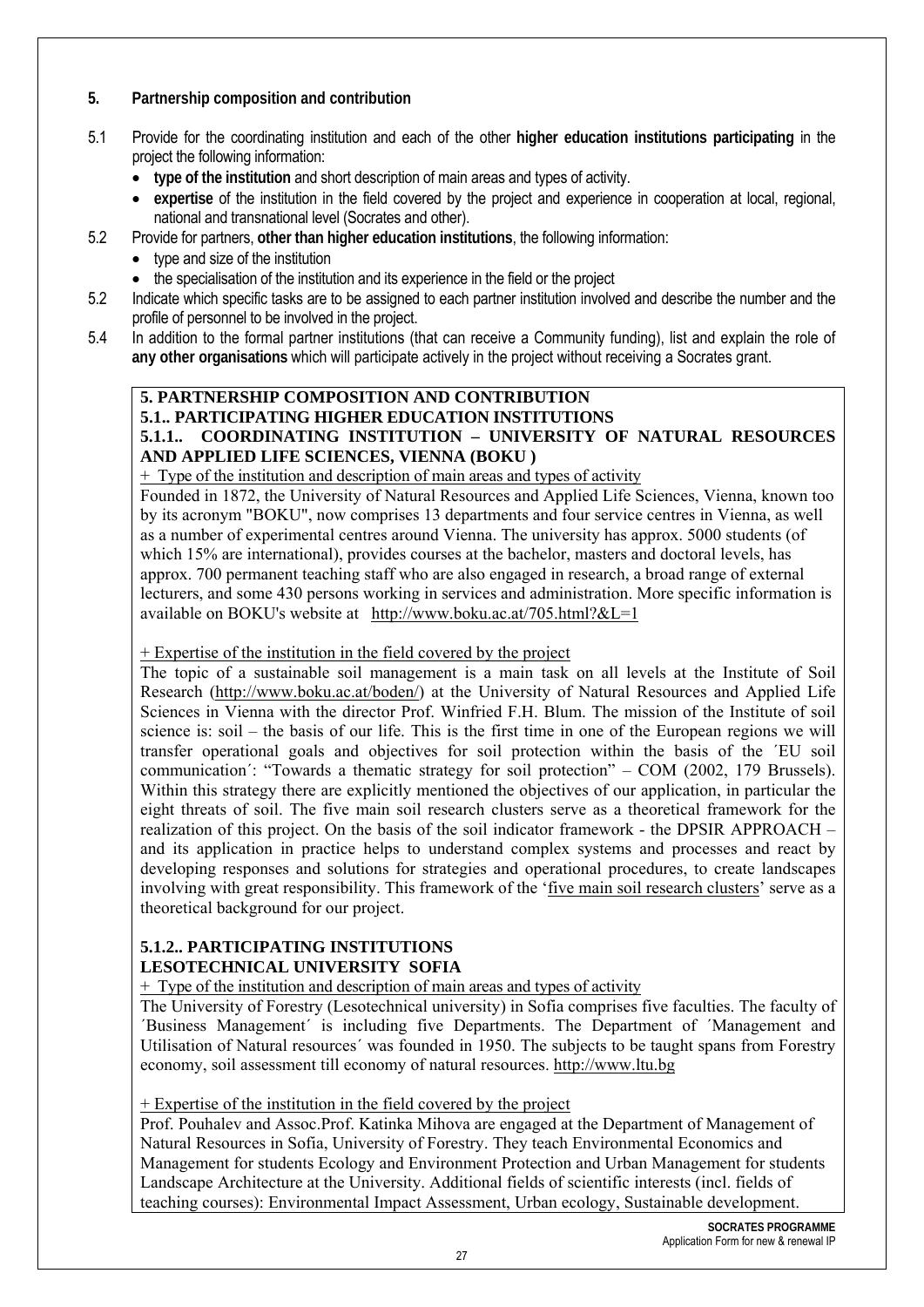Participation in different consultancy teams, national and interntional projects (ETP, MEDFOREX). Prof. Pouhalev has taken part at the "Symposium on Agriculture and Forestry in the Balkan countries in December 2004 at the BOKU. You can download a lecture on the website

http://www.mpc1.at/download/POUHALEV.pdf and Katinka Mihova' s syllabus Ecomanagement www.ceu.hu/crc/Syllabi/alumni/envsci/mihova.html , as well participation in projects TEMPUS, COST, CEU, etc.

## **5.1.3 CORVINUS UNIVERSITÄT BUDAPEST**

+ Type of the institution and description of main areas and types of activity

Prof. Csemez Attila is head at the Institute of Landscape Planning and Regional Development in Budapest and he was elaborating fundamental studies about sustainable land use and modelling of the landscape. He was participating in the region of Neusiedlersee in Hungary for the development of Environmental Impact Assessment Planning and he is also coordinator of crossborder measures for sustainable development of communication in sensitive regions. http://www.kee.hu/tajkar/eng/index.htm

+ Expertise of the institution in the field covered by the project

The institute is working on landscape planning and regional development projects. Land use planning is accompanied by GIS data collection and specific projects in rural and urban areas. Several landscape planning projects were are published

- Landscape planning in Hungary
- Land use regulation by spatial planning measures
- Soil protection and landscape planning
- Future tendencies and conflicts within land use in Hungary

### **5.1.4.. UNIVERSITY LJUBLJANA**

+ Type of the institution and description of main areas and types of activity

Biotechnical faculty at University of Ljubljana is research and education institution in field of sustainable management of renewable resources, rural development, protection of natural heritage, biotechnology, microbiology, genetics, and other topic of biosciences.

Center for Soil and Environmental Science is a main Slovenian institution involved in soil research/survey, evaluation of soil/land as natural resource, behaviour of nutrients and pollutants in soil - plant - soil water system, impact of polluted soils to humans trough different pathways, remediation of polluted soils, etc.

#### + Expertise of the institution in the field covered by the project

M.Sc. Tomaz Prus, senior lecturer for Soil Science, is working a long time as a full time teacher on Biotechnical Faculty on the departments of Forestry and Agronomy. He is presenting courses of Soil classification and land use also for the students of Landscape architecture. His field of work are national soil information system, land and soil evaluation and environmental impact assessment. This work partially presented as a co-author of several contributions in publications published by European Soil Bureau as Soil Recourses in Europe, Land degradation in Central and Eastern Europe and Soil Atlas of Europe. He is also the president of Slovenian Soil Science Society.

#### **5.1.5 ST.STEPHEN UNIVERSITY, GÖDÖLLÖ**

+ Type of the institution and description of main areas and types of activity

Szent István University (Saint Stephen) is located in Budapest, Gödöllö und Jászberény.

There are several research institutes and a model agricultural institute. The area contains 1000 ha and more than 1000 instructors and assistants are taking care for 24.000 students. The educational system is organised by a baccalaureat and master program and includes also 10 different PhD. Study programs in various fields. http://www.szie.hu/

+ Expertise of the institution in the field covered by the project

Prof. Gabor Onodi is the head of the institute of Environmental Economy at SZIE-Gödöllö (Szent István Egyetem www.szie.hu) and is teaching agricultural and environmental economy. Prof. Onodi is working in spatial and residential planning and also in sustainable land use planning on a local and regional level. Within our start up meeting of the Intensive program in November 2004, Prof. Onodi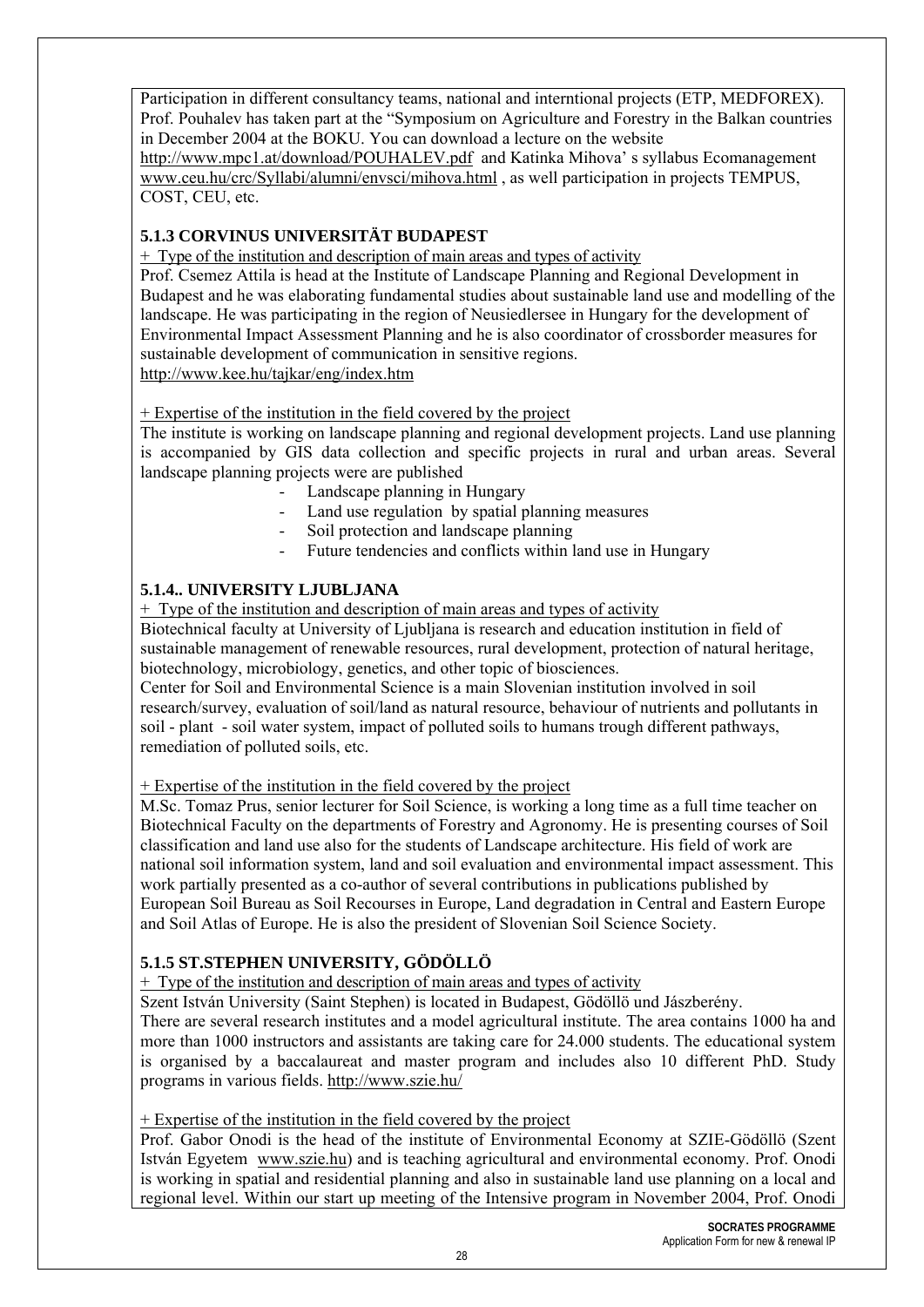has taken care for the whole working group, to initiate a very precise dialogue of a transdisciplinary planning process for our future cooperation.

#### **5.1.6.. SLOVAK UNIVERSITY OF TECHNOLOGY BRATISLAVA**

+ Type of the institution and description of main areas and types of activity

At the STU (Slovak Technical University) there are seven faculties. The faculty of Civil Engineeering (http://www.svf.stuba.sk/) was founded in 1938 in the city of Martin and comprises 22 departments. Ass. Prof. Jarmila Husenicova is working at the Katedra architektuy in the field of urbanism and regional development.

+ Expertise of the institution in the field covered by the project

Department of Architecture provides education :

- a comprehensive architectural education, including the technological, artistic, special theoretical and engineering disciplines and design of different building structures
- also involves housing renewal, the preservation of historical monuments, interior design, urban planning and landscape design (town and country planning)

Department´s research activities:

- devoted to general methods for the philosophy of the revitalisation of the countryside
- analyses of traditional technologies and materials and possibilities for their utilisation today
- details studies of regional architectural forms and constructions principles and their application to contemporary architecture and energy self – sufficiency (independency)

#### **5.1.7.. SLOVAK UNIVERSITY OF TECHNOLOGY - FASTU BRATISLAVA**

+ Type of the institution and description of main areas and types of activity

Within the seven faculties of the STU (Slovak Technical University) http://www.svf.stuba.sk/ the faculty of architecture is an independent centre of excellence, which comprises several institutions of applied science and research for buildings, settlements and regional structures and also takes care for environmental issues.

#### + Expertise of the institution in the field covered by the project

The institute is well known all over Europe today and has an outstanding position in planning disciplines. At the first Kick off meeting in Neusiedl, Prof. Maros Finka was also deeply involved for initiating a negotiation process within the Intensive Program, to encourage this multinational teaching within our international classroom.

#### **5.1.8.. UNIVERSITY OF APPLIED SCIENCES, DEGGENDORF**

#### + Type of the institution and description of main areas and types of activity

The Fachhochschule Deggendorf is performing a practical education, but they are also involved in applied research and development and is specially interested in a wider cooperation with communities and business. The total number of persons within this institution – 2300 students, 70 professors, 150 lecturers, 70 non scientific members. The FH Deggendorf offers nine degree courses: Civil Engineering, Business Studies, Electronic Engineering, International Management, Bachelor Mechanical Engineering, Master of Business Administration (MBA), Media Technology, Business Informatics, Information Systems an Management. The FH Deggendorf was already a partner during our research project ´BRIDGE Lifeline Danube´. We were experiencing excellent cooperation and working together. http://www.fh-deggendorf.de

+ Expertise of the institution in the field covered by the project

Prof. Metzka is engaged in the fields of water construction and water conservation at the Department of Civil Engineering in the Fachhochschule Deggendorf. The main efforts in education are hydrology and ecology and modern waste water treatment. The Center of water and Environment at the Fachhochschule Deggendorf is realizing projects in the field of environmental equitable rainwater management in settlements, integrated river basin management and flood protection.

#### **5.1.9. MASARYK UNIVERSITY, BRNO, CZECH REPUBLIC**

+ Type of the institution and description of main areas and types of activity

MU, founded in 1919, comprises nine faculties (Law, Arts, Economics and Administration,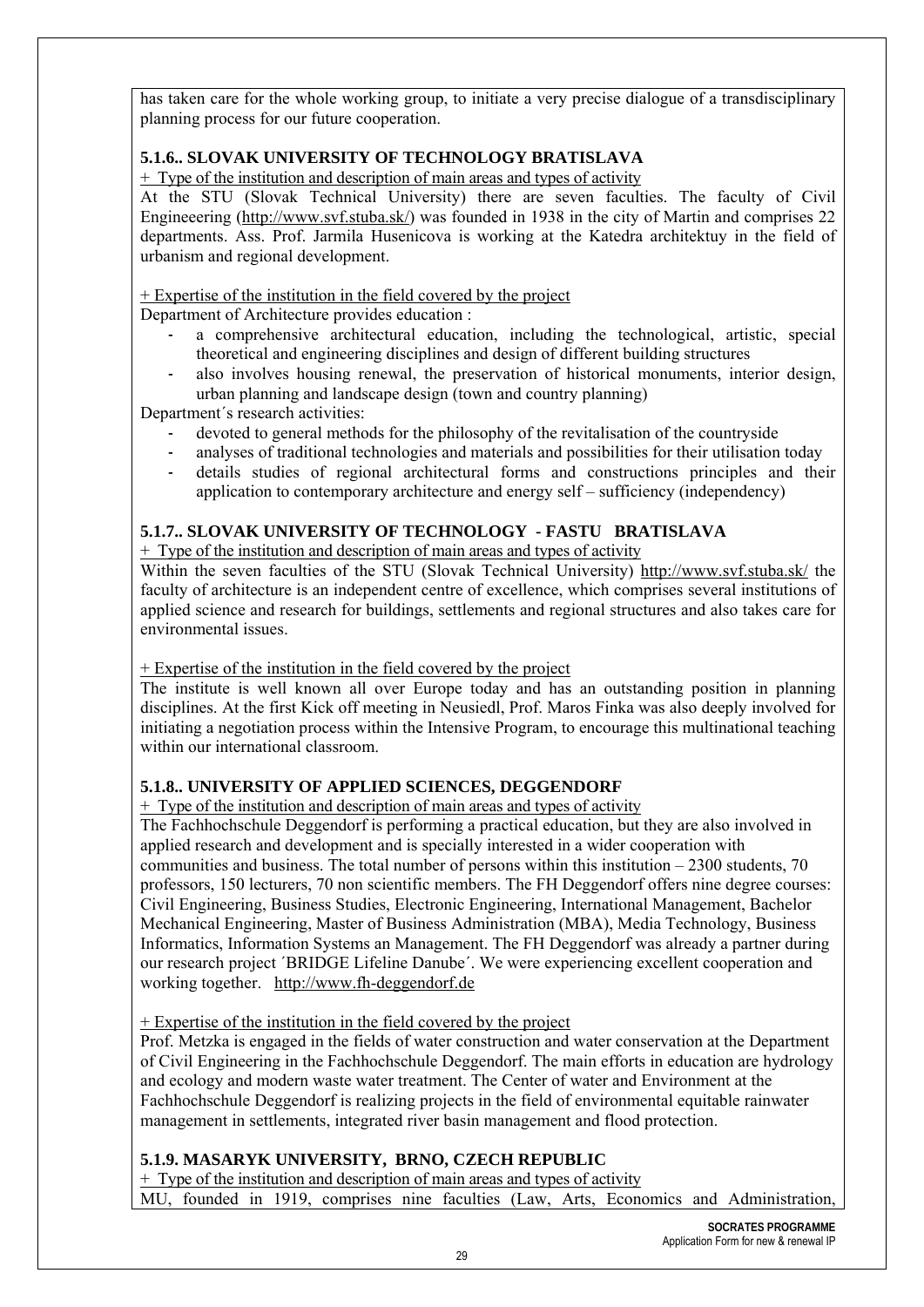Education, Informatics, Science, Social Sciences, Medicine, Sport Studies) with more than 190 departments, institutes and clinics, embracing a broad spectrum of academic disciplines and fields of research. Its 33, 000 students make it the country's second largest higher educational institution. MU is heavily engaged in mobility and research programmes with countries in the EU and elsewhere, is a member of two very active university networks (the Utrecht network and the Compostela Group of Universities), and takes an active part in the activities of international organizations working to improve links among universities worldwide, EAIE and NAFSA in particular. The main student mobility programme at MU is Socrates/Erasmus; currently this involves around 250 universities and 470 bilateral agreements. MU is undergoing the process of internationalization, in 2003 the official Strategy for Internationalization was adopted by the Rector's Board therefore the university highly supports activities heading towards this aim. More information is available on MU's website at http://www.muni.cz/to.en/study/

#### $+$  Expertise of the institution in the field covered by the project

Institute of Geography at Faculty of Science, Masaryk University in Brno belongs to the largest university geographical institutions in the Czech Republic.

Institute of Geography provides within its teaching activities education in bachelor and master study programmes in geography and cartography and in multidisciplinary studies aimed at teacher-training. These programmes cover all basic geographical disciplines. Master studies graduates can extend their scientific qualification in Ph.D. study programme.

Research activities of the Institute of Geography have a long tradition in the physical and human geography going back to the period shortly after foundation of Masaryk University, later were established geographical cartography and geoinformatics. Individual disciplines have been interrelated especially in recent years. From this standpoint geography significantly contributes to multidisciplinary approach. Physical geography – stress is put on complex view of landscape assessment, sustainability and ecological interactions between natural and anthropic landscape components.

#### **5.1.10.. SUMY NATIONAL AGRARIAN UNIVERSITY**

+ Type of the institution and description of main areas and types of activity

Sumy National Agrarian University was opened in 1977. In 2002 the University was accredited as national one became the leading agrarian educational establishment of Ukraine. According to the state and international curriculum the University trains highly qualified specialists in 18 perspective directions including business and management activity in the sphere of agricultural production. The main specialties: Organisation of Land Tenure and Cadastre, Plant protection, Agronomy, Technology of animal production and processing, Veterinary Medicine, Technology of milk and meat preservation and Processing, Management, Accounting and Finance. The university has approx. about 18 thousand students, provides courses at the bachelor and masters levels. Nowadays academic and scientific work is run by 62 Doctors of Science and Professors, 324 Assistant Professors and Candidates of Science. The members of National Ukrainian Academy of Sciences are the staff of the University. The research activity SNAU is based on principles:• constant socio economic development; • scientific and technical progressу, innovation development ecological support of public production, humanization and harmonization of managing, integration in global space. More specific information is available on website SNAU. http://www.sau.sumy.ua

+ Expertise of the institution in the field covered by the project

The main investigations of agronomical faculty scientists of SNAU includes next directions: agroecological technology and mechanism of conservation of biovariety**,** development of energysaving and ecological safety of measures soil of cultivation, development of principles and elements of exact agriculture, formation of ecological monitoring; principles of organization of naturereserved fund of Sumy region.

#### **5.1.11.. BELGRADE UNIVERSITY,**

 $+$  Type of the institution and description of main areas and types of activity The university of Belgrad is one of the largest universities in the Balkan countries.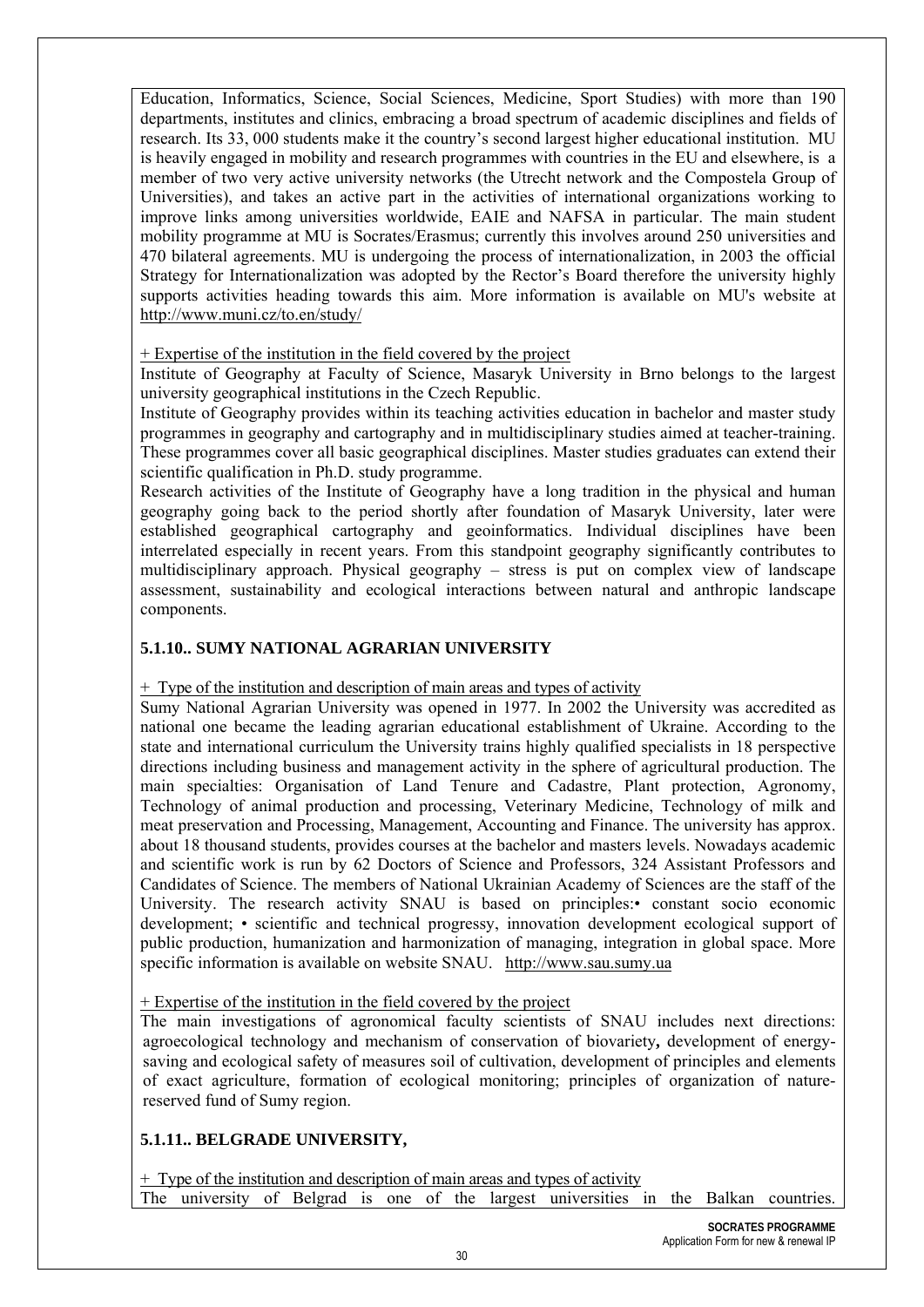(http://www.bg.ac.yu/university/uni/index.html) There are 30 faculties and Prof. Stojkov is the head of the institute of regional planning at the faculty of Geography. The university of Belgrade will join the project as a socalled silent partner. Within the priority fields of the EU it is highly accepted to include universities of the neighbour regions on transnational cooperation projects of the Socrates Erasmus program.

#### + Expertise of the institution in the field covered by the project

Prof.Borislav Stojkov is the head of the Institute of Spatial Planning at the Faculty of Geography at the University of Belgrade. He is also responsible for the Serbian Spatial Planners Association and is managing several European project within INTERREG. He is also responsible for the adjustment of various viewpoints for sustainable land use in the field of land use planning on the local and supra local level. Within this scope of a very important European scientific institution he has published several publications for regional planning in Serbian and English and is editor in chief of the journal of the institute for Spatial Planning, ´Territorium´.

#### **5.2 PARTNERS, OTHER THAN HIGHER EDUCATION INSTITUTIONS**

#### **5.2.1.. GEMEINDE NEUSIEDL AM SEE**

Within the IP we will organise a workshop 'the community as a 'Learning region' with several local actors, NGO´s and regional stakeholders. The Community of Neusiedl http://www.neusiedlamsee/ with his representative the Deputy to the Burgenland parliament and major of Neusiedl Mr. Kurt Lentsch, will also take part within the lecture session within Block 1 of the IP with a lecture "Effective governance towards a ´learning region´.

#### **5.2.2 ZSI \* ZENTRUM FÜR SOZIALE INNOVATION**

The Centre for Social Innovation (ZSI) is a multifunctional social-scientific research institute which aims to reduce the gap between the needs and the potentials of modern information and knowledge societies by systematically bridging between knowledge generation and knowledge application processes. http://www.zsi.at/en/institut/index.html We want to integrate the community of Neusiedl in to the future regional development process. If we want to bring society into the art of governance and to encourage the creativity of all social groups, than we have to realize their intellectual potential for solving complex soil and land use problems.

Referring to this we can understand a 'learning region' as a visionary concept of social design, for creating a comprehensive, economic, social, cultural, ecological and educational formation of changing the political epistemology of a region. www.wiper.de This will be as Hochgerner is pointing out "an experiment for planning of a comprehensive development and transformation process of a region. The local and regional actors will work on cooperation agreements for finding ´common ground´ for future development." HOCHGERNER, Josef / HARRINGER Sanna (2004): Learning Region in der Biosphärenregion jordes+. Jordes+ Workshop F "Strategieentwicklung " Sopron 14. Dez. 2004 http://www.zsi.at/attach/Praes\_Sopron\_12-04.pdf p.2 This concept for a ´**learning region**´ will establish a sustainable learning support and mobilise regional and local actors, authorities, organisations and associations to a committed and effective involvement, utilisation and support for developing new concepts of responsible land use.

Prof. Hochgerner will present a lecture before the final workshop about the "The community as a ´Learning region´and his topic is, "The ´learning region concept´ as an experiment of a comprehensive development and transformation process of a region."

#### **5.2.3.. FIRM REGIONAL CONSULTING**

+ The regional planning firm Regionalconsulting ZT G.mb.H. is managing the INTERREG project JORDES+, see: http://www.regcon.at contact person Dr. Kurt Puchinger. The firm Regional Consulting Ziviltechniker Gesellschaft mbH is a company with a distinctive focus on city- and regional planning and also elaborating networking activites within regional organisations, small and medium enterprises and NGO´s. The firm is working on central European INTERRREG proect, **CENTROPE** – for Building a European Region' which works on the establishment of a joint Central European Region, supporting a dynamic development in all important fields like science, politics, administration, culture or regional development. http://centrope.com/centropestart/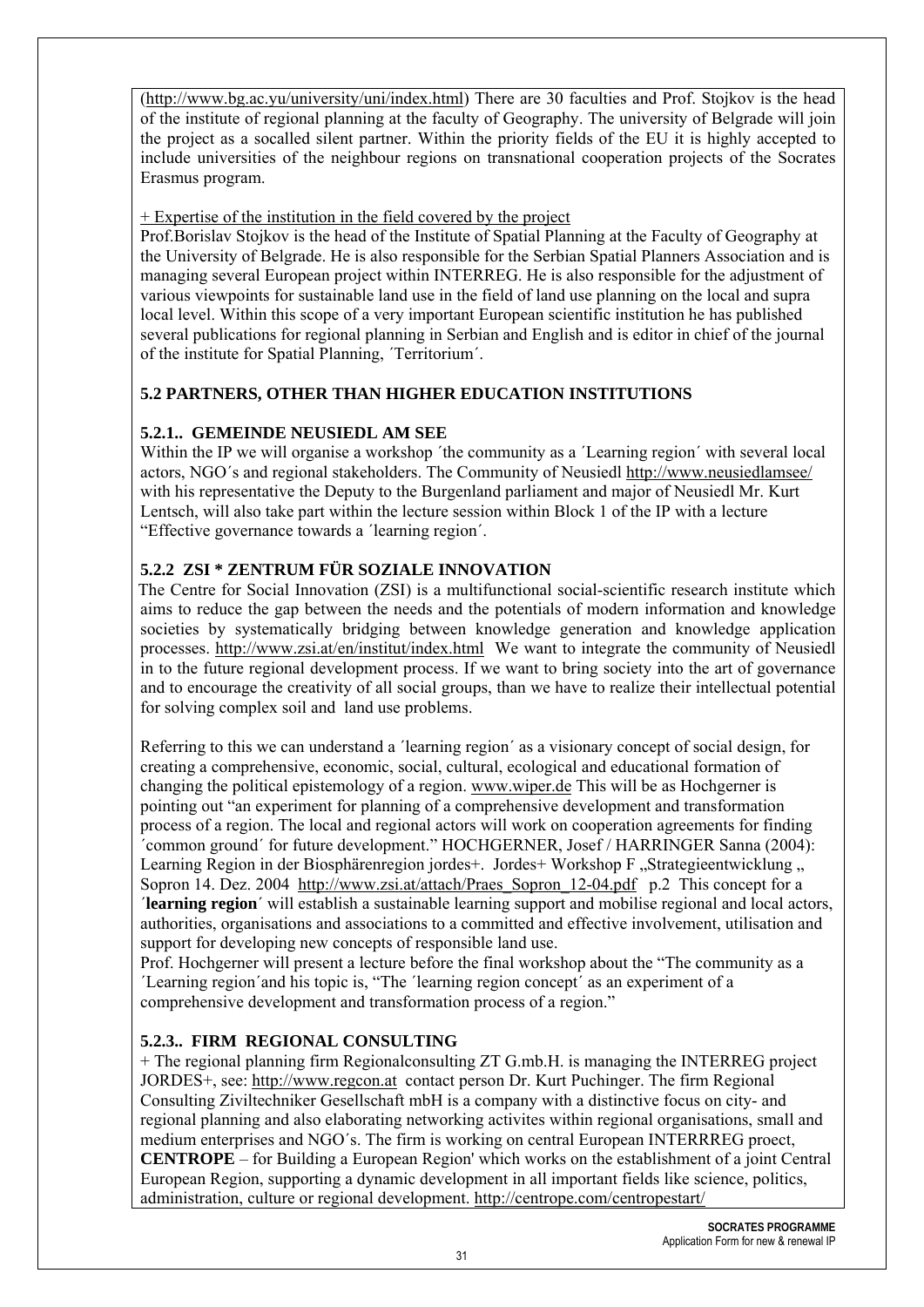Mr. Puchinger as the regional manager of the Northern Burgenland will present a lecture about ´New polycentric governing styles for sustainability."

#### **5.2.4.. IFF - FACULTY FOR INTERDISCIPLINARY STUDIES**

The IFF - Faculty for Interdisciplinary Studies at the Alpen-Adria-University Klagenfurt, Departments ...City, Region, and Spatial Development" and ...Higher Education Research are coordinating the project in a close partnership with the "Danube University Krems". The Hungarian partner of the joint-project is the "Center for Regional Studies, Hungarian Academy of Science", Györ. The director of the project in Austria is Univ. Prof. Dr. Gerhard Strohmeier, IFF, The IFF - Faculty for Interdisciplinary Studies at the Alpen-Adria-University Klagenfurt, Departments "City, Region, and Spatial Development" and "Higher Education Research" are co-ordinating the the Interreg IIIA joint-project **UniRegio** in a close partnership with the "Danube University Krems". The Hungarian partner of the joint-project is the "Center for Regional Studies, Hungarian Academy of Science", Györ. The subject of the Interreg IIIA joint-project UniRegio is the recent and future role of higher education institutions in regional development within the Vienna Region and Western Hungary.

A special focus will be put on the cross-border co-operation of universities in regional development matters of the Vienna Region and Western Hungary. The IFF - Faculty for Interdisciplinary Studies at the Alpen-Adria-University Klagenfurt, Departments "City, Region, and Spatial Development" and "Higher Education Research" are co-ordinating the project in a close partnership with the "Danube University Krems". The Hungarian partner of the joint-project is the "Center for Regional Studies, Hungarian Academy of Science", Györ. http://www.iff.ac.at/uniregio/docs/info\_e.html Prof. Strohmaier will present a lecture about "The role of universities (UniRegio) in regional development in the Centrope region". (inquiry) Also Prof Ada Pellert working on the UniRegio project, vice rector of the Danuba University in Krems will present a lecture on the topic of "Cooperation of Information between science, economy and politics." (inquiry)

#### **5.3. SPECIFIC TASKS OF THE PARTICIPATING INSTITUTIONS**

#### **5.3.1.. UNIVERSITY OF NATURAL RESOURCES AND APPLIED LIFE SCIENCES, VIENNA (BOKU )**

#### Specific task of the participating institution

Prof. Winfried E.H. Blum from the institute of Soil Sciences is the responsible person for the scientific background of the project at the BOKU (http://www.boku.ac.at/boden/) – As a general secretary of the International Union of Soil Sciences (http://www.iuss.org/) Prof. Blum has supported in the year 2000 a conference with the topic "Neue Wege zu nachhaltiger Bodennutzung" – "New aspects for sustainable landuse", in cooperation with the German Foundation for the Environment at the EXPO 2000. The contribution and results of this interdisciplinary professional conference is the theoretical background of this IP project application (BLUM / KAEMMERER / STOCK, Hrsg.: Neue Wege zu nachhaltiger Bodennutzung. Erich Schmidt Verlag, Berlin, 2000. Within the DPSIR approach we will develop a kind of bridging between science on one side, and stakeholders, decision makers and politicians on the other side, thus allowing to transfer the knowledge from those who have it to those who need it. Blum W.E.H., J. Buesing, L. Montanarella: Research needs in support of the European thematic strategy for soil protection. Trends in Analytical Chemistry, Vol. 23, 680-685, 2004.

Task: Prof. Blum will present a lecture about "Bridging between science and politics for responsible land use concerning EU policies".

Task: Mrs. Kertesz will present a lecture about, "The green map concept in Neusiedl am See." Task: Mr Michalek will present a lecture about, "New qualities of team learning – Experiences from the IPSOIL project."

Prof. Werner Kvarda is the project manager and coordinator of the project. He is engaged in the fields of ecological architecture and planning at the Centre for Environmental Studies and Nature Conservation in Vienna and visiting professor at the Civil Engineer Faculty of the Slovak Technical University in Bratislava. His main efforts are dealing with environmental education and ecological design matters for endogenous regional development. He is founding member of the Association for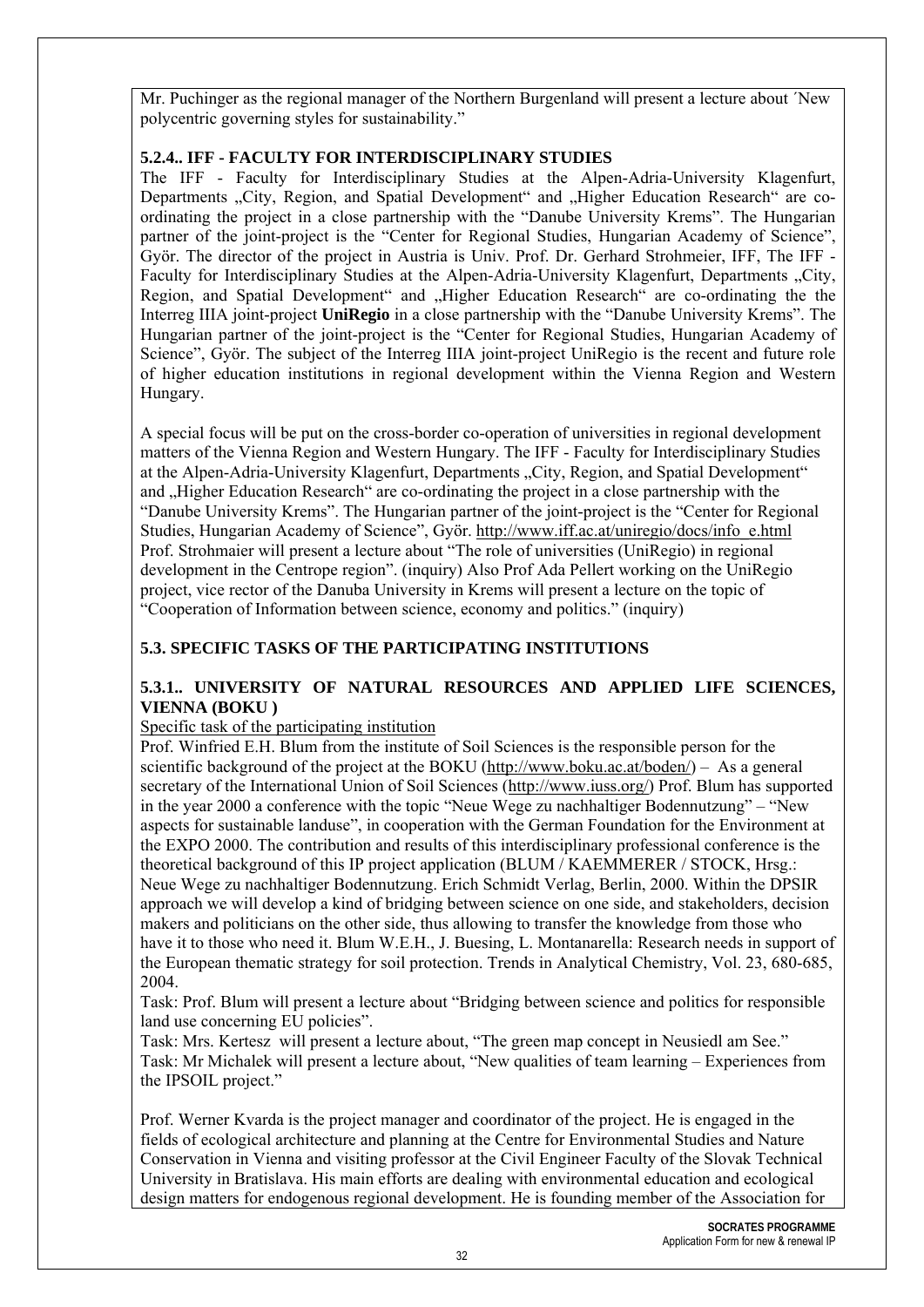promoting sustainable development and ecologisation in the Danube region. (http://www.academiadanubiana.net/)

Number and profile of personnel involved in the project.

+ Beside Prof. Blum from the institute of Soil science and Prof. Kvarda from the Centre for Environmental Studies and Nature Conservation Mrs. Dora Rebeka Kertesz and Claus Rainer Michalek from the e-learning department at the BOKU will handle during the entire project a website inclusive a team workspace and e-learning platform available for the participants. We are considering this project as a contribution for an intercultural dialogue for future lifelong activities.

## **5.3.2.. LESOTECHNICAL UNIVERSITY SOFIA**

Specific task of the participating institution

The ´Department of Management and Utilization of Natural Resources´ in Sofia is working on the scientific and preparatory work for elaborating theoretical material about the multifunctionality of soil and land use for the participating students. This will be done within an additional project in cooperation with the university of Ljubljana.

Number and profile of personnel involved in the project.

+ Prof. Georgy Pouhalev and Ass. Prof. Katinka Mihova are taking care for the scientific management of the preliminary information of the students and are stimulating the mutual learning process for sustainable land use and soil protection.

+ Svetlana Anisimova and Dobromir Borislavov will participate actively within the project. Mr. Dobromir Borislavov was fostering the start up within the e-learning platform for the intercultural dialogue of the students to understand the cross disciplinary topics.

## **5.3.3..CORVINUS UNIVERSITÄT BUDAPEST**

Specific task of the participating institution

The Institue of Landscape Planning and Regional Development will elaborate in close cooperation with the STU in Bratislava a comparable set of datas and facts for the preparatory work next year. Prof. Csemez Attila, Tamas Dömötör, Flora Möczenyi, and Agnes Sallay will present case studies about appropriate natural protection methods for responsible land use.

Task: Mr. Tamas Dömötör and Mrs. Flora Möczenyi, are participating PhD. Students.

Number and profile of personnel involved in the project.

+ Prof. Csemez is active at the Institute of Landscape Planning and Regional Development in Budapest and he was elaborating fundamental studies about sustainable landuse and modelling of the landscape. He was participating in the region of Neusiedlersee in Hungary for the development of Environmental Impact Assessment Planning and he is also coordinator of crossborder measures for sustainable development of communication in sensitive regions.

+ Flora Möcsenyi and Tamas Dömötör will help to assist the work flow of the participating students. + Agnes Sallay will assist the project.

# **5.3.4.. UNIVERSITY LJUBLJANA**

Specific task of the participating institution

From the Slowenian side Prof. Tomaz Prus will be responsible to organise and elaborate in cooperation with Prof. Blum from Vienna, scientific materials for the participants. Prof. Prus will present a lecture about "Social values and attitudes and multifunctional soil use and land use ethics. " Aleksander Magyar (PhD.student) is preparing the scientific preparatory work as a basis for future network of communication in cooperation with the ASO project. The theoretical concept will be placed at the participants disposal in a proper shape of worksheets and proved scientific material.

## Number and profile of personnel involved in the project.

+ M.Sc. Tomaz Prus, senior lecturer for Soil Science, is working a long time as a full time teacher on Biotechnical Faculty on the departments of Forestry and Agronomy. He is presenting courses of Soil classification and land use also for the students of Landscape architecture. His field of work are national soil information system, land and soil evaluation and environmental impact assessment. This work partially presented as a co-author of several contributions in publications published by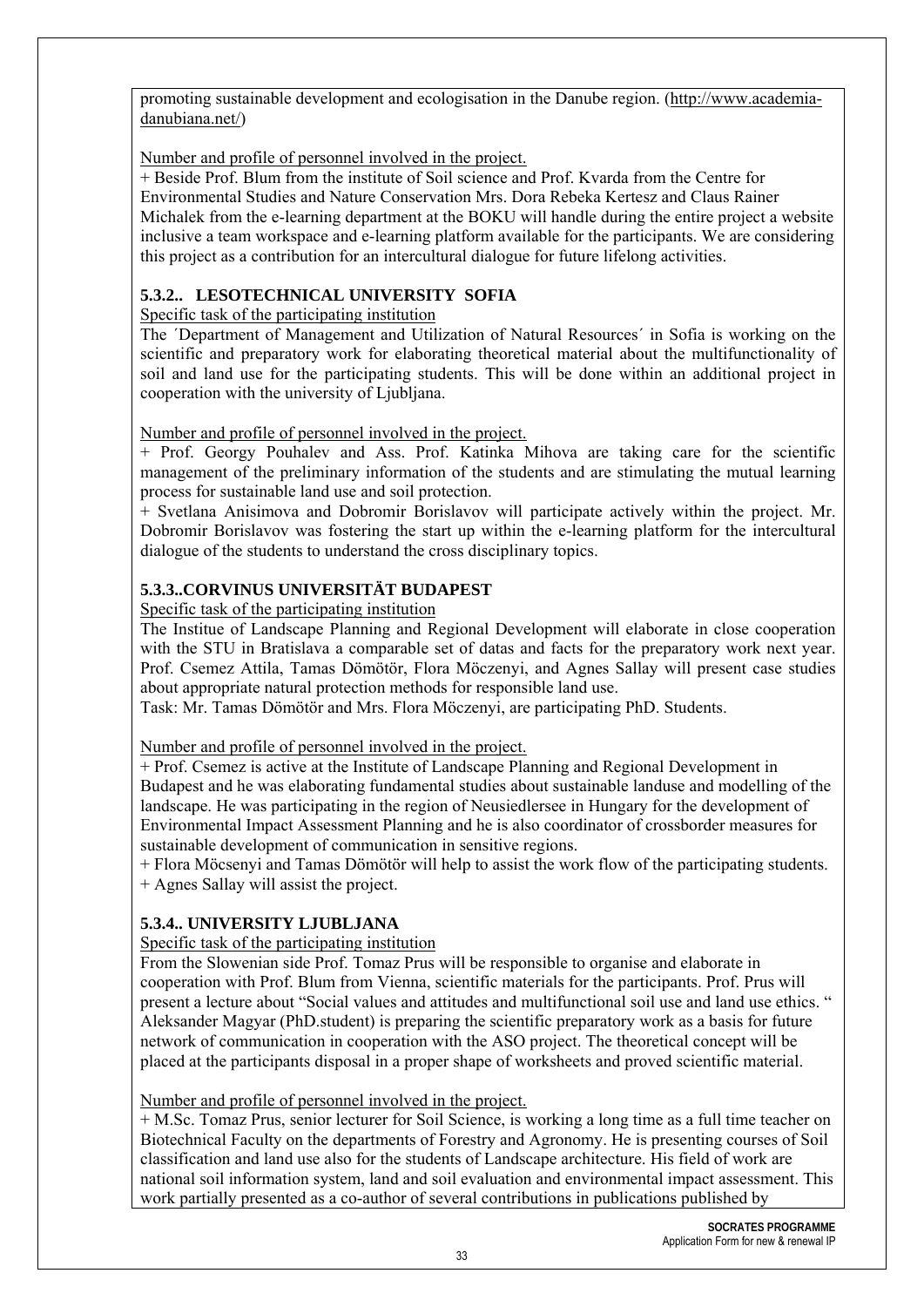European Soil Bureau as Soil Recourses in Europe, Land degradation in Central and Eastern Europe and Soil Atlas of Europe. He is also the president of Slovenian Soil Science Society. + Aleksander Magyar (PhD.student)

#### **5.3.5.. ST. STEPHEN UNIVERSITY, GÖDÖLLÖ**

Specific task of the participating institution

The main profile of our institution is Rural development. Sustainability is on of the most important basis in our projects. The students are working on different rural development and nature protection projects.

Number and profile of personnel involved in the project.

+ Akos Pottyondy (PhD student – Nature Protection at world heritage sites) He will guide to the Hungarian National parc.

#### **5.3.6.. SLOVAK UNIVERSITY OF TECHNOLOGY BRATISLAVA**

Specific task of the participating institution

Ass. Prof. Jarmila Husenicova will present a lecture in cooperation with Prof. Korvin about "Problems of soil property rights in Slovakia".

#### Number and profile of personnel involved in the project.

+ Mrs. Assoc. Prof. Jarmila Husenicova is working at the STU in Bratislava at the Faculty of Civil Engineering in urban planning. She was working on cross border regional development concepts between Slovakia and Austria and also on the planning atlas of Slovakia. .husenc@svf.stuba.sk

+ Pavel Korvin..korvin@chello.sk

Korvin and Husenicova will present a lectore on " Problems of soil property reights in Slovakia."

PhD. Students participating the project.

Daniela Gucikova, .danielagucikova@centrum.sk

Miroslav Gregus, .miroslavgregus@post.sk

Csilla Feketeova, feketecsilla10@freemail.hu

Stanislava Goncolova, stankaB1@orangemail.sk

#### **5.3.7.. SLOVAK UNIVERSITY OF TECHNOLOGY - FASTU BRATISLAVA**

Specific task of the participating institution

In Cooperation with the university in Budapest Prof. Maros Finka will work on very precise models for the strategy concept responsible soil and land use in relation to the multifunctionality. He will present a lecture on the "Development of strategies and operational procedures of spatially relevant planning activities.

Number and profile of personnel involved in the project.

Prof. Maros Finka has established at the STU a ´Centre of excellence´ for city and regional planning and has published several publications in English, German and Slovak.

Mrs. Monika Smiralova is a PhD. Student and working on GIS methods.

#### **5.3. 8.. UNIVERSITY OF APPLIED SCIENCES, DEGGENDORF**

Specific task of the participating institution

The collegues of the Fachhochschule Deggendorf will present within the scope of the IP, topics of soil and water protection measures. One of the substantial issues in high density urban areas is rain water management in relation to the capacity of the soil. Within the regional context there are a lot of interdisciplinary activites within water protection management, agriculture and forestry, nature protection etc. which have to be adjusted to planning proposals. Prof. Metzka will present a lecture on " A holistic view about future water management strategies in the Danube region."

+ Expertise of the institution in the field covered by the project

Prof. Metzka is engaged in the fields of water construction and water conservation at the Department of Civil Engineering in the Fachhochschule Deggendorf. The main efforts in education are hydrology and ecology and modern waste water treatment. The Center of water and Environment at the Fachhochschule Deggendorf is realizing projects in the field of environmental equitable rainwater management in settlements, integrated river basin management and flood protection.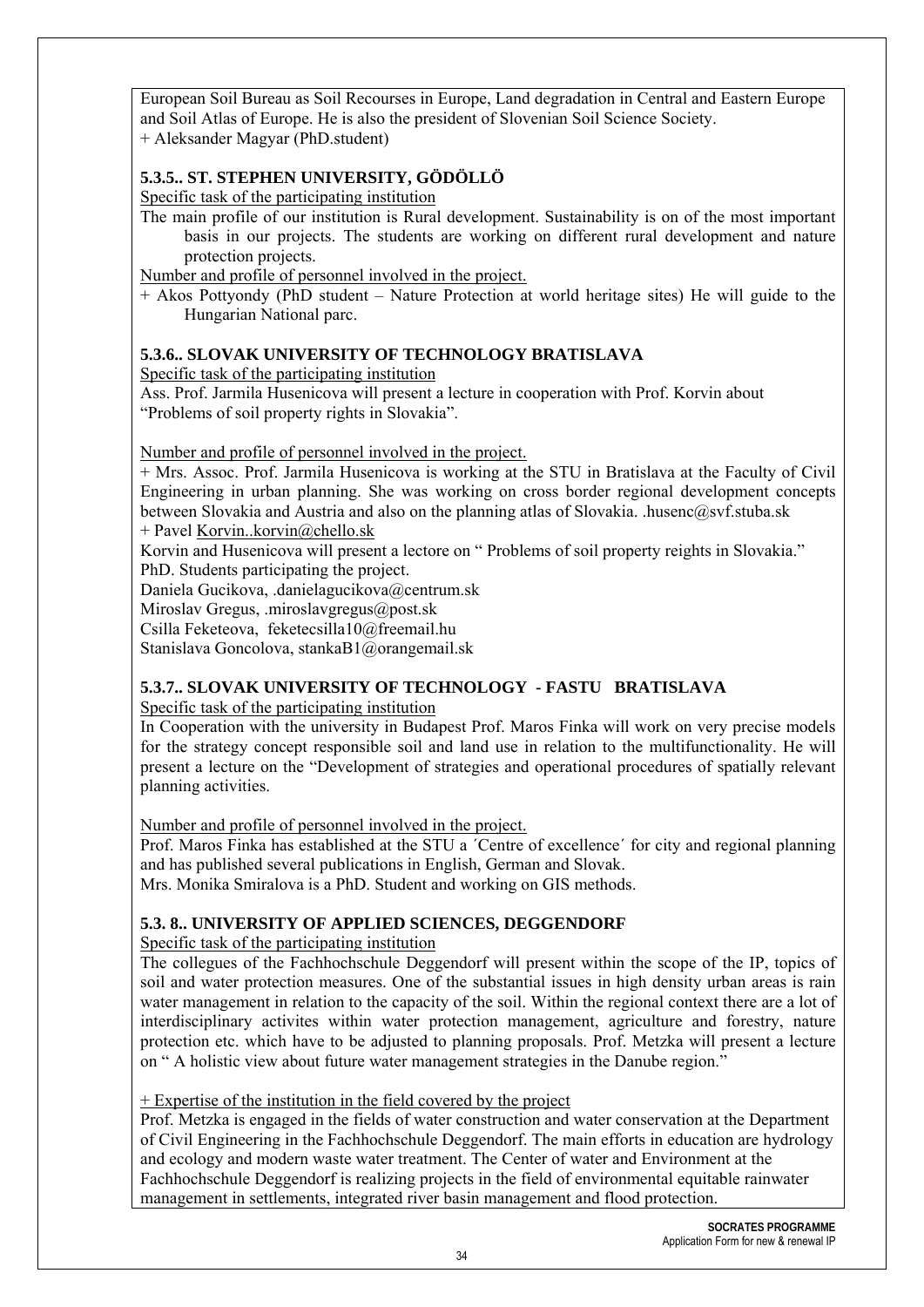Number and profile of personnel involved in the project.

Prof. Metzka and Mr. Karl Spachinger is working on modelling water reservoirs and was presenting last year one section of his PhD. "Waterway – Critical thoughts about the intervention and its consequences.

Mr. Wolfgang Dorner is elaborating proposals for river basin management systems.

This year also three new PhD students will participate in the IP

Christian Schrenk, Yongjun Gu and Congcong Li

Pavlina Misikova

#### **5.3.9. MASARYK UNIVERSITY, BRNO (CZECH REPUBLIC)**

Specific task of the participating institution

Assoc. Prof. Alois Hynek is working a long time as a full time teacher on Faculty of Science - Institute of Geography. He is the responsible person for landscape research and regional development studies. He is presenting courses of landscape ecology, sustainability, and geographical thought. He is Member of the Committee of the Czech Geographical Society(CGS) and Head of Brno South Moravian Branch of CGS.

Assist. Prof. Vladimír Herber presenting courses of regional physical geography and landscape ecology. He is the Head of Physicogeographical section of the Czech Geographical Society, Member of the Committee of the Czech Geographical Society.

Prof. Herber will present a lecture on "Economic pressures in relation to soil and land use in urban, rural and high mountainous regions in coopereation with Prof. Viturka.

#### Number and profile of personnel involved in the project.

Assist. Prof. Vladimír Herber and Assoc. Prof. Alois Hynek are working in landscape ecology and regional studies. Mgr. Sandra Keyzlarová and Mgr. Petr Dvořák are PhD students of physical geography, trained in land-use planning, urban and rural studies, landscape ecology, sustainability. Their PhD topics are Garden colonies as a part of (sub)urban landscape (S.Keyzlarová), Land-use changes (P. Dvorak).

#### **5.4.. ROLE OF ORGANISATIONS WITHOUT RECEIVING A SOKRATES GRANT 5.4.1.** .**NATIONAL AGRARIAN UNIVERSITY, SUMY**

Specific task of the participating institution

Mr. Melnik will present a lecture about Ways of sustainable soil and land existence and utilization in Sumy region in Ukraine.

Both representatives of the Sumy National Agrarian university will participate within the project.

Number and profile of personnel involved in the project.

Mr. Melnik Andrey is chief of the research part of the Sumy National Agrarian University and associate professor of department of Plant-Cultivation. His researches focuse on the problem of "Determination of optimum conditions of biological potential realization of crops in the of Northeastern forest-steppe of Ukraine".

Mrs. Kateryna Kyrylchuk is a post-graduate student of the Chair of Botany and Plant Physiology of the Sumy National Agrarian University. She carries out research at the flood meadows of the in conditions of haymaking and grathing using. Within this program a rational utilization of land will be realized, in particular for the flood meadows, which will be plated afterwards.

## **5.4.2.. UNIVERSITY BELGRAD**

Number and profile of personnel involved in the project.

Prof. Borislav Stojkov of the Faculty of Geography has realised several regional plans in Serbia within the last decade and was also a member of the Balkan conference in Vienna at the BOKU as a representative e from the university of Belgrade http://www.mpc1.at/download/Stojkov.pdf Parrticipating PhD. Students: Danijela Obradovic; Marijana Pantic

#### Specific task of the participating institution

Prof Stojkov will present a lecture within the final subject to be taught about, "The Danube space as a ´learning region´.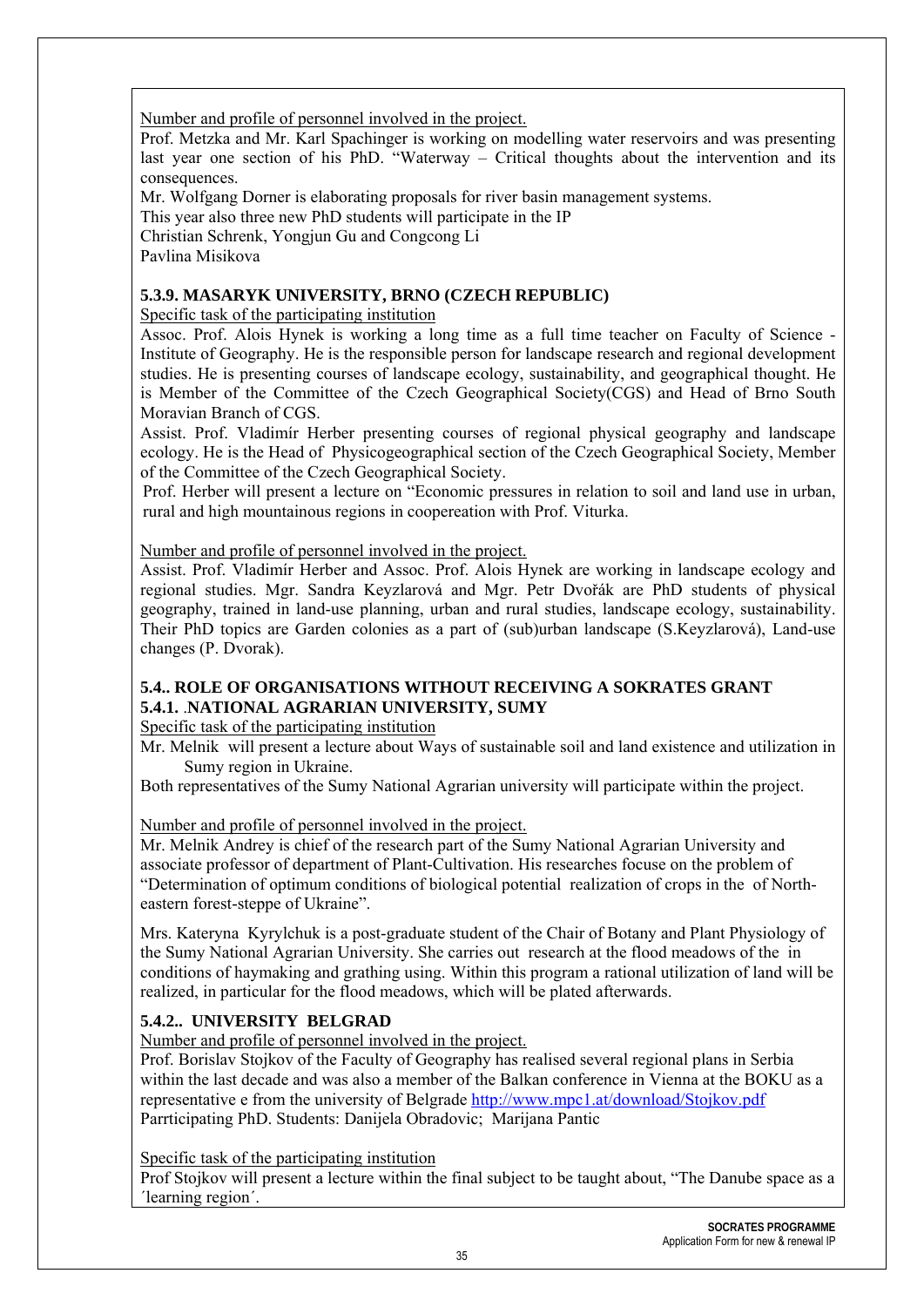#### **6. Contribution to transversal policies (maximum 1 page)**

In terms of (a) the **impact of the project** on the target group and (b) **participation in the project itself**, please specify where applicable how and to what extent the project will actively:

- $\boxtimes$  promote equal opportunities between women and men;<br> $\boxtimes$  promote equal opportunities for disabled persons:
- $\boxtimes$  promote equal opportunities for disabled persons;<br> $\boxtimes$  contribute to the fight against racism and xenopho
- contribute to the fight against racism and xenophobia;
- promote social and economic cohesion;
- promote ICT in education and eLearning;
- $\boxtimes$  promote language learning and linguistic diversity;<br>  $\boxtimes$  promote the recent enlargement of the Union;<br>  $\boxtimes$  promote sustainable development;
- promote the recent enlargement of the Union;
- $\boxtimes$  promote sustainable development;<br> $\boxtimes$  promote stability and security;
- promote stability and security;
- $\boxtimes$  tackle the future challenges to education and training systems and lifelong learning;
- **7. Contribution to the ERASMUS priorities (7.1 below) and priorities for IP projects (7.2) as published in the annual SOCRATES call for proposals(maximum 1 page)**
- 7.1 Please specify, where applicable, how and to what extent the project will :
	- $\boxtimes$  contribute to the realisation of the European Higher Education Area ("Bologna process"), aiming at greater compatibility and comparability of the systems of higher education and enhancing the attractiveness and competitiveness of European higher education institutions;
	- $\boxtimes$  foster a substantial increase in student and staff mobility while improving the quality of the mobility (academic, financial and other facilities)
	- $\boxtimes$  develop integrated study programmes at bachelor, master and doctoral level, including the use of distance learning;
	- $\Box$  promote the consistent use of the new Europass, the single Community framework for the transparency of qualifications and competences;

 $\Box$  present links and synergies between Erasmus activities and projects supported by the Erasmus Mundus and Leonardo da Vinci programme and the Framework Programme for Research and Technological Development.

- 7.2 Please specify, where applicable, how and to what extent the project will :
	- $\boxtimes$  respond to new needs and challenges emerging at European level and present a strong multidisciplinary approach;
	- $\Box$  constitute an integral part of joint programmes of study, delivered by partner institutions in a genuinely integrated manner*;*

 $\boxtimes$  describe precisely the mechanism of academic recognition and the corresponding ECTS credit points of the IP.